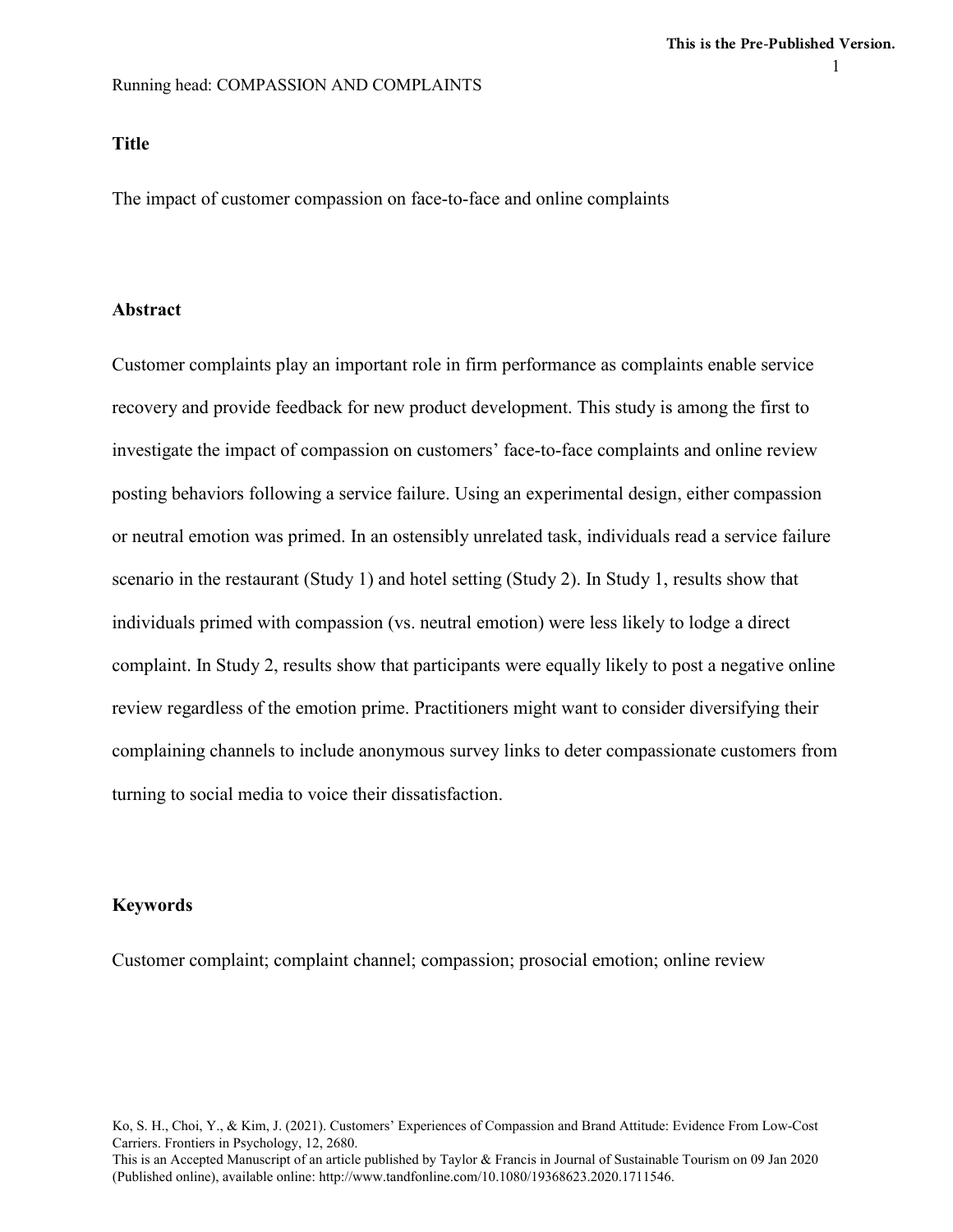#### **Introduction**

*"Most unhappy customers are the greatest source of learning" – Bill Gates*

*"Imagine your customer is your best friend — listen to their concerns, be a shoulder to lean on, and then shift the focus from what went wrong to how you can help make it right." - Rachel* 

## *Hogue*

As noted in the above quotes, marketing practitioners agree that customer complaints play a pivotal role in firm performance. Customer complaints enable service recovery and provide valuable feedback for new product development (Sparks & Browning, 2010; Umashankar, Ward, & Dahl, 2017). Most customers experiencing service failures, however, do not complain directly to the service provider. A recent study shows that only one out of 26 unhappy customers bothered to lodge a complaint (Markidan, 2017). Consequently, many businesses are not aware of dissatisfied customers (Kim, Wang, & Mattila, 2010). This is unfortunate news for hospitality managers as they may miss the chance to regain customer trust through service recovery. Therefore, it is important to understand what inhibits complaining behaviors.

Although not many customers engage in a face-to-face complaint, they may turn to social media to write an online review and share their negative experiences with other consumers (Tripp & Gregoire, 2011). Consumer-generated online reviews are prevalent in the hospitality and tourism industry (Sparks & Bradley, 2017). Approximately 77 percent of travelers stated that they frequently read online reviews before booking a hotel room (TripAdvisor, 2013). Thus, it is important to understand how consumer emotions influence both face-to-face complaints and online complaints. Prior research posits that emotions are an important driver of encounter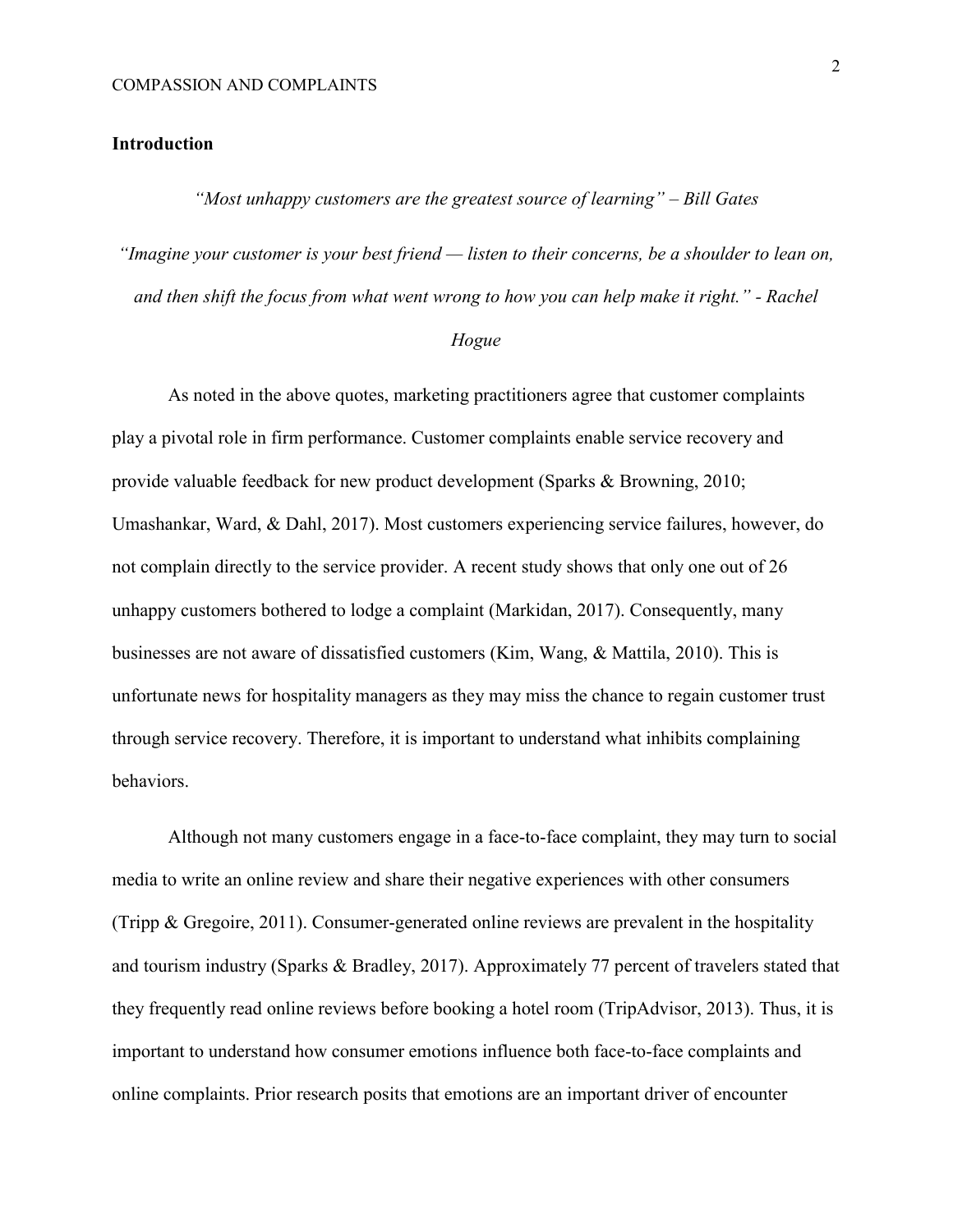#### COMPASSION AND COMPLAINTS

satisfaction in the service failure/recovery context (Antonetti, Crisafulli, & Maklan, 2018; Folkes, Koletsky, & Graham, 1987; Min & Kim, 2019; Song & Qu, 2017). Accordingly, anger (Chebat, Davidow, & Codjovi, 2005; Min & Kim, 2019) and positive and negative affect (Westbrook, 1987) are considered as antecedents of complaining behaviors.

However, there is scant research examining how consumers' prosocial emotions discourage complaining behaviors. With a growing interest in corporate social responsibility initiatives, hospitality and tourism firms aim to encourage consumers' prosocial behaviors (Gao & Mattila, 2019). Hence, prosocial emotions are an important and timely topic. This research focuses on compassion, defined as an other-oriented emotion arising from observing others suffering or in distress (Goetz, Keltner, & Simon-Thomas, 2010; Lazarus, 1991). Both compassion and empathy are prosocial emotions. Empathy is a multi-faceted construct encompassing (1) empathic accuracy, (2) emotional contagion, and (3) compassion (Decety  $\&$ Cowell, 2014). Empathic accuracy is related to *knowing* what others feel via perspective-taking (Zaki, 2014). Emotional contagion is related to *feeling* what others feel via face mimicry (Hess & Fischer, 2013; Wondra & Ellsworth, 2015). Compassion is a motivational state of reducing others' pain and suffering, thereby increasing prosocial behaviors (Goetz et al., 2010).

This study investigates compassion (vs. empathy) with a methodological and theoretical rationale. Although previous research has manipulated empathy via perspective-taking (Davis et al., 2017), the multidimensional nature of empathy makes it harder to manipulate than compassion. Furthermore, previous research shows that empathy can sometimes lead to negative consequences such as emotional burnout and fatigue among clinical professionals (Gleichgerrcht & Decety, 2011). On the contrary, as noted earlier, compassion induces a motivation to engage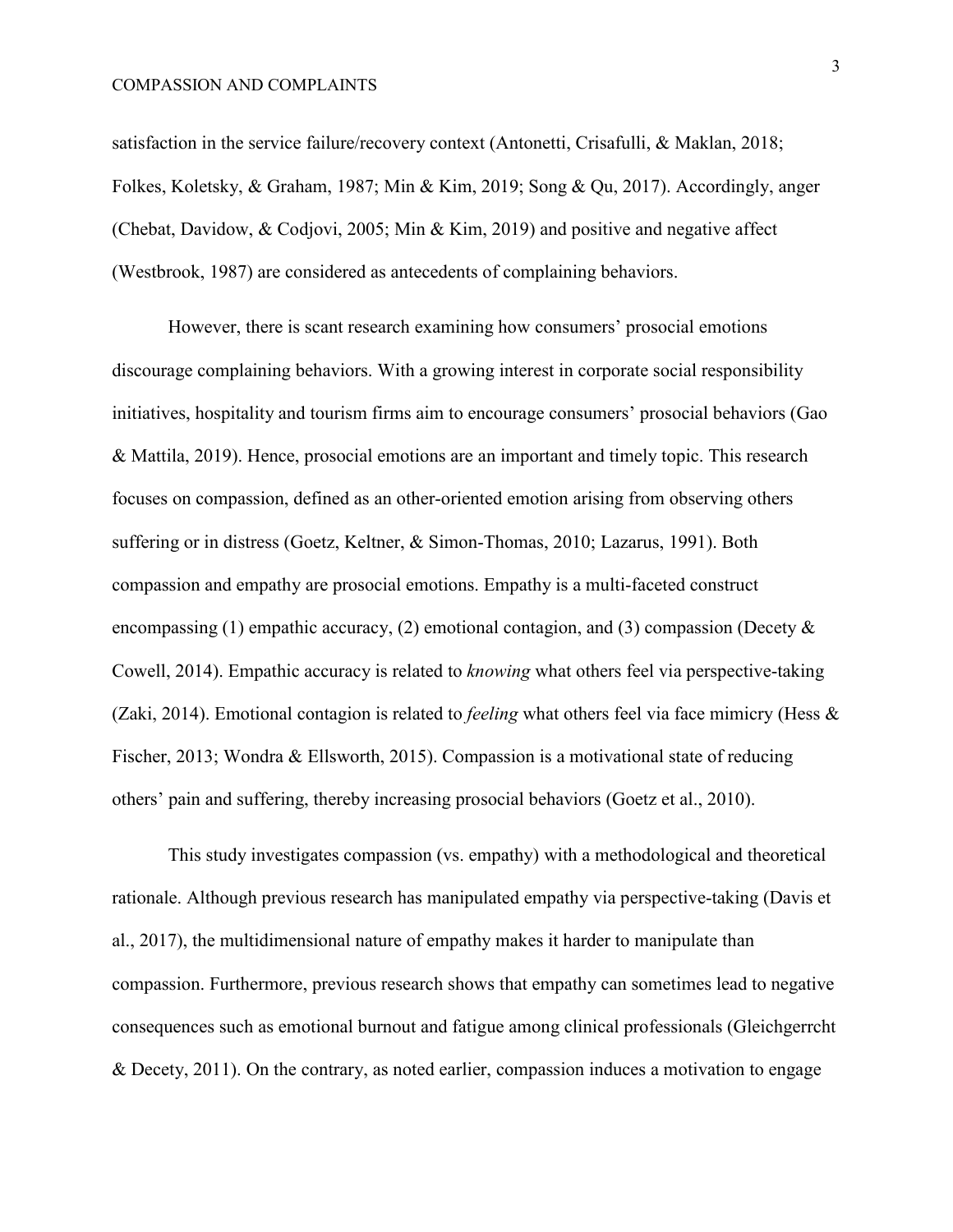in helping behaviors after observing others in need. This key distinction between empathy and compassion is central to this study's theorizing.

This research posits that compassion toward a frontline employee is likely to reduce faceto-face complaints and that this effect arises due to a threat to social harmony (Study 1). This research further demonstrates that compassion does not influence customer complaints in the digital world (Study 2). Specifically, results show that compassion does not reduce consumers' propensity to post negative reviews on social media, as such posts do not directly confront the frontline employee (Tripp & Gregoire, 2011; Ward & Ostrom, 2006). In both studies, an experimental design is used with a well-established compassion prime task to establish causal inferences (Oveis, Horberg, & Keltner, 2010). Moreover, a different industry setting (a casual restaurant in Study 1 and a mid-scale hotel in Study 2) is adopted to show the robustness of our findings.

This research contributes to the hospitality literature in the following ways. Consumers' prosocial emotions are sparsely examined in the hospitality literature, and this study advances our understanding of downstream consequences of compassion in terms of customer complaining behaviors in offline and online environments. As compared to the abundant literature examining *drivers* of customer complaints (e.g., Chebat et al., 2005; Choi & Mattila, 2008; Dunn & Dahl, 2012; Fan, Mattila, & Zhao, 2015; Folkes et al., 1987; Richins, 1983; Singh & Wilkes, 1996), there is scant research investigating *inhibitors* of complaining behaviors (see also Ro, 2015). Understanding a hidrance to customer complaining has been exploratory (e.g., Voorhees, Brady, & Horowitz, 2006). Thus, this study adds to this stream of literature by demonstrating that consumers' compassion toward frontline employees can reduce face-to-face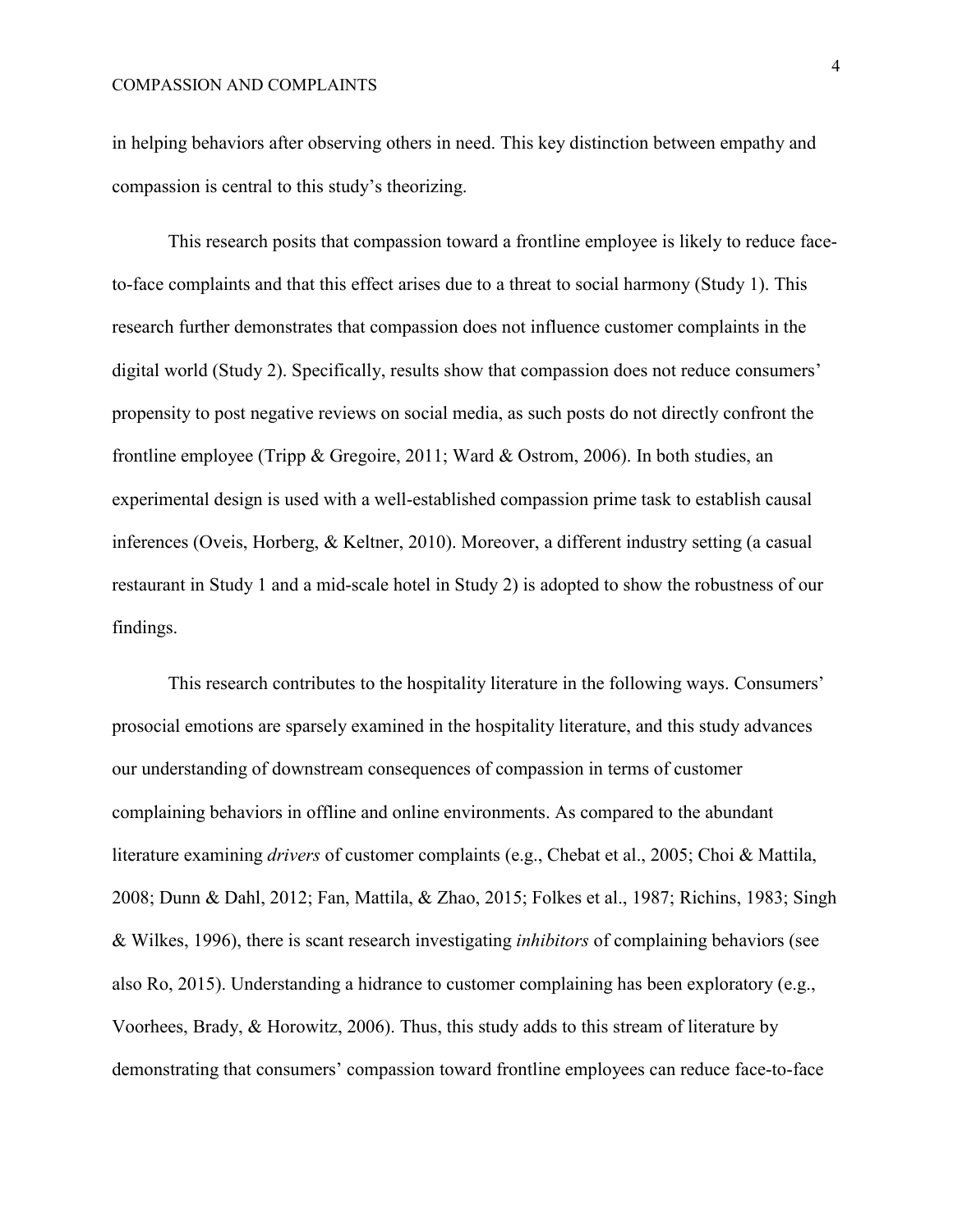#### COMPASSION AND COMPLAINTS

complaints. This study further examines the differential effect of compassion on complaining behaviors across online and offline channels. Prior research indicates that consumers' choice of complaint channels may involve different motivations and personalities (Berry et al., 2018; Lee & Cude, 2012; Mattila & Wirtz, 2004; Min & Kim, 2019; Robertson, 2012). This study demonstrates that compassion toward frontline employees may reduce face-to-face complaints, while such an effect is not observed in an online setting.

Lastly, findings of this study advance hospitality managers' understanding of customer complaining behaviors. The high touch nature of the hospitality industry is prone to induce compassion toward frontline employees. Compassionate customers may not complain directly to frontline employees, especially when the employee seems overwhelmed during peak hours or has to deal with overly demanding customers. Hospitality managers might want to provide alternative channels for customer complaints such as follow-up survey links. As anonymous surveys do not involve a threat to social harmony with frontline employees, customers compassionate toward the frontline employee may be more prone to express their dissatisfaction than face-to-face complaints.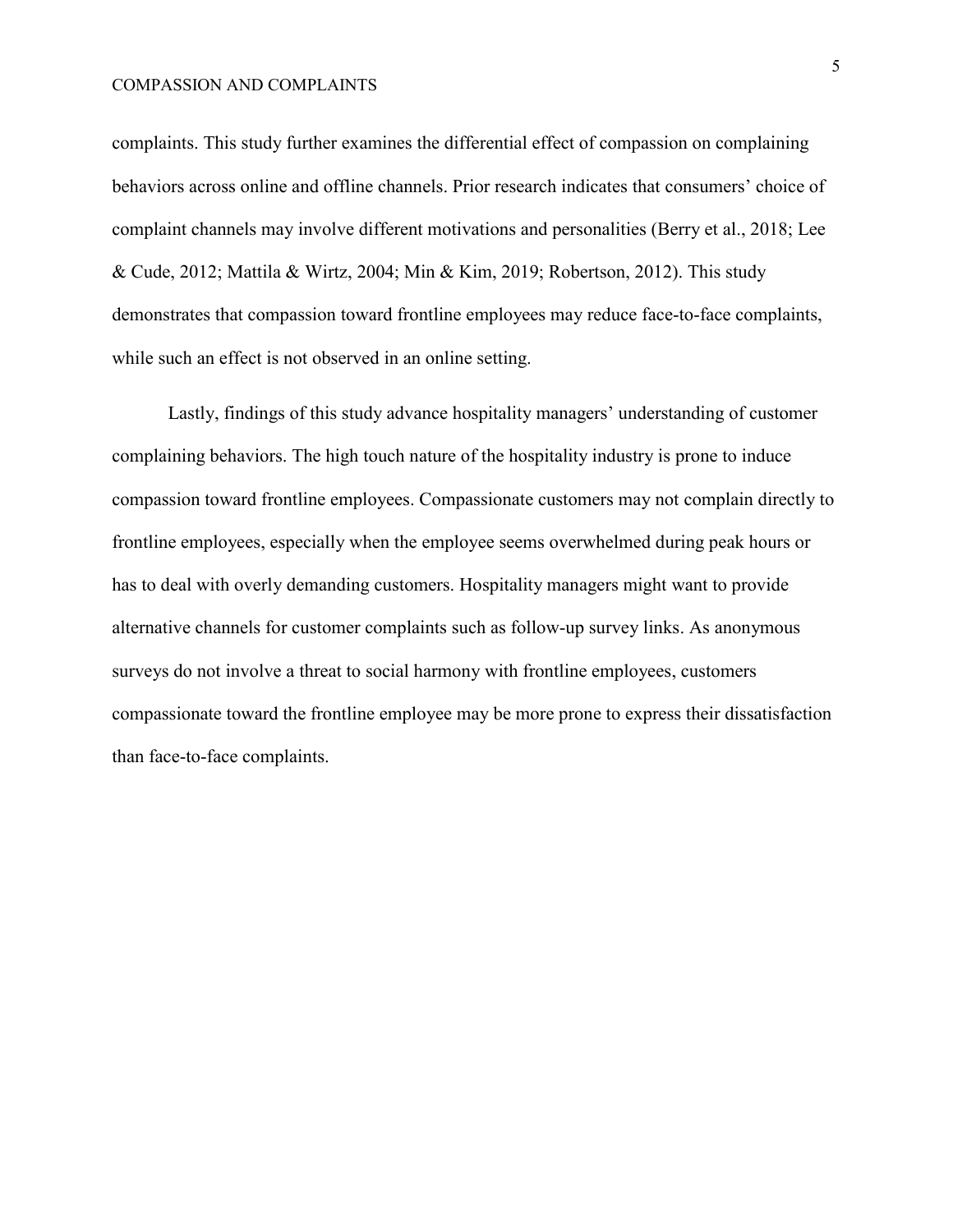#### **Literature review**

## *What is compassion?*

Compassion can be defined as an other-focused emotion that arises when an individual observes others in need or undeserved suffering (Lupoli, Jampol, & Oveis, 2017). This suffering includes emotional pain as well as physical pain. Compassion motivates an individual to alleviate others' suffering, thereby taking an action to help them (Lupoli et al., 2017). For instance, Lupoli et al. (2017) show that individuals with higher levels of compassion are more likely to tell a prosocial lie because they want to prevent harming others' feelings. Lies involving the intention of benefiting others in any form are regarded as prosocial lies (Levine & Schweitzer, 2015). As such, compassionate individuals are likely to inflate their evaluations of the other person's poorly written essay (Lupoli et al., 2017). In a similar vein, when hearing news about children being abused in coffee plantations in some developing countries, compassionate individuals may feel bad for such children and find ways of helping them in the form of donations or volunteering.

Prior research documents that the downstream consequences of compassion can be costly (DeSteno, 2015). For example, when participants primed with compassion see a confederate receiving electric shocks, they tend to help the person even when escaping from the situation is a viable option (Bierhoff & Rohmann, 2004). In the context of service encounters, customers may feel compassionate toward frontline employees under stress during peak hours. Interactions between frontline employees and the focal customer frequently occur in high-touch industries such as hospitality and tourism (Koc, 2019). As frontline employees are readily visible to the focal customer, the focal customer may feel bad when they look busy or stressed out. In short, compassionate customers are other-focused, and this focus can be directed toward frontline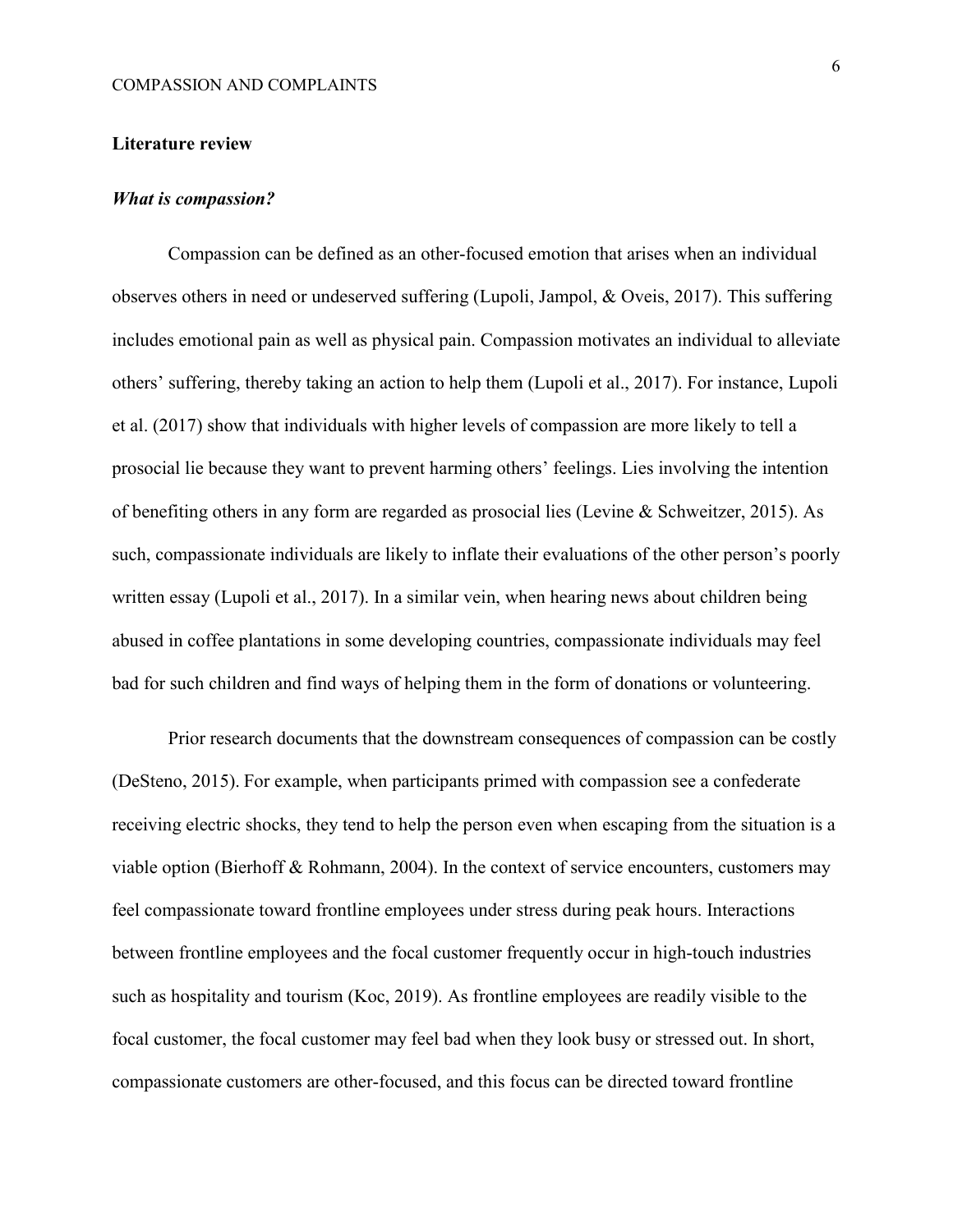#### COMPASSION AND COMPLAINTS

employees. With such altruistic and prosocial characteristics, compassionate individuals are portrayed as warm, caring, and supportive (Sprecher & Fehr, 2005).

## *The influence of compassion on face-to-face and online complaints*

This research suggests that the prosocial and altruistic nature of compassion is likely to reduce face-to-face complaints following a service failure. Fornell and Westbrook (1979, p. 105) define complaining as "a means of making one's feelings known when disappointment with a product/service arises." In a similar vein, Kowalski (1996, p. 180) define complaining as "an expression of dissatisfaction to vent emotions or achieve intrapsychic goals, interpersonal goals, or both." Drawing from the social exchange/equity theory, a service encounter can be viewed as an exchange between a customer and a service provider. From the customer's perspective, a service failure can be seen as disadvantageous inequity, thereby increasing his/her anger (McCollough, Berry, & Yadav, 2000; Smith, Bolton, & Wagner, 1999). To regain equity, customers may directly complain to the service provider with high expectations for problem resolution (Tax, Brown, & Chandrashekaran, 1998). When individuals are motivated by their self-interests, they tend to evaluate perceived fairness of the exchange based on the maximization of their own needs (Skitka & Wisneski, 2012). That is, customers expect the service provider to correct the failure and provide some form of compensation.

Lerner (1975) posits that when individuals are motivated to maintain social harmony, they tend to downplay their self-interests. Prior research demonstrates that compassion directs people's focus away from their own needs and goals (Oveis et al., 2010). Thus, compassion may lead customers to focus less on their own needs (i.e., regaining equity and expressing anger) and turn their attention to the frontline employee's well-being. Prior research indicates that customer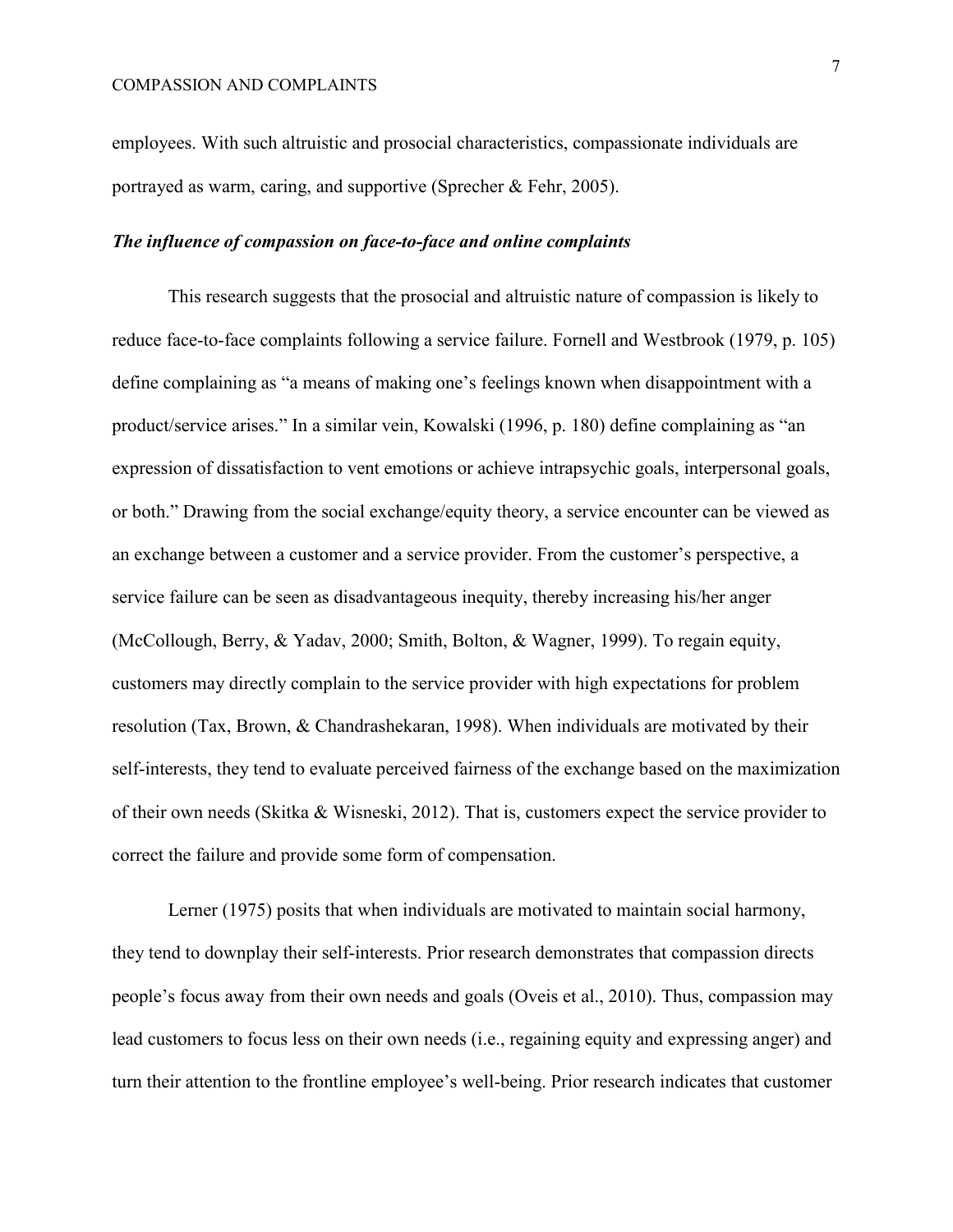complaints typically have an adverse impact on the frontline employee in the form of heightened negative emotions (Mittal, Huppertz, & Khare, 2008). For example, when the frontline employee is overwhelmed by the customer flow during peak hours, lodging a face-to-face complaint about a dissatisfying experience may induce emotional distress from the employee. In a similar vein, customers' expressions of negative emotions and verbal aggressions tend to decrease frontline employees' working memory and job-related performances such as a recall of customer requests (Rafaeli et al., 2012). To avoid such negative consequences, customers with high levels of compassion might be cautious about engaging in face-to-face complaints following a service failure.

Conversely, this study proposes that compassion toward frontline employees is not likely to influence customers' online complaining behaviors. This proposition relies on the distinction between online and offline environments in terms of the salience of frontline employees. The role of frontline employees is crucial in service encounters, while the presence of frontline employees is less salient in online platforms. Following a service failure, customers express their disappointment and anger through face-to-face complaints (Fornell & Westbrook, 1979; Kowalski, 1996; Singh, 1988). When such negative emotions are directed toward frontline employees, the employees' emotional distress may be heightened and their job performance may be negatively affected (Mittal et al., 2008; Rafaeli et al., 2012).

Contrary to face-to-face complaints in offline environments, consumers tend to perceive that online complaints are relatively easy and convenient to make (Dunn & Dahl, 2012). Online complaints can be made on social media platforms (e.g., Facebook) and online review websites (e.g., Yelp). Such media can provide an open forum where opinions can be anonymously shared,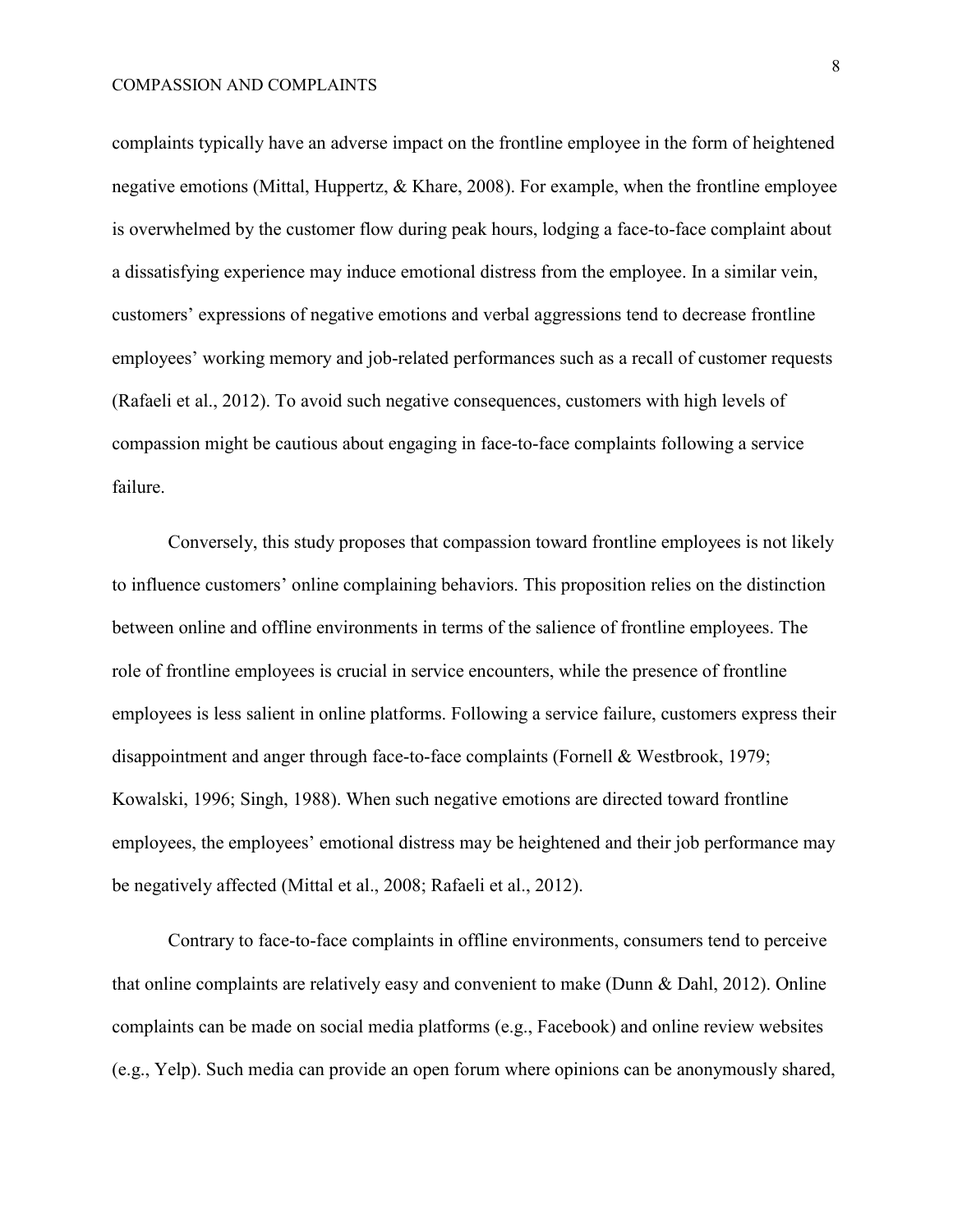thus enabling customers to voice their opinions readily or to vent their emotions (Berry et al., 2002; Sparks & Browning, 2010; Suler, 2004; Ward & Ostrom, 2006). Prior research shows that one of the most salient motives for online complaints is to vent negative emotions (Hu  $\&$  Kim, 2018; Loo, Boo, & Khoo-Lattimore, 2013; Mattila & Wirtz, 2004). That it, complaints are not as private and directed toward a specific frontline employee, thereby decreasing embarrassment or social confrontation (Dunn & Dahl, 2012; Min & Kim, 2019).

Compassionate customers may perceive that venting negative emotions directly toward frontline employees may cause emotional distress, and therefore, they are reluctant to lodge a face-to-face complaint. Such perceptions stem from the nature of face-to-face complaints, which is private and geared towards a particular employee. On the contrary, online reviews are public with no mention about a particular employee (Tripp & Gregoire, 2011; Sparks & Browning, 2010; Ward & Ostrom, 2006). Sparks and Browning (2010) posit that customers who are often reluctant to complain directly to the firm might be prone to express their opinions in cyberspace. In the online environment, a threat to social harmony with the frontline employee is rare, and thus, online reviews are not likely to result in emotional distress among frontline employees. Therefore, this research suggests that compassion toward the frontline employee is not likely to influence customers' online complaining behaviors and their online ratings following a dissatisfying service experience. Taken together, this research proposes the following hypotheses:

Hypothesis 1. Customers' likelihood of lodging *face-to-face complaints* following a service failure will be lower in the compassion (vs. neutral emotion) condition.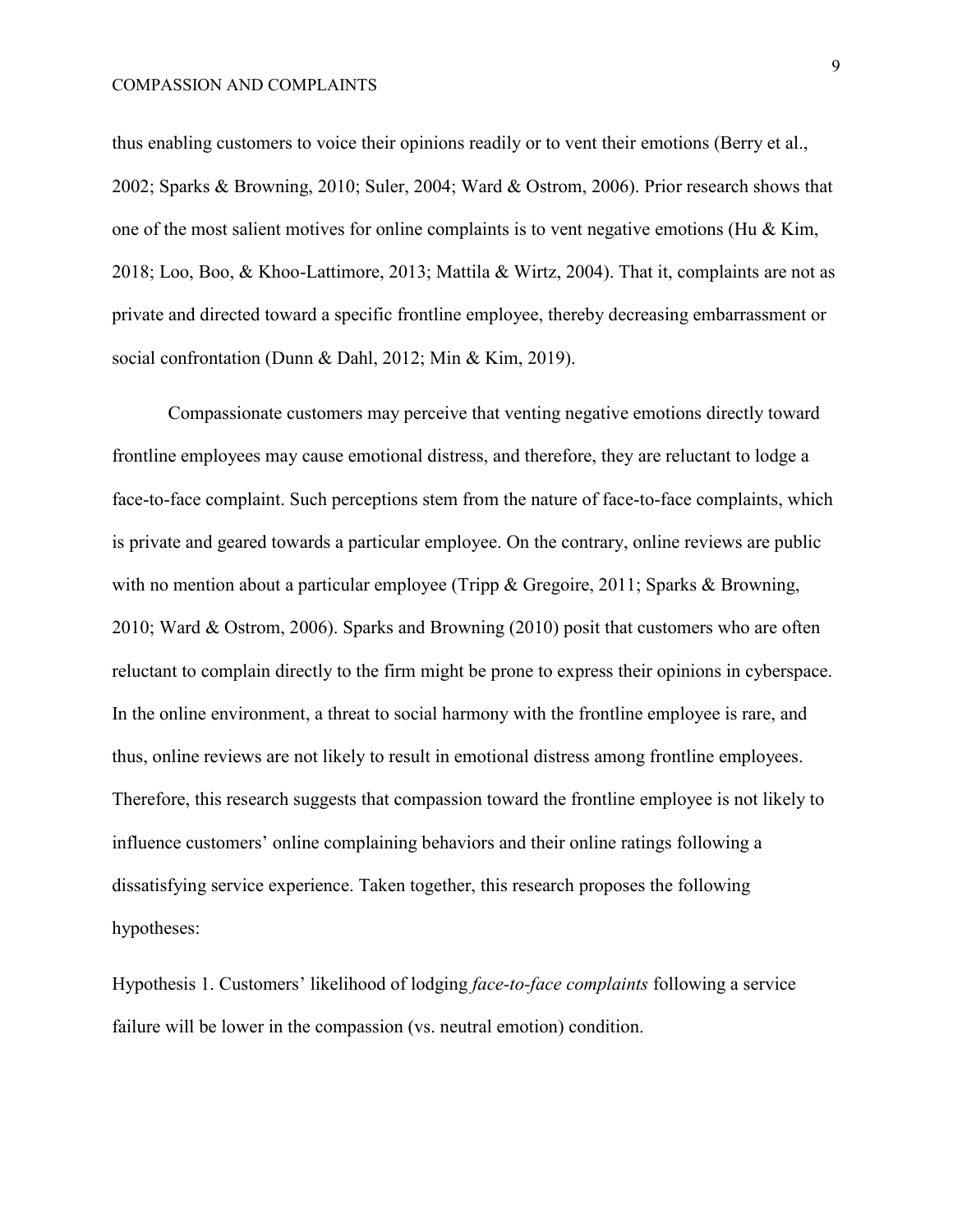Hypothesis 2. Customers' propensity to post *online reviews and online ratings* on social media following a service failure will not be different across the compassion and the neutral emotion condition.

Hypothesis 1 is tested in Study 1, and Hypothesis 2 is tested in Study 2.

## *Alternative accounts*

It is reasonable to argue that compassion might arise along with feelings of shame, fear, and guilt (Lupoli et al., 2017). Feelings of shame and fear tend to induce an avoidance (vs. approach) motivation (Schmader & Lickel, 2006), thereby decreasing face-to-face complaint intention. To rule out this alternative account, negative affect was captured in Study 1. Positive affect was also measured in Study 1. Otherwise, participants in the neutral emotion condition might suspect the purpose of the study (Bargh & Chartrand, 2000). Severity of a service failure was measured in both Study 1 and Study 2 to isolate its effect on complaint intention. Previous research shows that failure severity is positively related to complaining behaviors (McQuilken & Robertson, 2011). The aim of this study is to investigate the impact of compassion (vs. neutral emotion) on complaint intention, holding failure severity constant, thereby contributing to the customer complaining literature.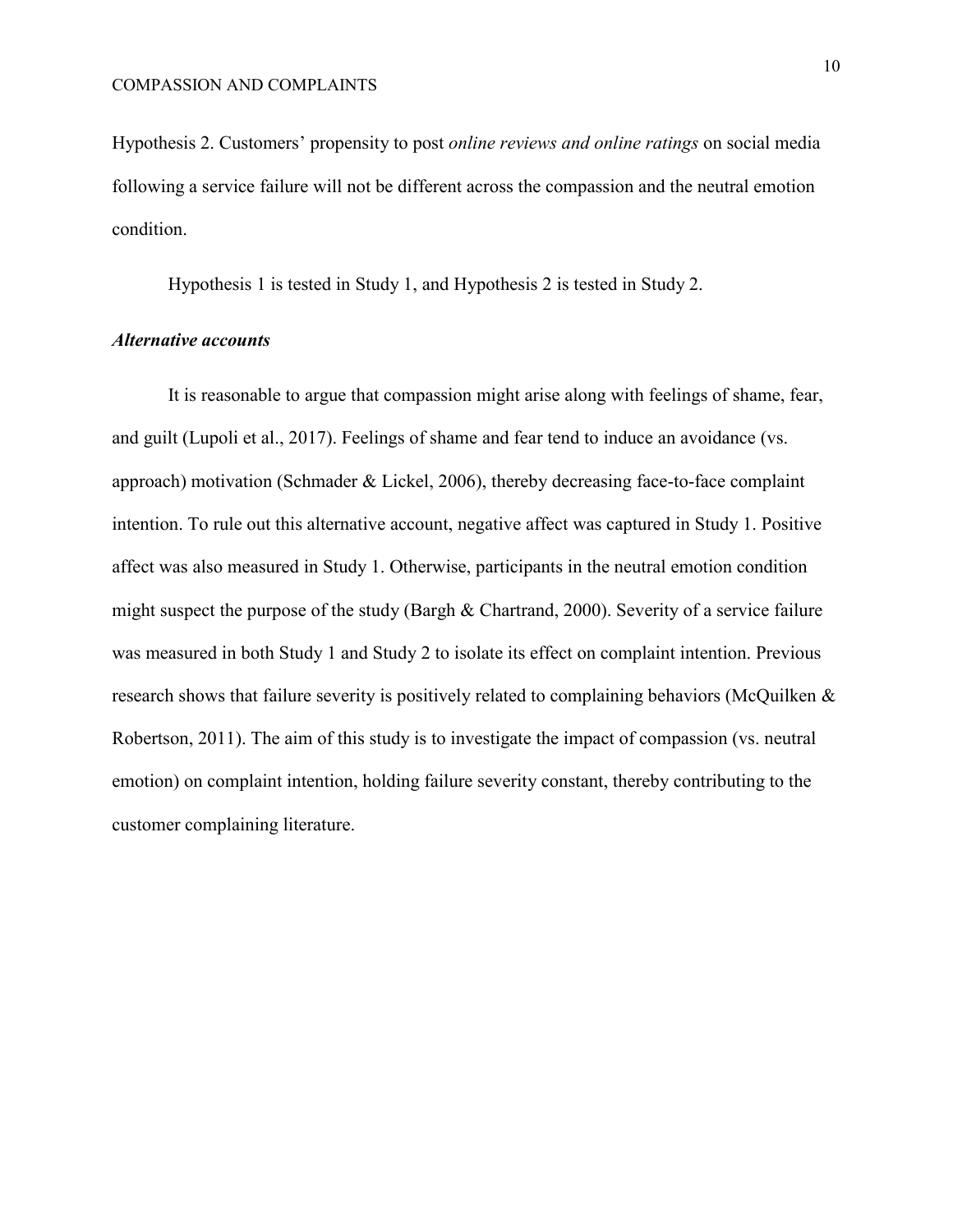#### **Study 1. The impact of compassion on face-to-face complaints**

### *Method*

#### *Design and sampling*

This study adopted a single-factor, between-subjects design (emotion prime: compassion vs. neutral emotion). Participants were randomly assigned to one of the two experimental conditions. With convenience sampling, participants  $(n = 112)$  were recruited via Amazon Mechanical Turk (MTurk). MTurk is a crowd-sourced online participant pool, and previous research shows that data from MTurk tend to exhibit demographic diversity (Buhrmester, Talaifar, & Gosling, 2018; Mason & Suri, 2012). MTurk is widely used to conduct consumer surveys and experiments, as the data tend to meet or exceed the psychometric standards set by the data from other sources (e.g., undergraduate samples) (Buhrmester et al., 2018; Paolacci et al., 2010). To ensure data quality, we prescreened participants with the following criteria: (1) an approval rate equal to or higher than 98% and (2) 500 or more previous attempts in completing tasks on MTurk (e.g., Peer, Vosgerau, and Acquisti 2014). On average, participants spent 10.87 minutes on the survey.

#### *Procedures and materials*

Manipulating compassion within a service failure context may bring about reactive responses from participants and/or hypotheses guessing, which could threaten the validity of findings (e.g., Trochim & Donnelly, 2008). As such, participants were instructed to complete two ostensibly unrelated tasks pooled out of convenience: "A Study on Visual Perception and Memory" (Appendix A) and "A Restaurant Study" (Appendix B). First, in the "Visual Perception and Memory Study," participants completed either a neutral emotion or compassion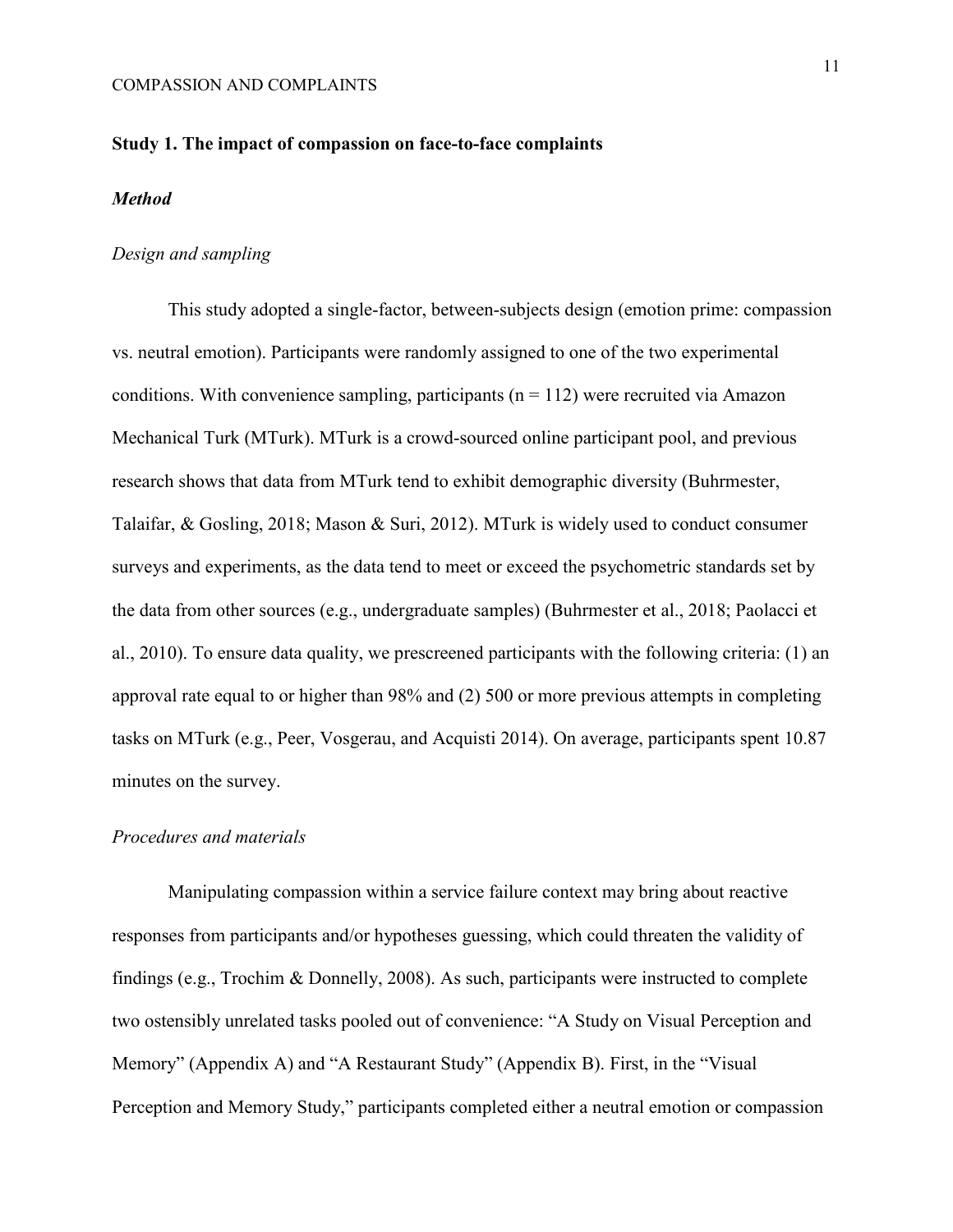prime task. This emotion prime task was adapted from Lupoli et al. (2017). In the compassion condition, participants viewed five photographs depicting people with helplessness and vulnerability (Oveis et al., 2010), followed by a validated short film induction of compassion about child malnutrition and starvation (Côté et al., 2011). Such photographs and the video are designed to elicit an other-focused mindset that subsequently influences complaining behaviors in a hypothetical restaurant scenario. Meanwhile, participants in the neutral emotion condition viewed five photographs eliciting neutral emotions from the International Affective Picture System (IAPS; Lang, Bradley, & Cuthbert, 1999), followed by a short clip depicting two men talking in a courtroom in 'All the President's Men.' Prior research shows that such a clip elicits a neutral emotional state (Hewig et al., 2005). This manipulation was pretested ( $n = 61$ ). As a result, the emotion induction was successful: participants in the compassion condition exhibited higher levels of compassion  $(M = 3.82)$  than their counterparts in the neutral emotion condition (M = 1.61 on a 5-point scale) (*t* (59) = 7.74, *p* < .01).

In an ostensibly unrelated study ("Restaurant Study"), participants were asked to imagine themselves in a service failure scenario in a casual, sit-down restaurant. Participants encountered a long wait and an over-cooked steak. The scenario method was employed for several reasons. First, this method can minimize memory bias and rationalization tendencies that otherwise would occur in recall-based survey designs (Aguinis & Bradley, 2014; Smith et al., 1999). Intentionally imposing service failures in a field setting would also be problematic (e.g., Kim & Jang, 2015). Furthermore, the scenario method can reduce problems associated with individual differences in response bias (Wirtz & Mattila, 2004). More importantly, with high ratings of realism (reported in the results section), the scenario method ensures ecological validity in the context of service encounters (Bateson & Hui, 1992). In the scenario, servers and bussers were rushing through the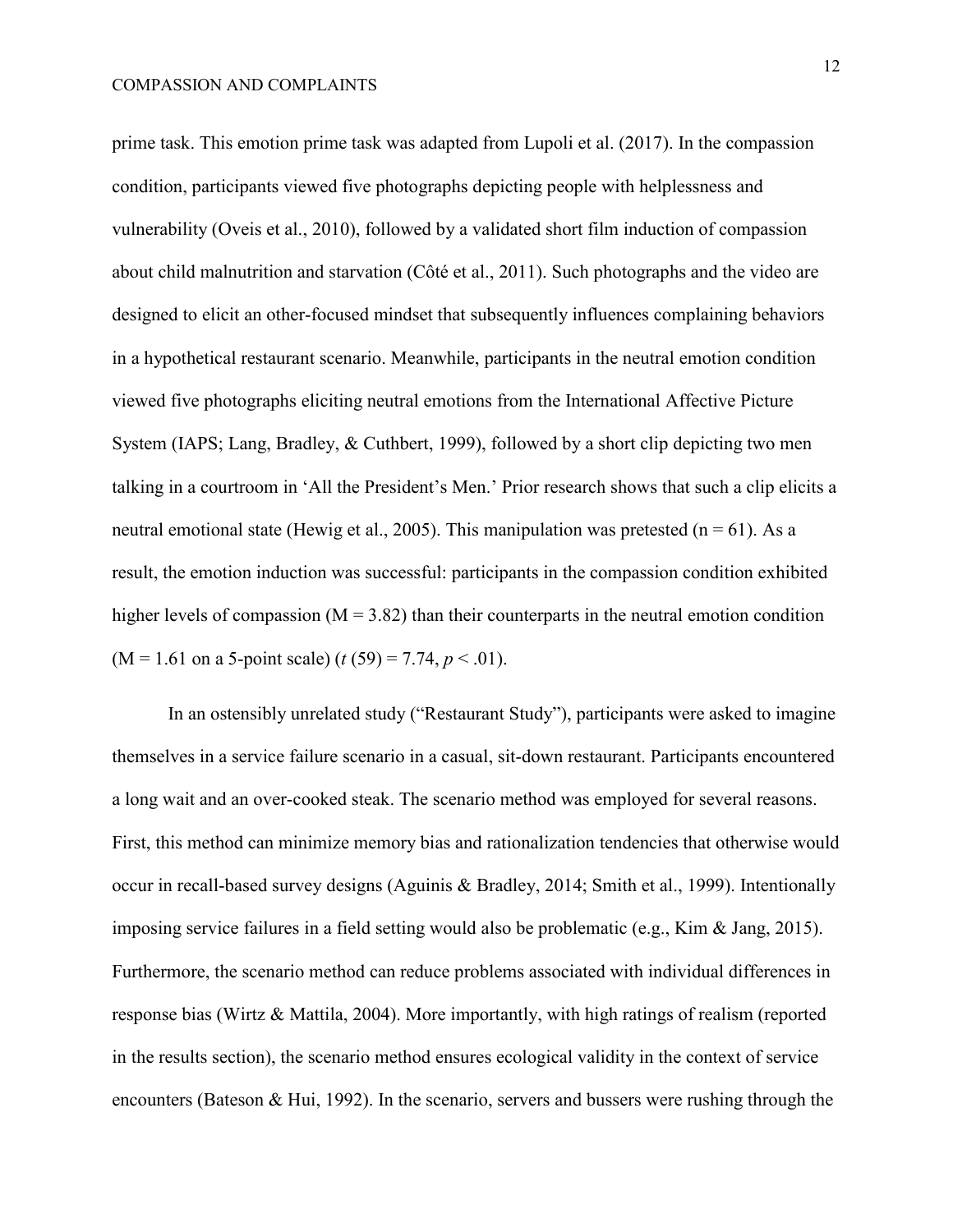dining tables during peak hours. Such a description was designed to direct participants' focus to frontline employees. With an other-focused mindset, this study predicts that participants in the compassion (vs. neutral emotion) condition are motivated to reduce the service employees' distress by refraining from lodging face-to-face complaints. After reading the scenario, participants were asked a battery of questions and probed for suspicion (Bargh & Chartrand, 2000). Nobody raised any suspicion or was able to guess our hypotheses.

## *Measures*

l

After viewing the slides and the video clip, participants were exposed to a five-point emotions scale (1 = not at all, 5 = extremely). Three items captured compassion ( $\alpha$  = .91; compassionate, sympathetic, and moved; Oveis et al., 2010) while ten items measured positive and negative affect (i.e., interested, excited, irritated, distressed, upset, guilty, ashamed, scared, alert, and afraid from PANAS; Watson, Clark,  $\&$  Tellegen, [1](#page-12-0)988)<sup>1</sup>. The order of these emotion items was counterbalanced. Negative affect was measured to rule out an alternative account that the compassion prime task could also induce negative affect (e.g., fear), thereby reducing faceto-face complaints. Lastly, to bolster the cover story, participants were asked to indicate the most memorable picture or scene and why they picked that particular one.

After their exposure to the service failure scenario, participants were asked to indicate their complaint intention using three items ( $\alpha$  = .96; "If I were in this scenario, I would be likely to/ be inclined to/ definitely complain about the service failure";  $1 =$  not at all,  $7 =$  very much; Singh, 1988). Furthermore, severity of the service failure (1 item;  $1 =$  not at all,  $7 =$  very much;

<span id="page-12-0"></span><sup>&</sup>lt;sup>1</sup> The original PANAS includes 20 emotion measures; however, it would be taxing for participants to answer all 20 emotions so ten emotions relevant to our priming task were selected.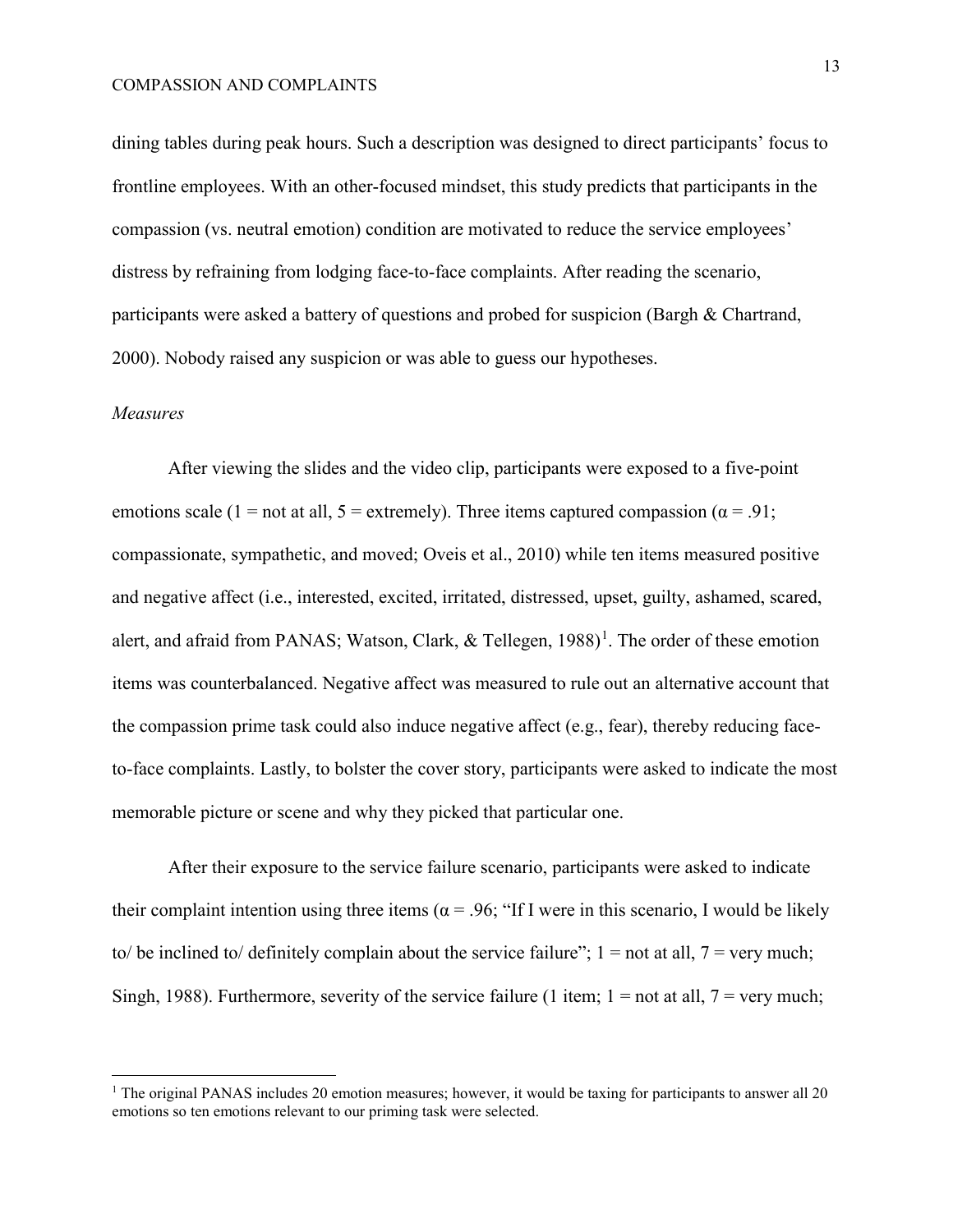Smith et al., 1999), scenario realism ( $r = .78$ ,  $p < .01$ ; e.g., "The scenario was realistic"; 2 items;  $1 =$  not at all,  $7 =$  very much; Wu, Hanks, & Mattila, 2015), and demographic questions such as gender, age, household income, education, and dining frequency were measured. Lastly, participants' general propensity to complain ( $\alpha$  = .82; e.g., "In general, I am more likely to complain about poor service than most people I know"; 3 items;  $1 =$  strongly disagree,  $7 =$ strongly agree; Blodgett, Hill, & Tax, 1997) was measured.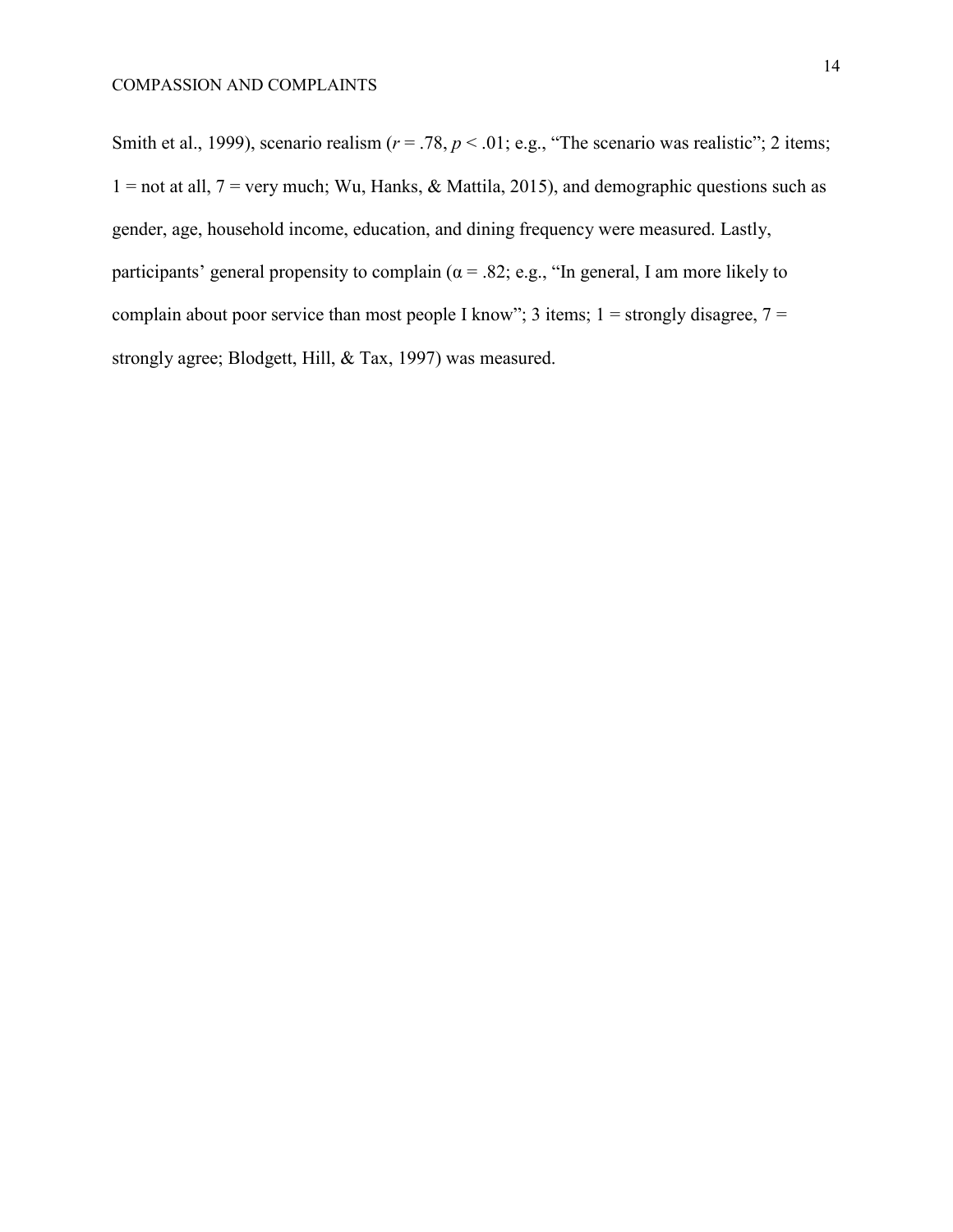#### *Results*

#### *Demographics*

Participants' age ranged from 21 to 70 (Mean =  $36.22$  SD = 11.73). Fifty-five percent were male, 46 percent had a college degree, and 48 percent had an annual household income of \$20,000 to \$59,999. Forty-five percent of the participants dine out approximately once or a few times a week. The demographic profile of participants is presented in Table 1.

[Insert Table 1 around here]

## *Manipulation checks*

Participants in the compassion condition  $(M = 3.70)$  exhibited higher levels of compassion than their counterparts in the neutral emotion condition ( $M = 1.56$ , t (110) = 12.44, *p* < .01). Therefore, our emotion prime was successful.

#### *Alternative accounts*

Ten affect measures followed the two prime tasks and found that there was no difference in the following three emotions: interested  $(M_{\text{compassion}} = 2.88, M_{\text{neutral}} = 3.31; p > .05)$ , scared  $(M_{\text{comparison}} = 1.70, M_{\text{neutral}} = 1.41; p > .1),$  irritated  $(M_{\text{comparison}} = 1.84, M_{\text{neutral}} = 1.52; p > .1),$ afraid ( $M_{\text{compassion}} = 1.67$ ,  $M_{\text{neutral}} = 1.33$ ;  $p > .05$ ), and alert ( $M_{\text{compassion}} = 3.54$ ,  $M_{\text{neutral}} = 3.48$ ; *p* > .1). The means of the following four negative affect items were higher in the compassion (vs. neutral) condition: distressed ( $M_{\text{compassion}} = 3.00$ ,  $M_{\text{neutral}} = 1.31$ ;  $p < .01$ ), upset ( $M_{\text{compassion}} = 3.25$ ,  $M_{\text{neutral}} = 1.31; p < .01$ , guilty ( $M_{\text{comparison}} = 2.26$ ,  $M_{\text{neutral}} = 1.35; p < .01$ ), and ashamed (M<sub>compassion</sub> = 2.11, M<sub>neutral</sub> = 1.30;  $p < .01$ ). However, the means of such negative affect in the compassion condition were either at a mid-point or lower, indicating that negative affect was not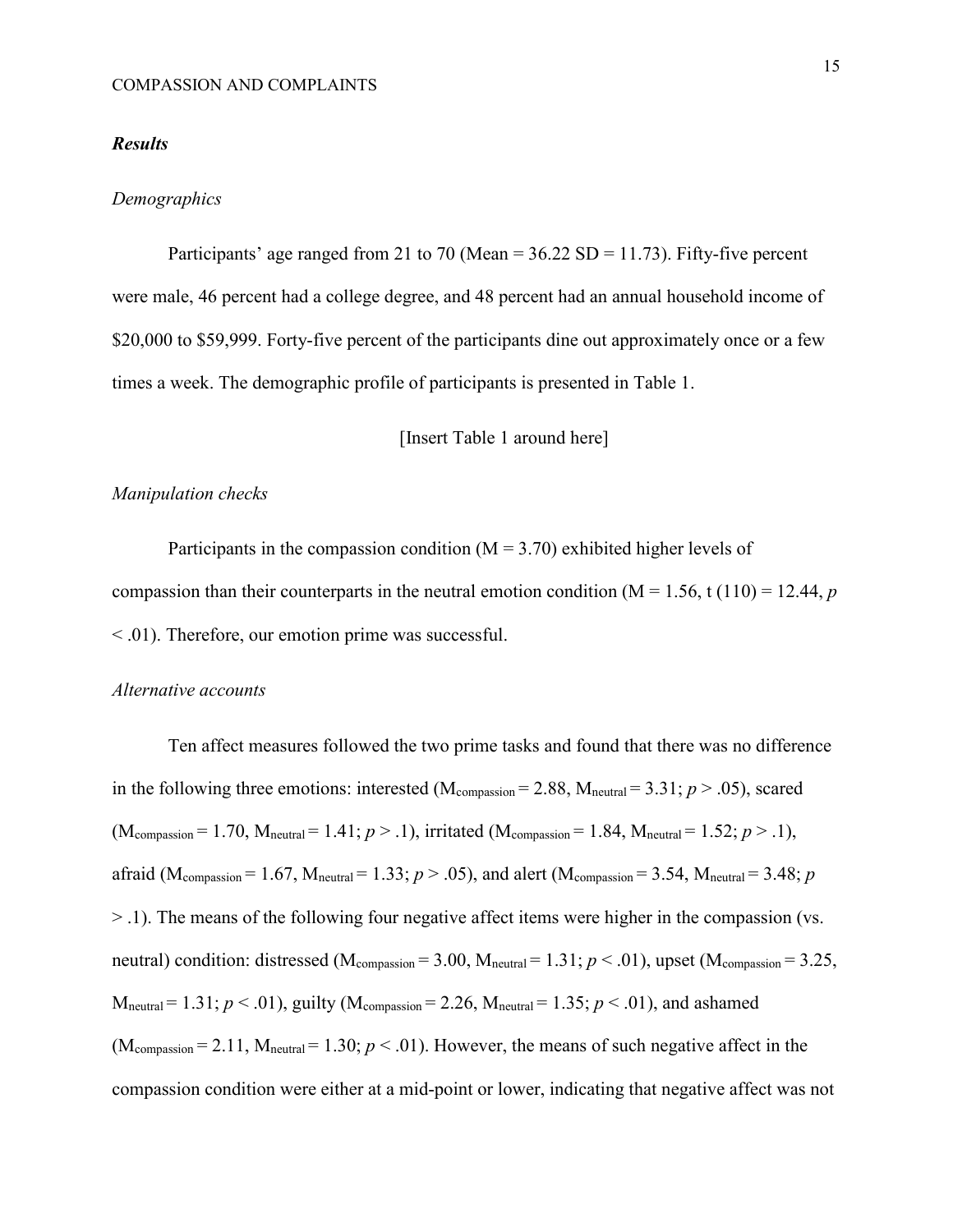activated in the compassion condition. Furthermore, none of these negative affect items were correlated with complaining intention (correlation coefficients ranged from -0.08 to .01, *p*-values ranged from .38 to .95).

As for the service failure scenario, participants perceived the scenario as highly realistic  $(M = 6.19, SD = .87)$ . Severity of the service failure did not differ across the compassion  $(M = 6.19, SD = .87)$ . 3.98) and the neutral emotion condition  $(M = 4.46; t(109) = 1.63, p > .1)$ .

## *Hypotheses testing*

To test Hypothesis 1, an independent samples t-test was run on complaint intention. Participants in the compassion condition exhibited lower levels of complaint intention ( $M =$ 4.03) than their counterparts in the neutral emotion condition  $(M = 5.01, t(109) = 2.92, p < .01)$ . The authors also ran a one-way ANCOVA on face-to-face complaining intention with participants' general tendency to complain as a covariate. The overall model was significant (*F*  $(2, 108) = 16.45, p < .01$ , and participants' general tendency to complain was a significant covariate  $(F(1, 108) = 22.36, p < .01)$ . More importantly, the effect of emotion prime (compassion vs. neutral emotion) on complaint intention remained significant  $(F(1, 108) = 8.05,$  $p < .01$ ).

Two attention check questions (e.g., "choose disagree for quality purposes") were embedded in the survey. All participants answered the attention check questions correctly except for one participant. However, removing his/her response did not significantly change our findings ( $t(108) = 2.98$ ,  $p < .05$ ). In sum, Hypothesis 1 is supported.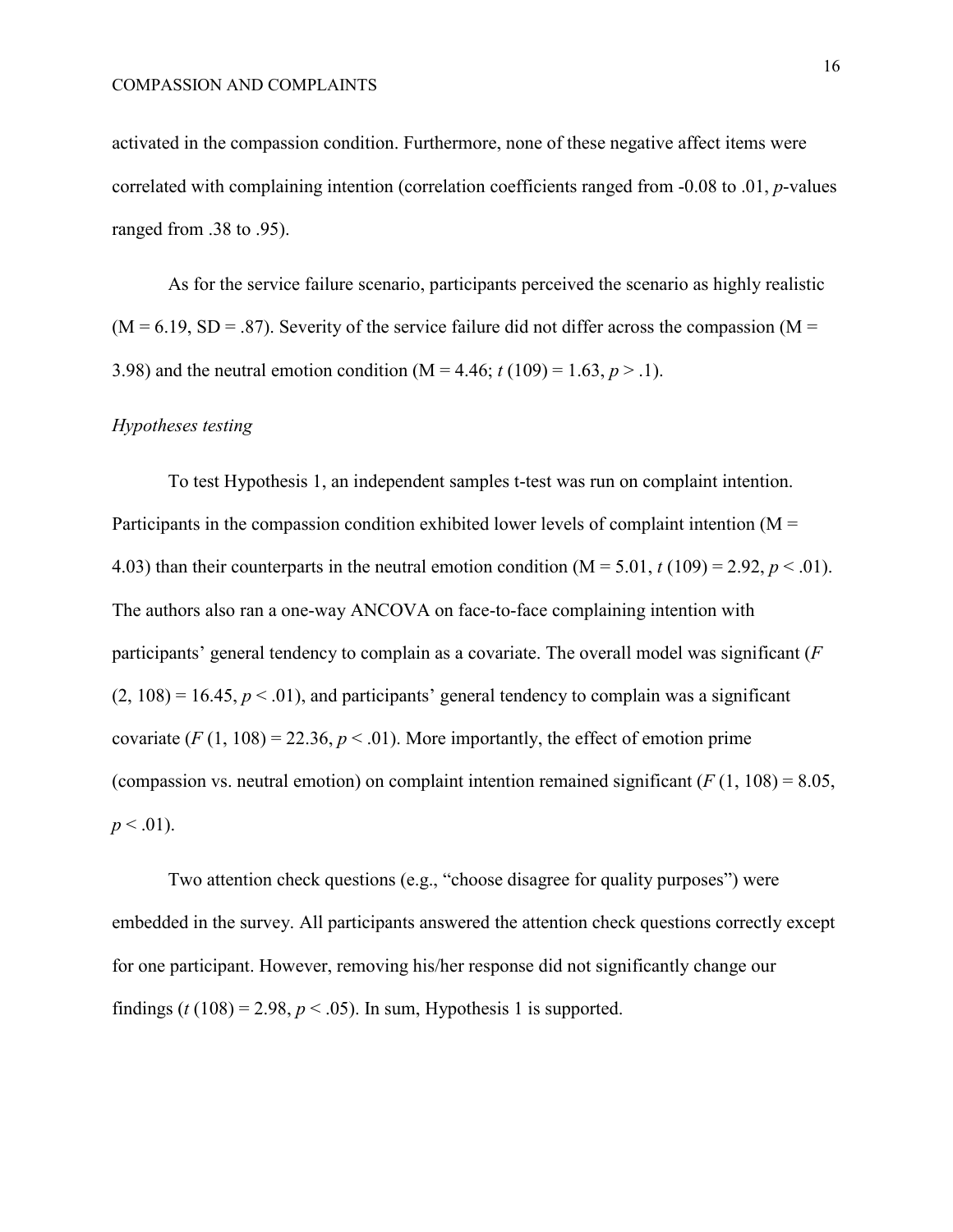#### *Discussion*

From Study 1, Hypothesis 1 is supported. Specifically, participants primed with compassion (vs. neutral emotion) were less likely to complain about a service failure. This finding is congruent with prior research demonstrating that prosocial emotions, including compassion, shift people's focus away from their own needs and emotions (Oveis et al., 2010). Customers' expressions of anger and dissatisfaction may lead to employee distress (Mittal et al., 2008), and as such, compassion is likely to decrease face-to-face complaints. As alternative accounts, negative affect (e.g., distressed, upset, ashamed) and severity of the service failure were captured. Severity of the service failure was not different across the compassion and the neutral emotion condition  $(p > 0.1)$  and none of the negative affect measures was significantly related to complaint intention (*p*s > .1). The next study is conducted to test Hypothesis 2. Specifically, Hypothesis 2 proposes that the impact of compassion on complaining intention is minimal in the digital world since customers do not directly confront frontline employees in an online setting (e.g., Tripp & Gregoire, 2011; Ward & Ostrom, 2006). Understanding consumers' online complaining behaviors is imperative, as negative online reviews can go viral quickly and have a detrimental impact on the company's image and financial performance (Tripp & Gregoire, 2011).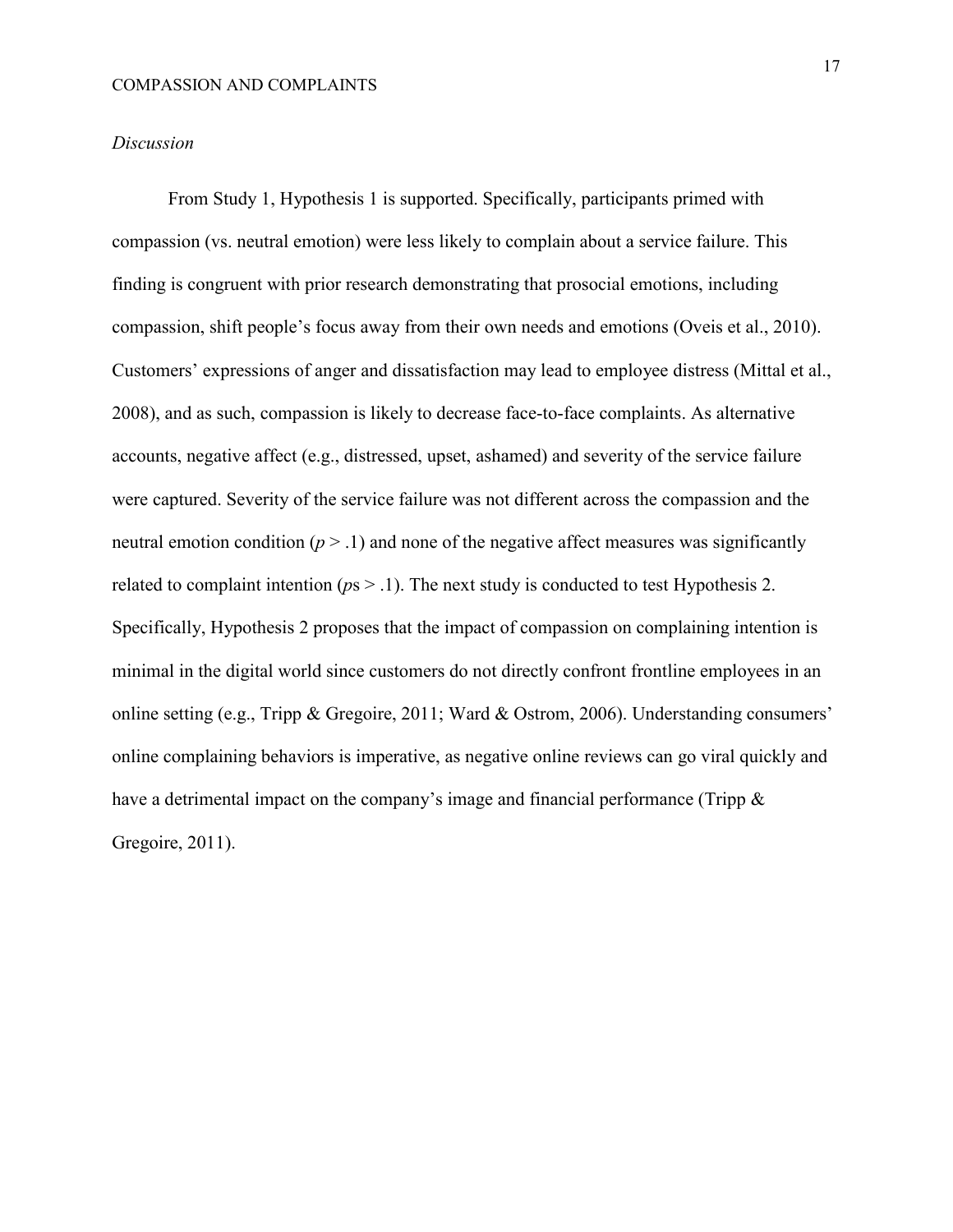## **Study 2. The impact of compassion on online review posting**

## *Method*

#### *Design and sampling*

As in Study 1, a between-subjects design (emotion prime: compassion vs. neutral emotion) was adopted, and participants were randomly assigned to one of the two experimental conditions. With convenience sampling, participants ( $n = 134$ ) were recruited via MTurk. They were screened out based on their frequency of hotel stays in the past 12 months. On average, participants spent 10.30 minutes on the survey.

## *Procedures and materials*

Participants were instructed to complete two ostensibly unrelated tasks pooled out of convenience: "A Study on Visual Perception and Memory" and "A Hotel Study." The "Visual Perception and Memory Study" was the same as in Study 1. In the "Hotel Study," participants were asked to imagine themselves in a service failure scenario in a mid-scale hotel (see Appendix C). The hotel description was adapted from Bolton and Mattila (2015), and the service failure scenario was adapted from Smith et al. (1999). In the scenario, participants encountered a long wait and were assigned to an uncleaned room. After reading the scenario, participants were asked a battery of questions and probed for suspicion. Nobody raised any suspicion or was able to guess our hypotheses correctly.

#### *Measures*

The procedures and measures for the "Visual Perception and Memory Study" were identical to Study 1. After reading the service failure scenario, participants were asked to indicate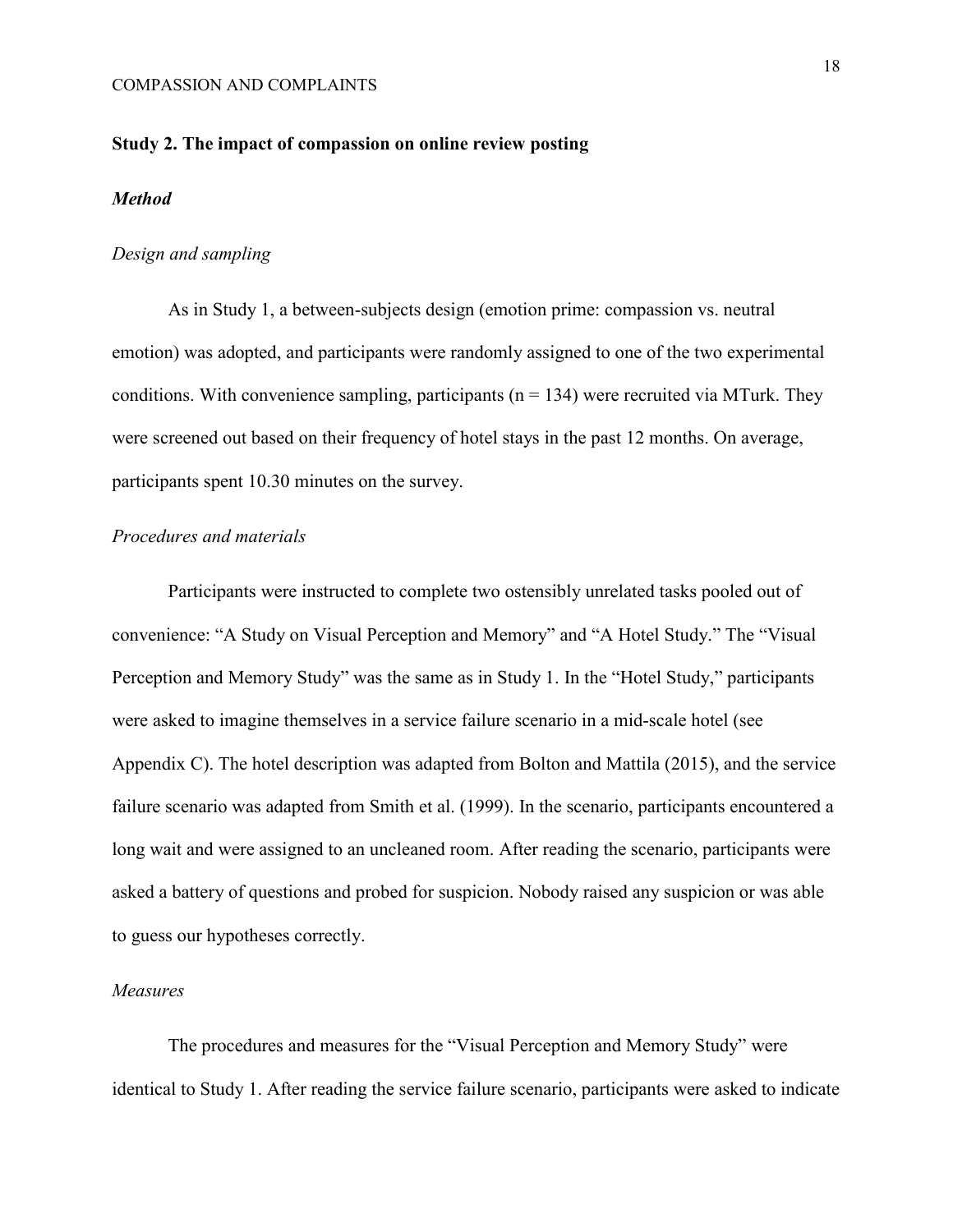how interested they were in writing a review about their hotel stay on TripAdvisor (*r* = .94, *p*  $\leq$  01; 2 items; 1 = not at all interested, 7 = extremely interested; Wu et al., 2016). They were explained that TripAdvisor uses a 5-point scale to capture the overall evaluation of the hotel experience (1 = Terrible,  $5 =$  Excellent). Then, they were asked to rate their stay at the hotel on this particular occasion. As in Study 1, scenario realism  $(r = .72, p < .01; 2$  items; Wu et al., 2015), demographic information such as gender, age, household income, education, and hotel stay frequency were measured.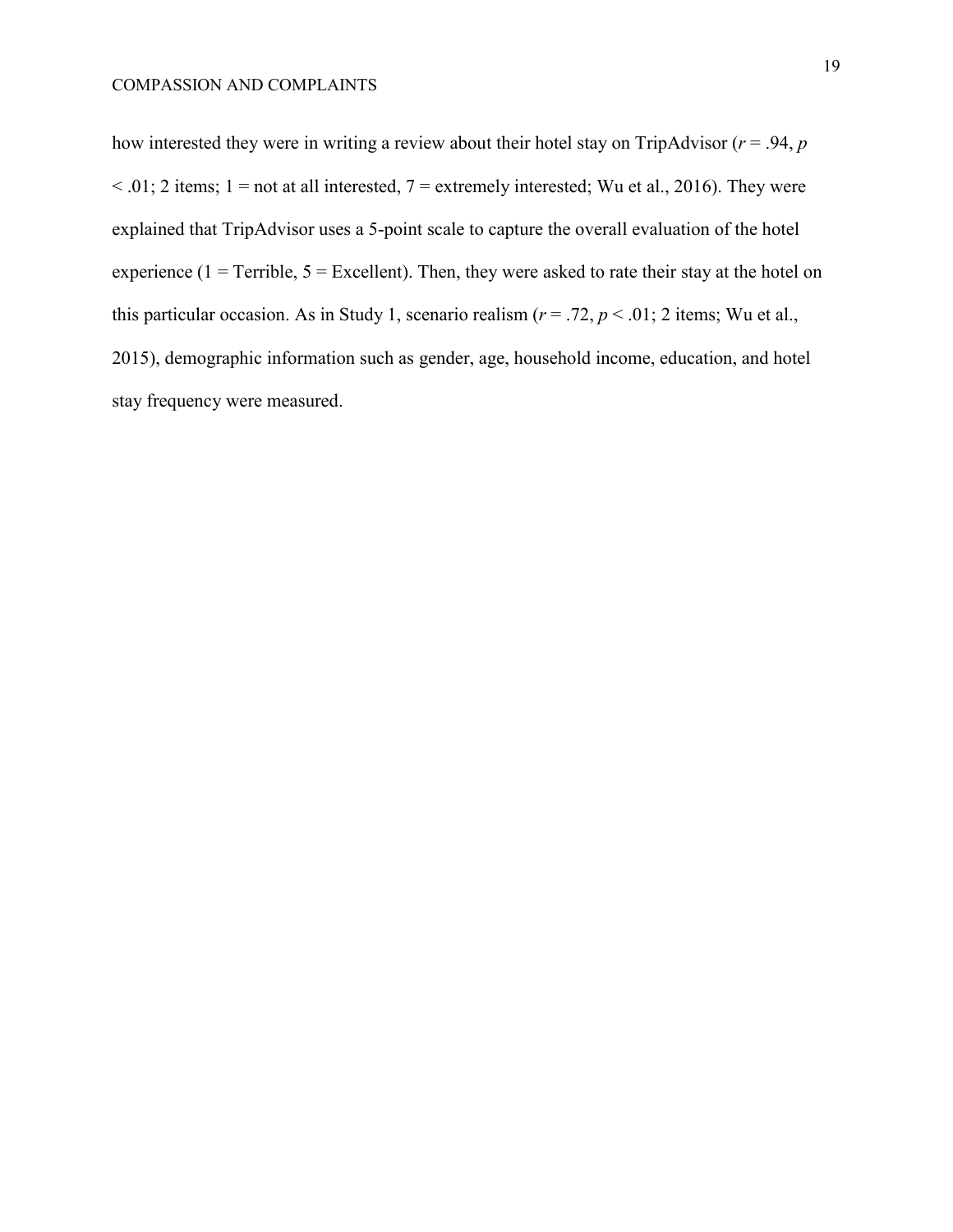#### *Results*

#### *Demographics*

Participants' age ranged from 22 to 77 (Mean =  $37.04$ , SD = 12.29). Fifty-one percent were male, 51 percent had a college degree, and 53 percent had an annual household income of \$20,000 to \$59,999. Forty percent of participants indicated that they stay at a hotel 1-2 times per year. Their demographic profile is presented in Table 1.

#### *Manipulation checks*

Participants in the compassion condition exhibited higher levels of compassion ( $\alpha = .94$ ;  $M = 3.89$ ) than their counterparts in the neutral emotion condition ( $M = 1.73$ , t (132) = 12.41, *p* < .01), indicating that our emotion prime was successful.

As for the service failure scenario, participants perceived the scenario as highly realistic  $(M = 6.01, SD = 1.00)$ . Severity of the service failure did not differ across the compassion  $(M = 6.01, SD = 1.00)$ 4.58) and the neutral emotion condition  $(M = 4.79; t(132) = .85, p > .1)$ .

## *Hypotheses testing*

To test Hypothesis 2, an independent samples t-test was run separately on the likelihood of posting a review and on the overall rating. The likelihood of posting a review was not different across the compassion ( $M = 3.90$ ) and the neutral emotion condition ( $M = 4.24$ ,  $F(1)$ ,  $132$ ) = 1.02,  $p > 0.1$ ). Furthermore, the overall rating did not differ across the compassion (M = 2.78) and the neutral emotion condition  $(M = 2.64, F(1, 132) = .66, p > .1)$ .

Two attention check questions (e.g., "choose disagree for quality purposes") were embedded in the survey. Four participants failed to answer the attention check questions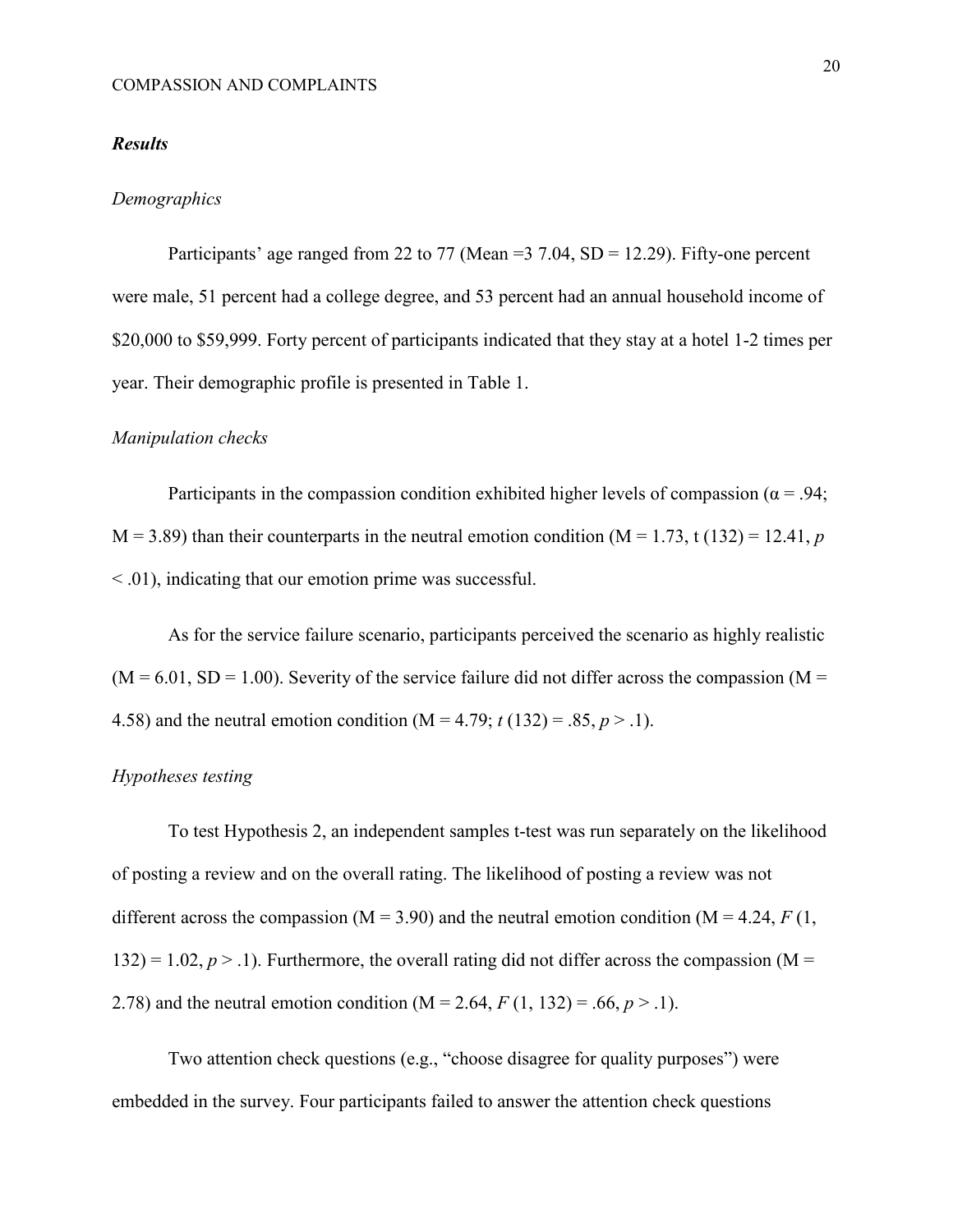correctly. However, removing their responses did not significantly change our findings (review posting intention:  $M_{neutral} = 4.19$ ,  $M_{comparison} = 3.83$ ,  $t(128) = 1.04$ ,  $p > .1$ ; review rating:  $M_{neutral} =$ 2.59,  $M_{\text{comparison}} = 2.71$ ,  $t(128) = -.74$ ,  $p > .1$ ). In sum, Hypothesis 2 is supported. A summary of study design and findings from Study 1 and Study 2 is presented in Table 2.

[Insert Table 2 around here]

#### *Discussion*

From Study 2, Hypothesis 2 is supported. Compassion (vs. neutral emotion) failed to influence participants' online complaining behaviors. Specifically, the likelihood of posting an online review and the review rating did not differ across the two emotion conditions. These findings are based on the premise that, unlike face-to-face complaints, online complaints do not involve a social confrontation with a frontline employee (Tripp & Gregoire, 2011; Ward  $\&$ Ostrom, 2006). As a result, consumers are prone to engage in online complaining behaviors, regardless of their compassion levels.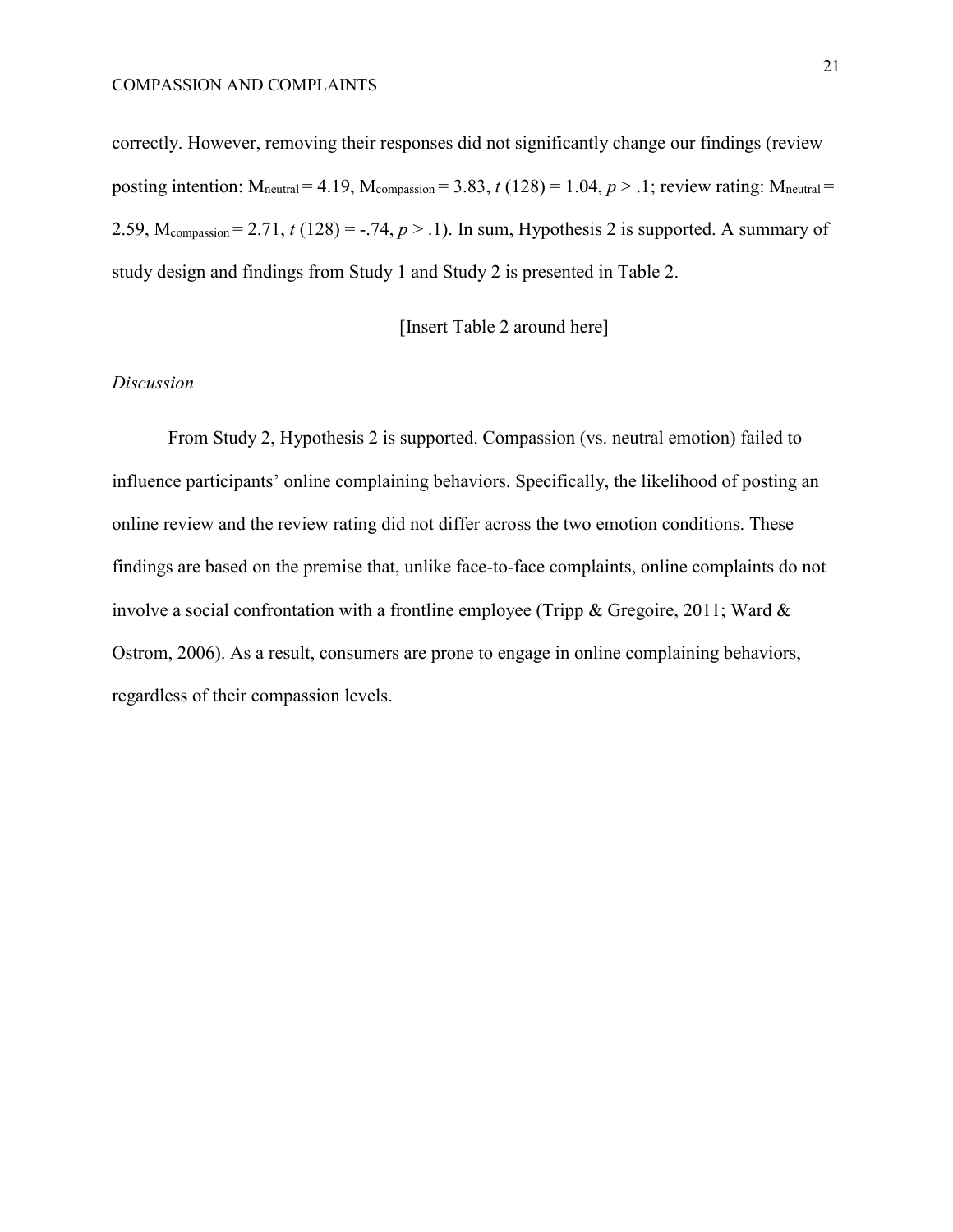#### **General discussion**

## *Theoretical implications*

This research adds to the customer complaining literature in several ways. Previous research has examined company-level variables such as the company's attitude toward customer complaints (Homburg & Furst, 2005; Umashankar et al., 2017) and price level (Kim, Lee, & Mattila, 2014) and situational variables such as service failure attributions (Folkes, 1984; Dunn & Dahl, 2012) and tie strength (Mittal et al., 2008; Umashankar et al., 2017). Prior research has also investigated individual-level factors such as consumers' attitude toward complaining (Kim & Boo, 2011), redress-seeking tendency (Chebat et al., 2005), cultural background (e.g., individualism-collectivism and concern for face; Fan et al., 2015, power distance belief; Kim et al., 2014), need for cognition (Mittal et al., 2008), gender (Zhang, Feick, & Mittal, 2014), and impression management (Zhang et al., 2014). In particular, previous research posits that understanding consumer emotions is imperative in the service failure context (Antonetti et al., 2018; Folkes et al., 1987; Min & Kim, 2019; Song & Qu, 2017). Although anger (Chebat et al., 2005; Min & Kim, 2019) and positive-negative affect (Westbrook, 1987) were examined in the customer complaint context, no research has investigated the impact of consumers' prosocial emotions on complaining behaviors. As such, this research fills this important void and advances our understanding of how prosocial emotions – particularly, compassion - influence customers' propensity to lodge complaints across offline and online environments.

To be specific, Westbrook (1987) shows that positive affect, captured with interest and joy, is not related to complaining behaviors and that negative affect, captured with anger, disgust, and contempt, is positively associated with customer complaints. Chebat et al. (2005) and Min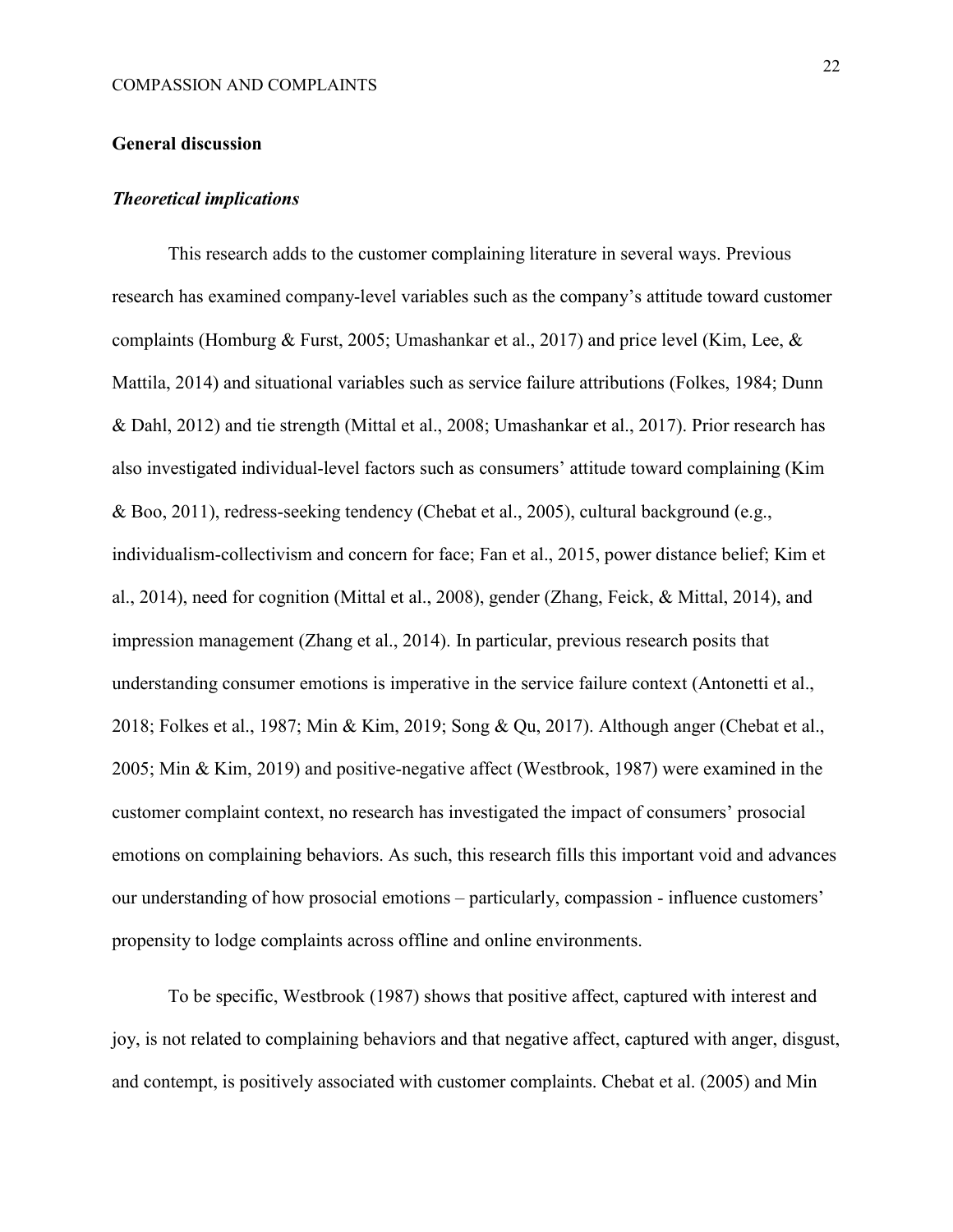and Kim (2019) build on Westbrook's (1987) work by focusing on anger and establish some boundary conditions (i.e., redress-seeking tendency and consumer power) for the effect of anger on complaining behaviors. Specifically, Min and Kim (2019) posit that power moderates the impact of consumers' anger on intention to engage in face-to-face complaints following a service failure. Individuals low (vs. high) in power are more other-focused, resulting in a motivation to reduce social confrontations with a frontline employee. Hence, low power individuals are not likely to complain to a frontline employee, despite their anger in the presence of a service failure (Min & Kim, 2019). In a similar vein, this research relies on the premise that compassion shifts one's focus toward others (Oveis et al., 2010). Results of this study show that individuals with compassion (vs. neutral emotions) are less likely to engage in face-to-face complaints.

Based on the Rusbult, Zembradt, and Gunn's (1982) framework, Ro (2015) examines two types of noncomplainers – 'loyalty' group and 'neglect' group. The loyalty group is not likely to complain because they would give another chance to the service provider who delivered a failed service (DeWitt & Brady, 2003). The neglect group may not complain because they do not care about the service provider (Oliver, 1997). Ro (2015) shows that compassionate trust is higher for the loyalty (vs. neglect) group. Compassion trust is captured with three items ("I am a loyal patron of this restaurant", "I felt bad for the service provider", and "They have a good reputation and my problem was probably due to bad luck or an accident of some sort"; Ro, 2015; Voorhees et al., 2006). However, only one item is directly related to feelings of compassion and the other two items are related to customer loyalty and company reputation. This research is different from Ro (2015) by experimentally manipulating consumer compassion and investigating its impact on likelihood of direct complaints and online complaints.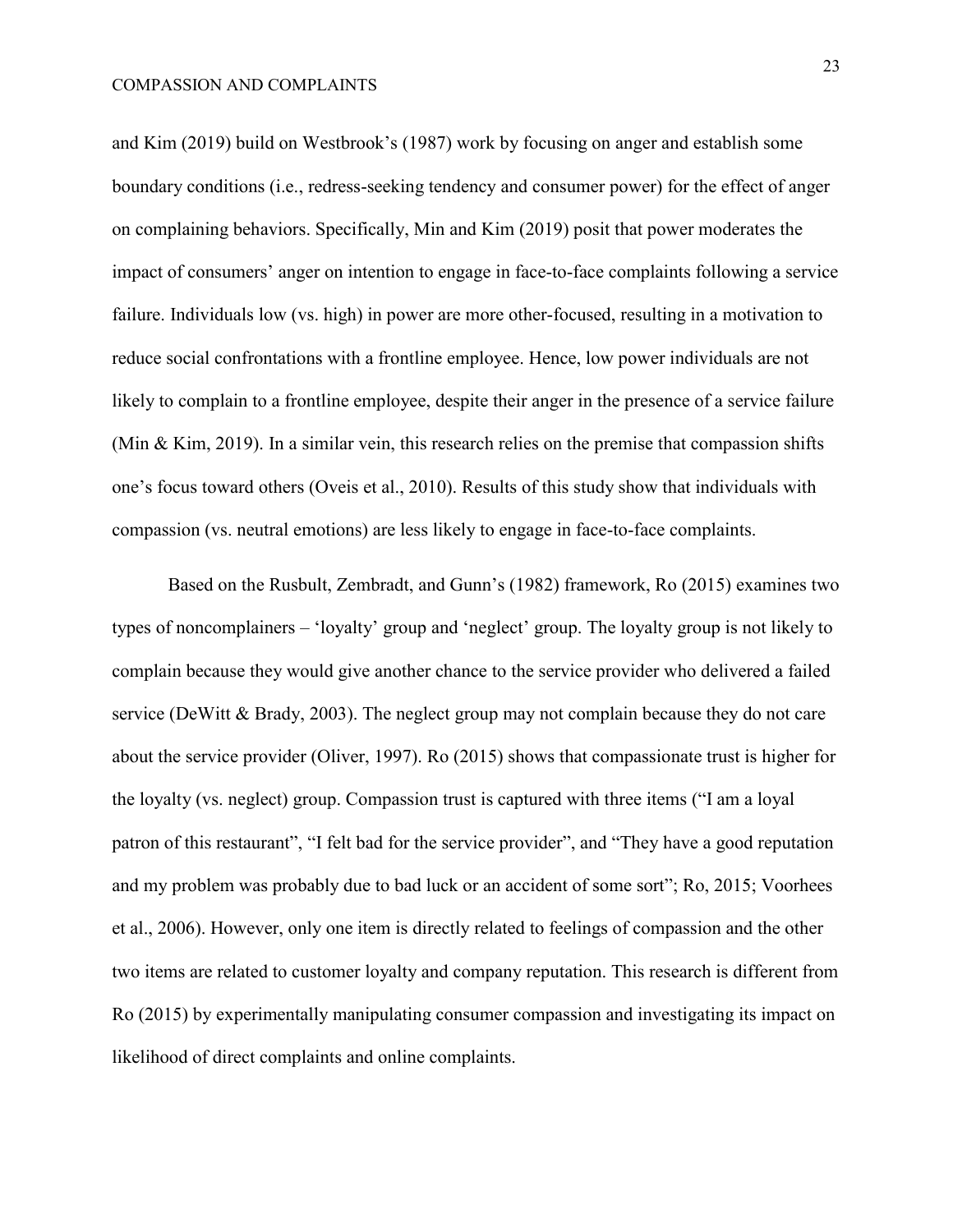Furthermore, this study documents the differential effects of prosocial emotions across online and offline channels. Prior research indicates that the customer's choice of complaint channels involves different motivations and personalities (Berry et al., 2018; Lee & Cude, 2012; Mattila & Wirtz, 2004; Robertson, 2012). Specifically, Mattila and Wirtz (2004) demonstrate that customers with redress-seeking motivations tend to choose interactive voicing channels such as face-to-face or phone call, while those motivated to vent their negative emotions are likely to choose remote channels such as an e-mail. Lee and Cude (2012) show that dissatisfaction levels and purchase channels jointly influence the customer's choice of complaint channels. More recently, Berry et al. (2018) demonstrate that personality traits influence consumers' choice of complaint channels such that sociability predicts more active complaining (i.e., alert frontline employees or managers immediately) than delayed complaining (i.e., post an online review). This study contributes to this stream of literature by showing that consumers' prosocial emotions may influence their intention to lodge a face-to-face complaint while such emotions have a minimal impact on their intention to post an online review.

Moreover, previous research on customers' online complaining behaviors documents distinct motivations for driving consumer preferences to share negative service experiences online (vs. offline). Tripp and Gregoire (2011) show that consumers turn to social media to complain because they (1) feel betrayed by the company or (2) encountered a double deviation. A double deviation refers to a situation where companies are responsible for a service failure but fail to resolve the failure (Zeithaml et al., 2017). Specifically, Tripp and Gregoire (2011) content analyzed over 400 complaints in two major web platforms and found that 96 percent of the complaints involved a double deviation. The present study does not address the notion of double deviation in service failures. However, the findings indicate that consumers may be willing to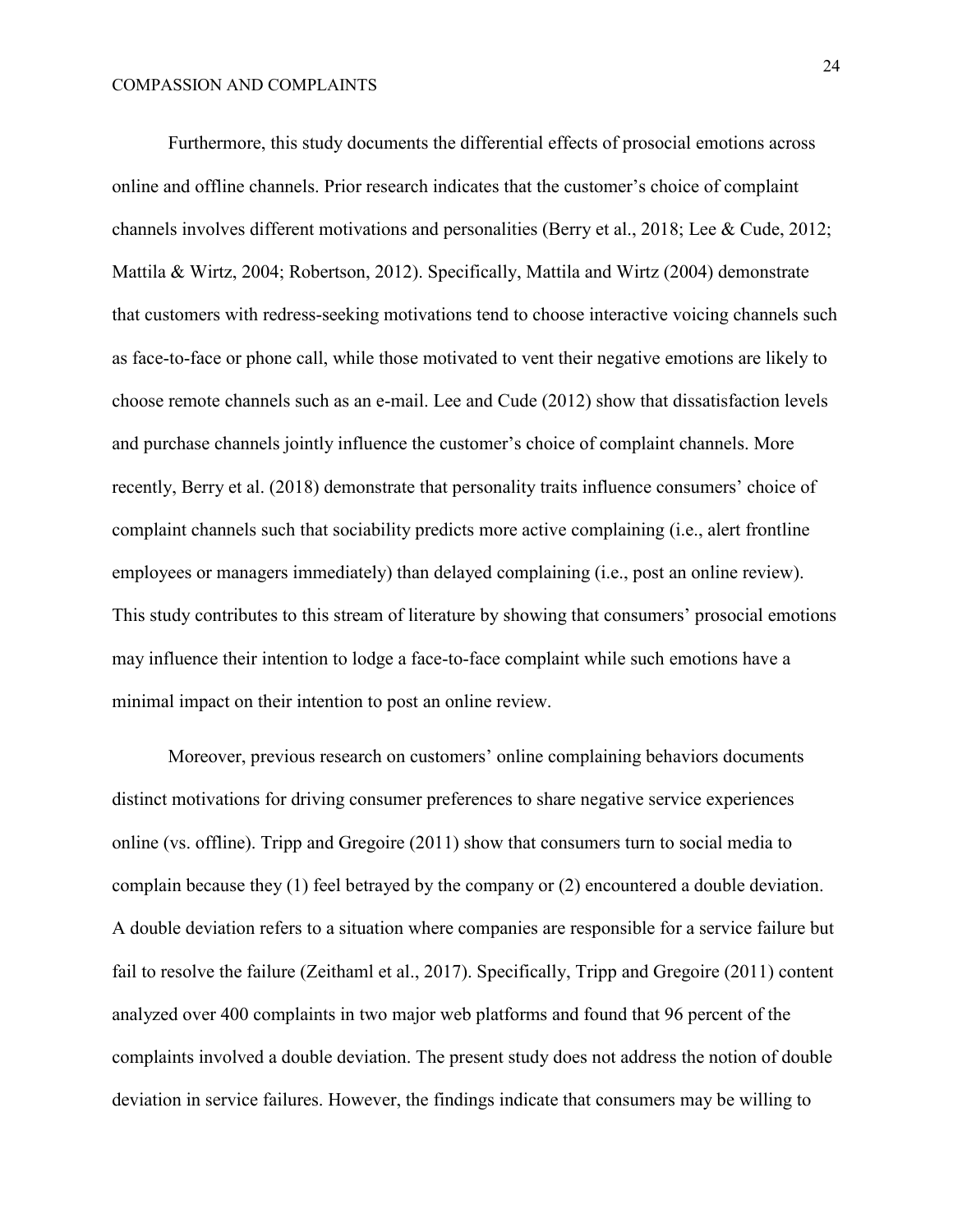engage in online complaining behaviors following a single deviation, regardless of their compassion levels. Therefore, this study advances our understanding of circumstances where consumers may or may not complain online.

Lastly, this research contributes to the literature on prosocial emotions. This stream of literature has widely viewed prosocial emotions in a positive light (e.g., Davis et al., 2017; Goetz et al., 2010; Lama & Ekman, 2008). Goetz et al. (2010), for example, posit that compassion evolved to establish cooperation and to protect those who suffer. Davis et al. (2017) show that more empathetic customers are likely to exhibit higher levels of satisfaction during service encounters. However, a growing body of literature highlights the mixed effects of prosocial emotions (Lupoli et al., 2017; Manczak, DeLongis, & Chen, 2016). Lupoli et al. (2017) argue that compassionate individuals may feel bad for giving low ratings to a poorly-written work by a graduate student who is under stress. Thus, they are likely to inflate their ratings. Such inflated ratings may violate the principle of honesty, known as one of the most important moral values (Graham et al., 2015), thereby causing moral dilemmas. Similarly, findings from the present study suggest that prosocial emotions can be viewed both positively and negatively. The finding that compassion reduces face-to-face complaints might be good news for frontline employees having to deal with dissatisfied or problem customers. However, from the management's perspective, prosocial emotions might be problematic, as immediate service recovery is impossible when customers fail to lodge their complaints to the front-line employee. This study thus offers a balanced view of prosocial emotions and advances our understanding of consumers' prosocial emotions in the service failure context.

25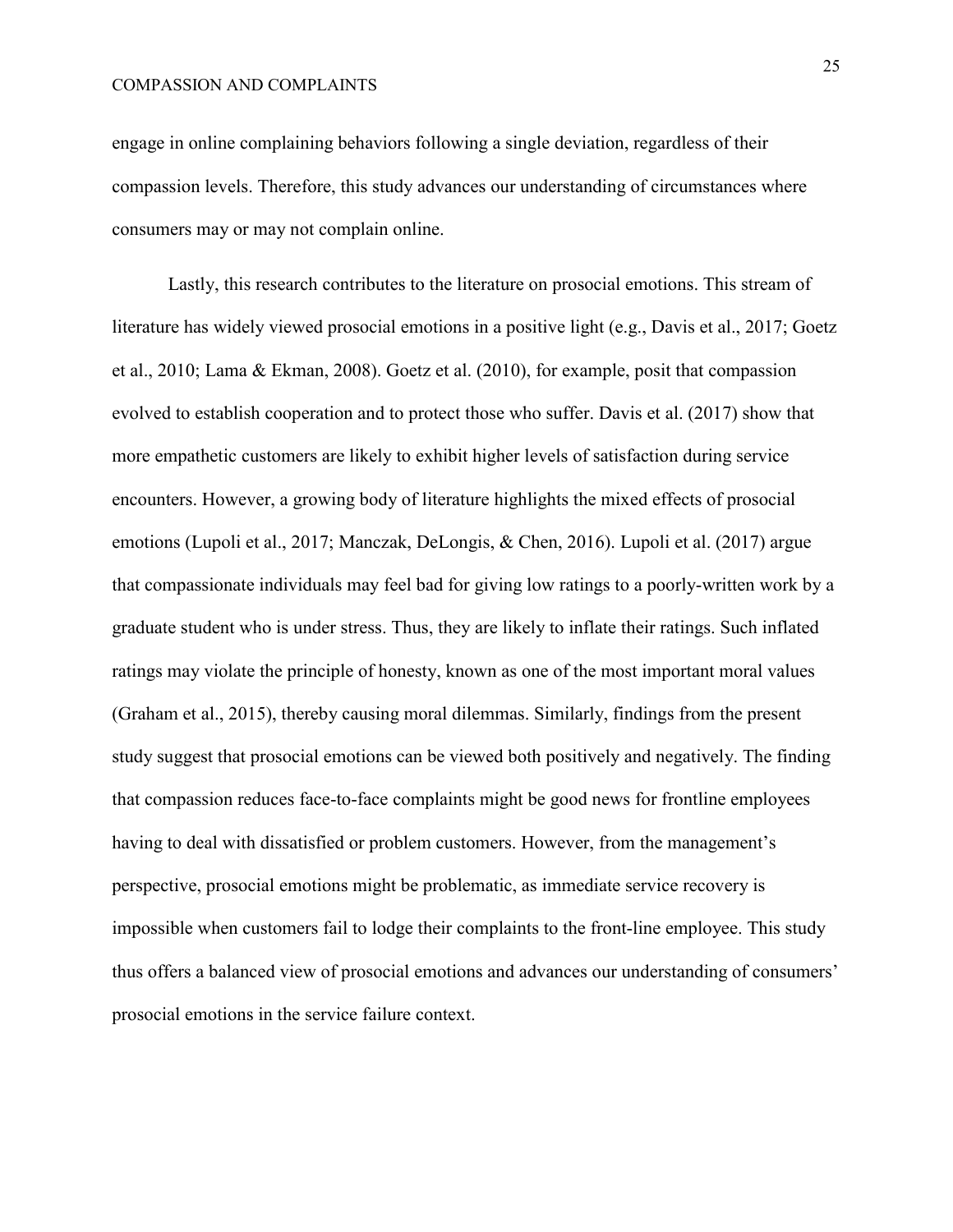## *Practical implications*

Service firms are increasingly paying attention to customer complaints as complaints provide an opportunity for a successful service recovery (Umashankar et al., 2017). Yet, not all complaint channels are equally effective in addressing customer problems. Prior research indicates that complaints directed to the firm or the frontline employee are more effective in fixing problems immediately and initiating service recovery (onsite resolution) than online complaints (post-hoc resolution) (Sparks & Browning, 2010; Umashankar et al., 2017). Online complaints appear on public plaforms or social media platforms such as complaints.com and TripAdvisor. There is evidence to suggest that customers think that online (vs. face-to-face) complaining is more convenient, as it does not require much time and effort (Berry, Seiders, & Grewal, 2002; Sparks & Browning, 2010). Negative online reviews can go viral quickly and have a detrimental impact on the company's financial performance (Sparks & Browning, 2010; Tripp & Gregoire, 2011). As such, it is imperative for hospitality firms to try to minimize negative online reviews.

Findings from this research show that, although more compassionate customers tend to exhibit lower levels of likelihood of face-to-face complaints, they might turn to social media to vent their emotions. This is particularly relevant in the context of hospitality, as the high touch nature of the industry is prone to induce feelings of compassion toward frontline employees. Yet, there may be varying levels of high touch even within the hospitality industry. For instance, the high touch nature is prominent when there is a close contact between frontline employees and customers such as in-flight service and table-service restaurants. For fast food restaurants and catering services, the high touch nature might be less salient. In addition, one of the popular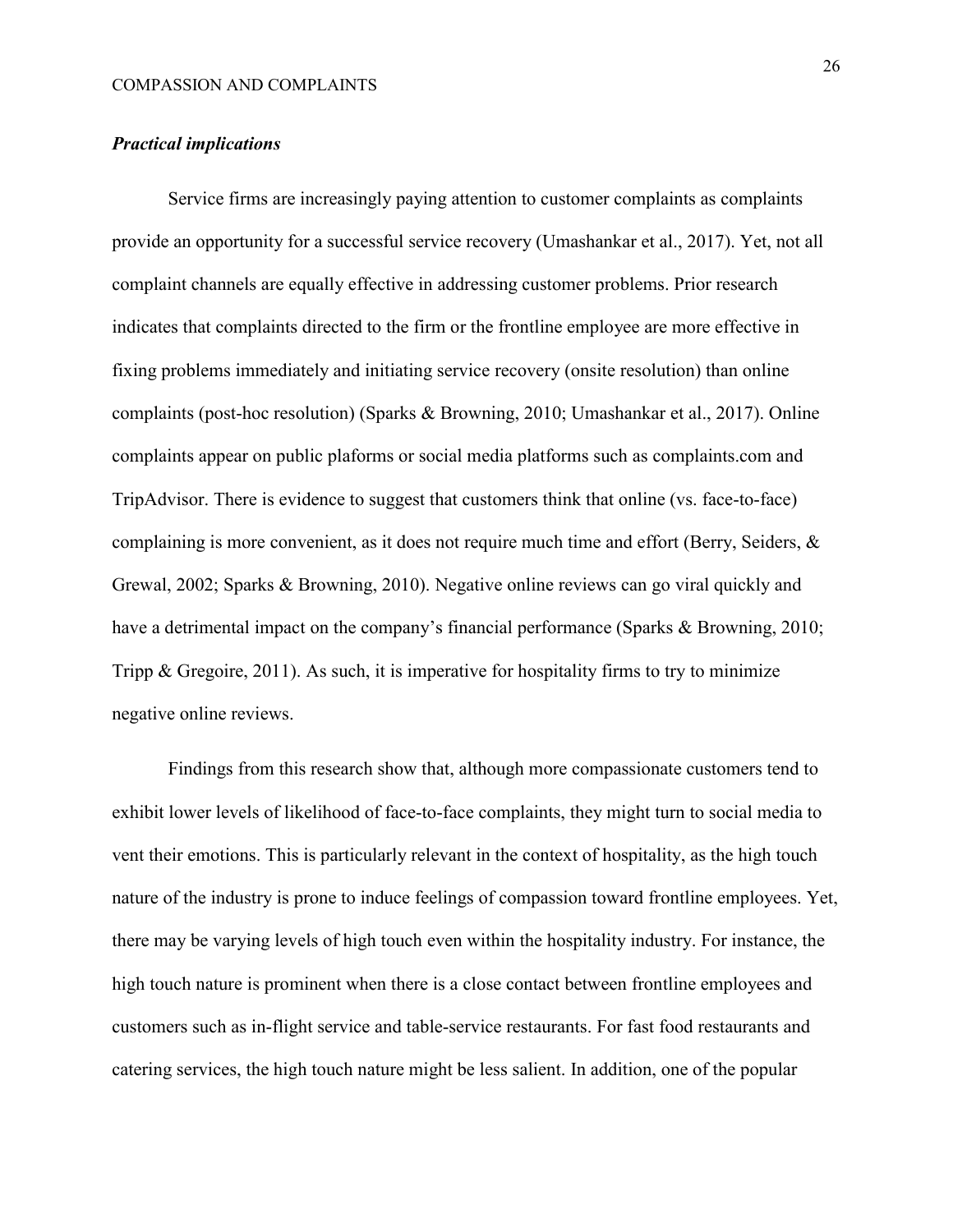Japanese ramen chains, I-Chi-Ran, designs dining areas as cubicles. This design deters diners from observing frontline employees, thereby diluting the high touch nature. In the case of hospitality firms with high touch, it is important to diversify their complaint channels to prevent compassionate customers from sharing their negative experiences online.

Specifically, hospitality firms might want to send out an anonymous follow-up survey link to customers. Anonymous surveys do not confront frontline employees, so customers compassionate toward the frontline employee may feel free to express their dissatisfaction. Such surveys are not harmful to the firm's reputation, as they are used internally and not shared with other customers. It is reasonable to argue that a tie strength between the service provider and the customer may magnify the impact of compassion on face-to-face complaints. Tie strength is likely to be salient among customers who frequent the service establishment and thus service providers might have an even harder time getting face-to-face feedback from such customers. Therefore, service providers heavily patronized by regulars might need to inform customers of alternative complaint channels. Some restaurants encourage customers to write an online review about their experience with a written message on the bill. However, it is evident that negative reviews may decrease the firm's reputation. It might be better for hospitality firms to encourage customers to share their positive service experiences online while doing their utmost to capture face-to-face complaints onsite.

## *Limitations and future research*

Although both Study 1 and Study 2 exceeded a minimum cell size (Iacobucci, 1994), it may be considered rather small. Also, this research used a restaurant (Study 1) and a hotel (Study 2) as contexts, and as such, future research may be needed to generalize our findings to other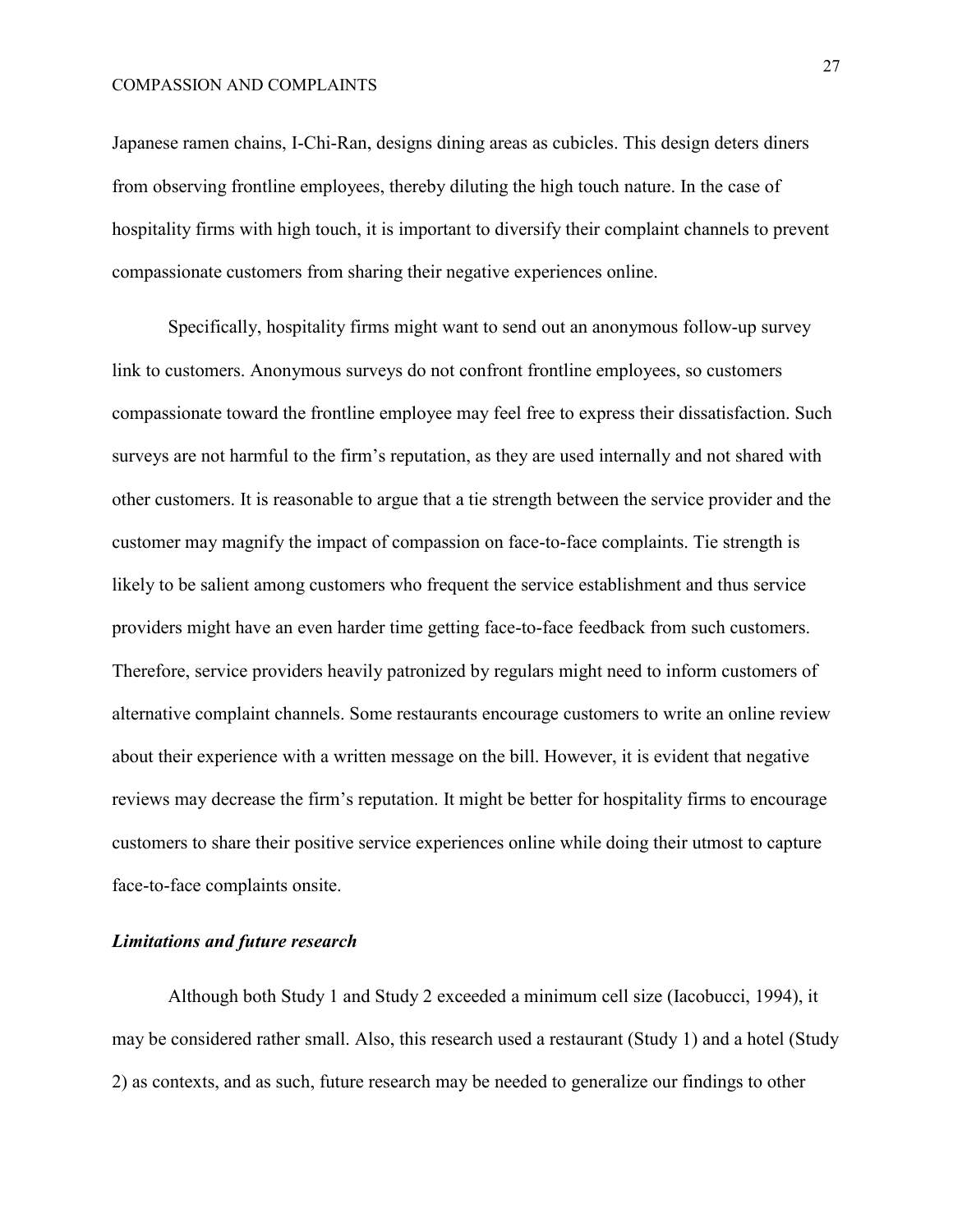hospitality and tourism contexts, including airlines and cruises. Study 1 involves a casual dining context, and Study 2 involves a mid-scale hotel setting. It may be worthwhile to investigate how findings from this study can be applied to a fine dining context and a luxury hotel setting (e.g., Dincer & Alrawadieh, 2017; Khalilzadeh, Ghahramani, & Tabari, 2017). Compassion arises upon observing others in distress (Lazarus, 1991; Goetz et al., 2010). When customers do not observe distress among frontline employees, compassion is not likely. For instance, one of the popular Japanese ramen chains, I-Chi-Ran, mainly targets solo diners and its restaurants are designed as cubicles. Future research should examine the observability of the employee's distress as a moderator in the relationship between compassion and direct complaints. Service failure attributions might be another boundary condition for the compassion effect. Specifically, when a service failure is caused or controllable by an employee, compassion is not likely to arise.

Furthermore, it might be interesting to examine the effectiveness of service recovery strategies depending on compassion levels. After a service failure, less compassionate customers might expect both apology and compensation, whereas more compassionate customers might expect apology only. This speculation is based on prior research showing that customers high (vs. low) in moral identity expect a lower degree of service recovery (Chen et al., 2018). Moral identity and trait compassion might be positively related because both predispose individuals to be other-focused. In sum, the role of prosocial emotions in the service failure/recovery context has been largely ignored, thereby providing ample opportunities for future research.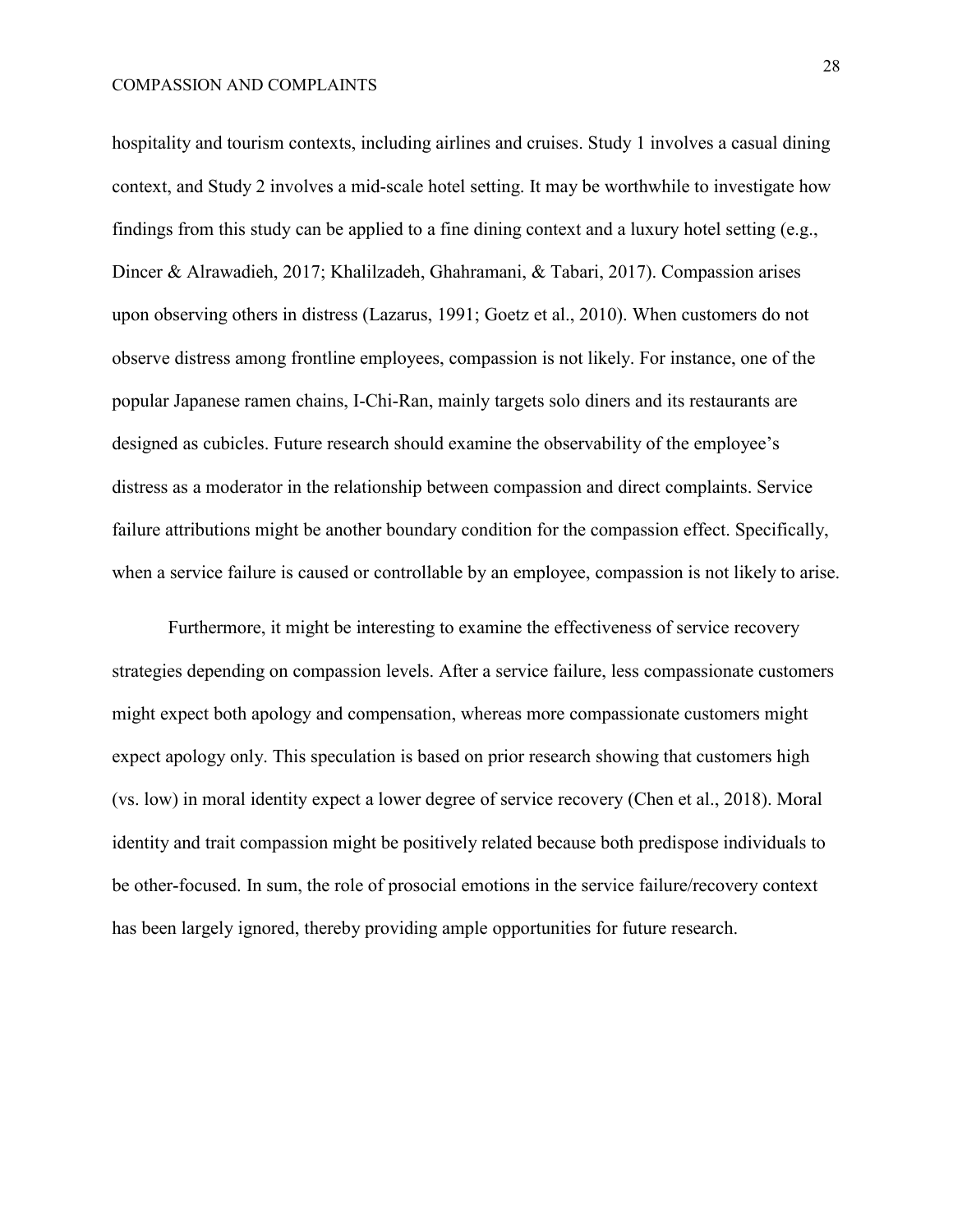#### **References**

- Aguinis, H., & Bradley, K. J. (2014). Best practice recommendations for designing and implementing experimental vignette methodology studies. *Organizational Research Methods*, *17*(4), 351-371.
- Antonetti, P., Crisafulli, B., & Maklan, S. (2018). Too good to be true? Boundary conditions to the use of downward social comparisons in service recovery. *Journal of Service Research*, *21*(4), 438-455.
- Bargh, J. A., & Chartrand, T. L. (2000). Studying the mind in the middle: A practical guide to priming and automaticity research. In H. Reis & C. Judd (Eds.), *Handbook of research methods in social and personality psychology* (pp. 253-285). New York: Cambridge University Press.
- Bateson, J. E., & Hui, M. K. (1992). The ecological validity of photographic slides and videotapes in simulating the service setting. *Journal of Consumer Research*, *19*(2), 271- 281.
- Berry, L. L., Seiders, K., & Grewal. D. (2002). Understanding service convenience. *Journal of Marketing*, 66(3), 1-17.
- Berry, R., Tanford, S., Montgomery, R., & Green, A. J. (2018). How we complain: the effect of personality on consumer complaint channels. *Journal of Hospitality & Tourism Research*, *42*(1), 74-101.
- Bierhoff, H. W., & Rohmann, E. (2004). Altruistic personality in the context of the empathy– altruism hypothesis. *European Journal of Personality*, *18*(4), 351-365.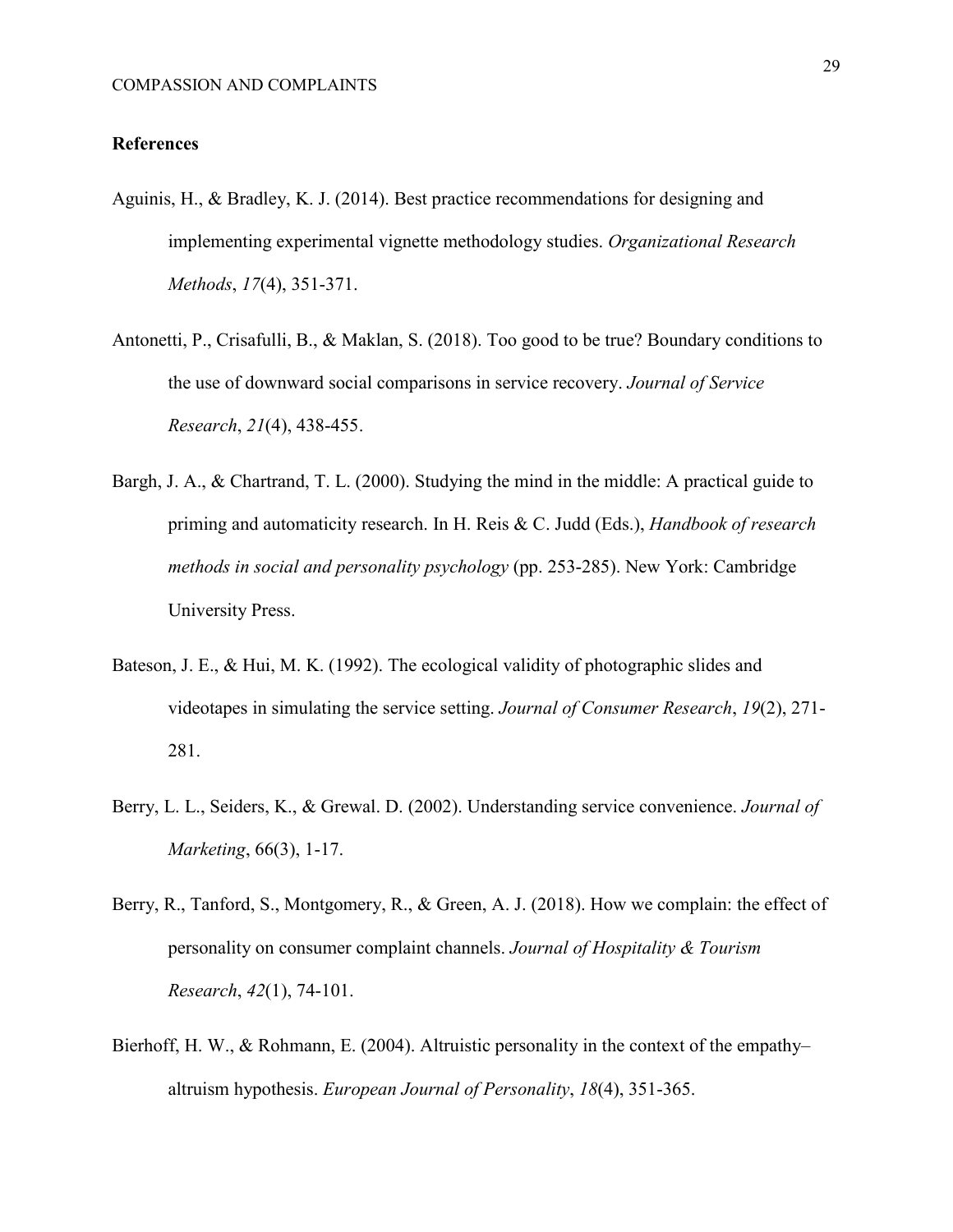- Blodgett, J. G., Hill, D. J., & Tax, S. S. (1997). The effects of distributive, procedural, and interactional justice on postcomplaint behavior. *Journal of Retailing*, *73*(2), 185-210.
- Bolton, L. E., & Mattila, A. S. (2015). How does corporate social responsibility affect consumer response to service failure in buyer–seller relationships?. *Journal of Retailing*, *91*(1), 140-153.
- Buhrmester, M. D., Talaifar, S., & Gosling, S. D. (2018). An evaluation of Amazon's Mechanical Turk, its rapid rise, and its effective use. *Perspectives on Psychological Science*, *13*(2), 149-154.
- Chebat, J. C., Davidow, M., & Codjovi, I. (2005). Silent voices: why some dissatisfied consumers fail to complain. *Journal of Service Research*, *7*(4), 328-342.
- Chen, T., Ma, K., Bian, X., Zheng, C., & Devlin, J. (2018). Is high recovery more effective than expected recovery in addressing service failure? - A moral judgment perspective. *Journal of Business Research*, *82*, 1-9.
- Choi, S., & Mattila, A. S. (2008). Perceived controllability and service expectations: Influences on customer reactions following service failure. *Journal of Business Research*, *61*(1), 24- 30.
- Côté, S., Kraus, M. W., Cheng, B. H., Oveis, C., Van der Löwe, I., Lian, H., & Keltner, D. (2011). Social power facilitates the effect of prosocial orientation on empathic accuracy. *Journal of Personality and Social Psychology*, *101*(2), 217-232.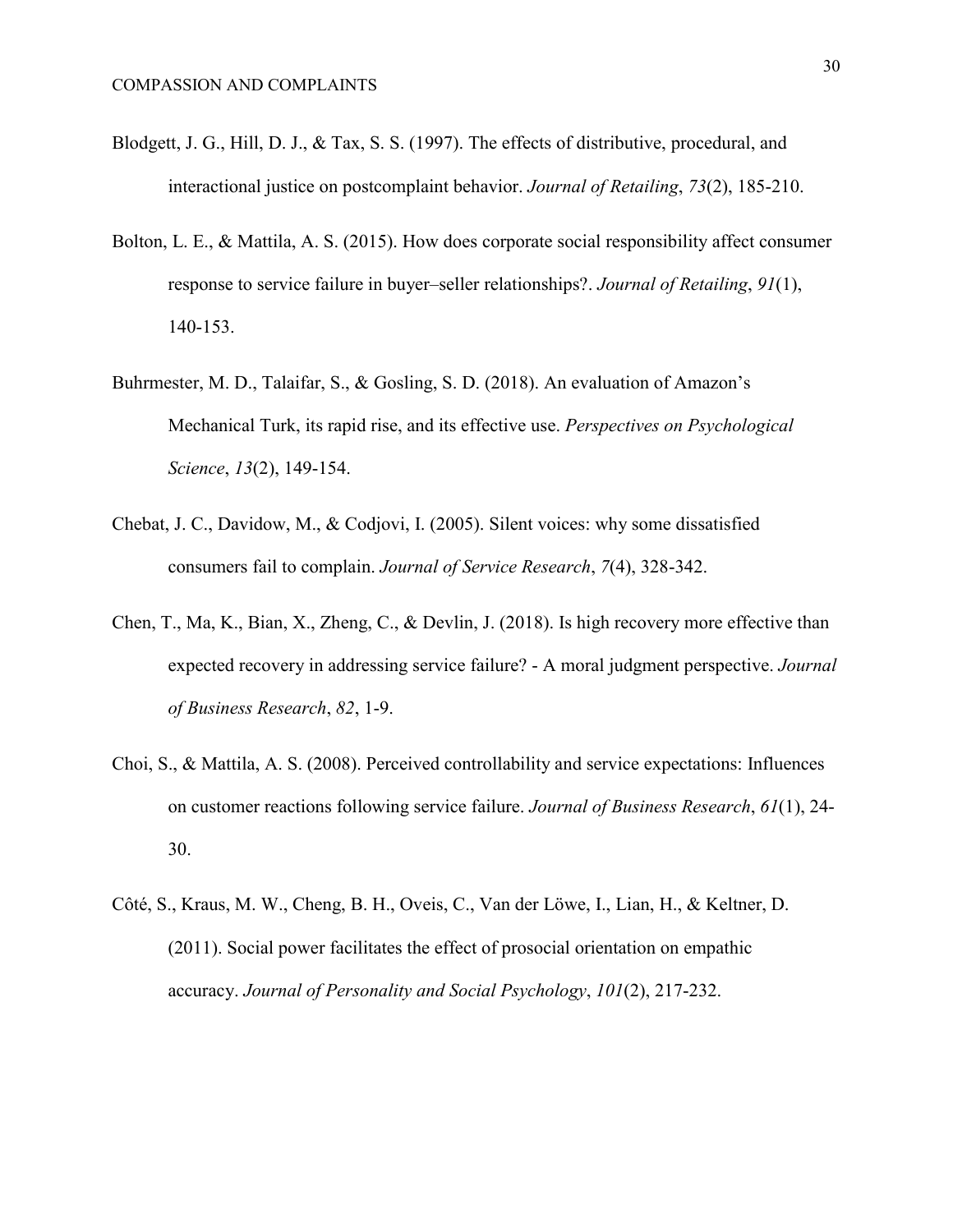- Davis, C., Jiang, L., Williams, P., Drolet, A., & Gibbs, B. J. (2017). Predisposing customers to be more satisfied by inducing empathy in them. *Cornell Hospitality Quarterly*, *58*(3), 229-239.
- Decety, J., & Cowell, J. M. (2014). Friends or foes: Is empathy necessary for moral behavior? *Perspectives on Psychological Science, 9,* 525-537.
- DeSteno, D. (2015). Compassion and altruism: how our minds determine who is worthy of help. *Current Opinion in Behavioral Sciences*, *3*, 80-83.
- DeWitt, T., & Brady, M. K. (1993). Rethinking service recovery strategies—the effect of rapport on consumer responses to service failure. *Journal of Service Research, 6*(2), 193–207.
- Dinçer, M. Z., & Alrawadieh, Z. (2017). Negative word of mouth in the hotel industry: A content analysis of online reviews on luxury hotels in Jordan. *Journal of Hospitality Marketing & Management*, *26*(8), 785-804.
- Dunn, L., & Dahl, D. W. (2012). Self-threat and product failure: how internal attributions of blame affect consumer complaining behavior. *Journal of Marketing Research*, *49*(5), 670-681.
- Fan, A., Mattila, A. S., & Zhao, X. (2015). How does social distance impact customers' complaint intentions? A cross-cultural examination. *International Journal of Hospitality Management*, *47*, 35-42.
- Fernandes, T., & Fernandes, F. (2018). Sharing dissatisfaction online: analyzing the nature and predictors of hotel guests negative reviews. *Journal of Hospitality Marketing & Management*, *27*(2), 127-150.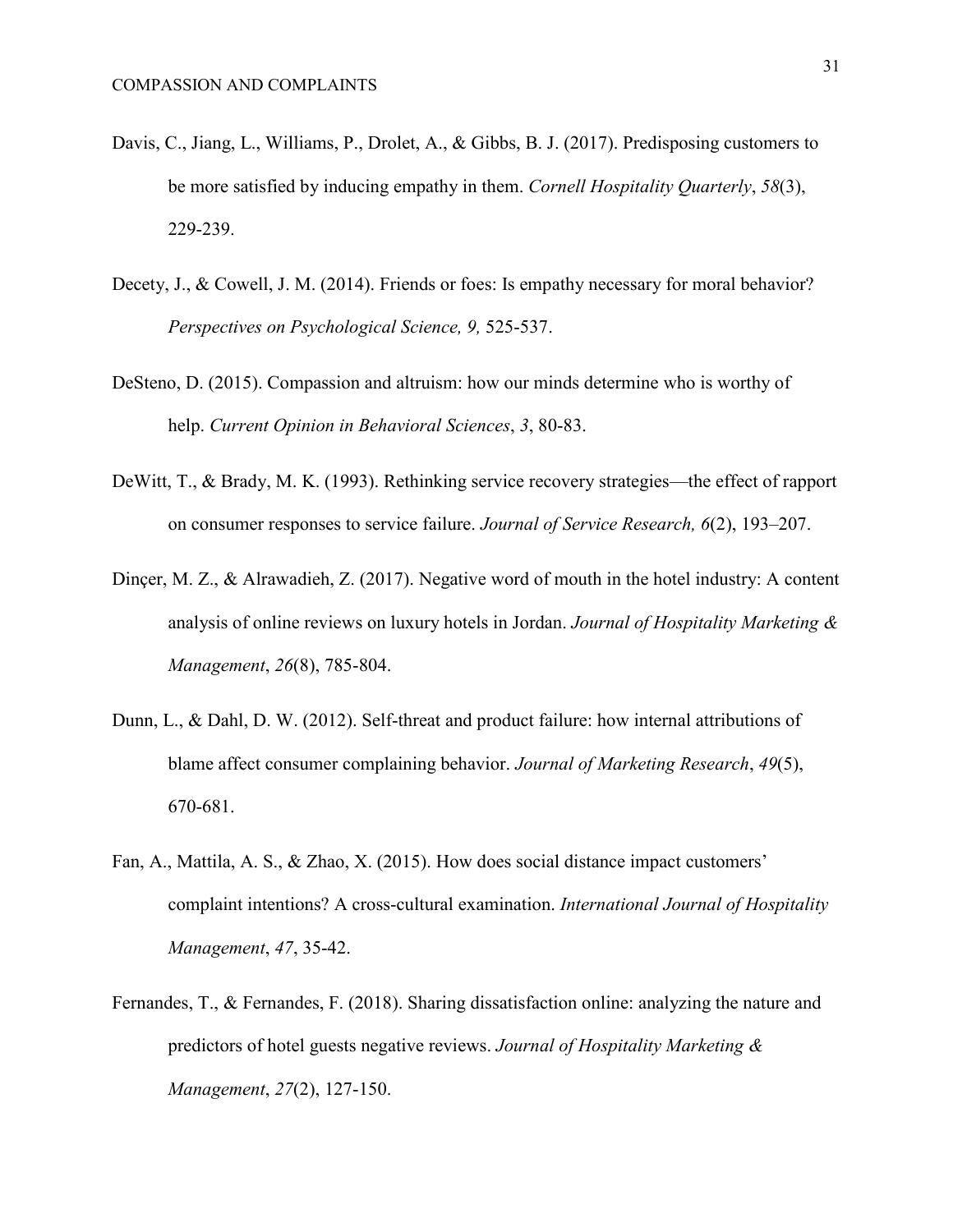- Folkes, V. S. (1984). Consumer reactions to product failure: An attributional approach. *Journal of Consumer Research*, *10*(4), 398-409.
- Folkes, V. S., Koletsky, S., & Graham, J. L. (1987). A field study of causal inferences and consumer reaction: the view from the airport. *Journal of Consumer Research*, *13*(4), 534- 539.
- Fornell, C., & Westbrook, R. A. (1979). An exploratory study of assertiveness, aggressiveness, and consumer complaining behavior. In W. L. Wilkie (Ed.), *Advances in Consumer Research: Vol. 6. Association for Consumer Resaerch* (pp.105-110).
- Gao, Y. L., & Mattila, A. S. (2019). The social influence of other consumers on consumers' reward donations. *International Journal of Hospitality Management*, *77*, 504-511.
- Gleichgerrcht, E., & Decety, J. (2011). The costs of empathy among health professionals. In J. Decety (Ed.), *Empathy: From bench to bedside* (pp. 245-262). MIT Press.
- Goetz, J. L., Keltner, D., & Simon-Thomas, E. (2010). Compassion: an evolutionary analysis and empirical review. *Psychological Bulletin*, *136*(3), 351.
- Hess, U., & Fischer, A. (2013). Emotional mimicry as social regulation. *Personality and Social Psychology Review, 17,* 142-157.
- Hewig, J., Hagemann, D., & Seifert, J., Gollwitzer, M., & Naumann, E., & Bartussek, D. (2005). A revised film set for the study of basic emotions*. Cognition and Emotion, 19*, 1095- 1109.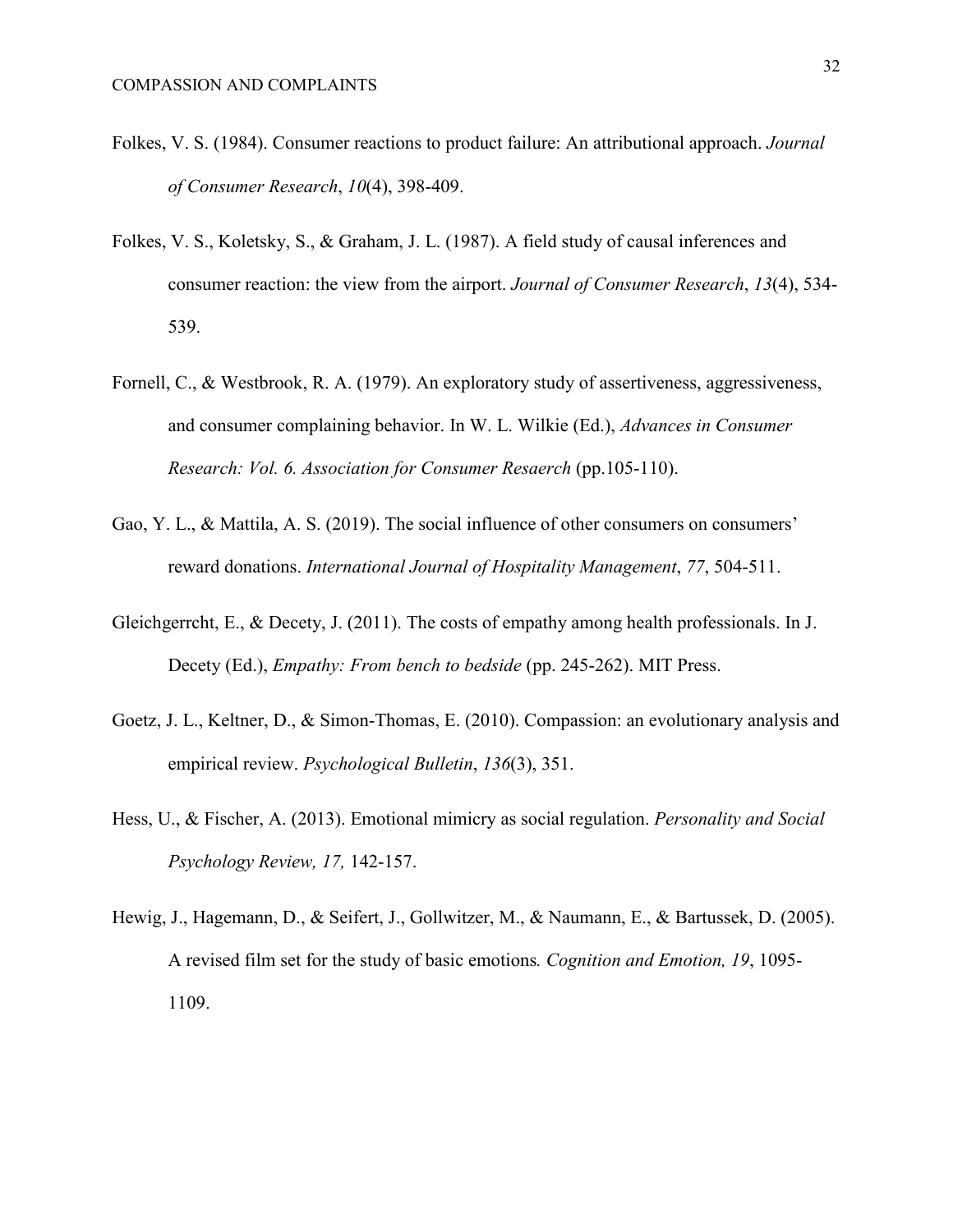- Homburg, C., & Fürst, A. (2005). How organizational complaint handling drives customer loyalty: an analysis of the mechanistic and the organic approach. *Journal of Marketing*, *69*(3), 95-114.
- Hu, Y., & Kim, H. J. (2018). Positive and negative eWOM motivations and hotel customers' eWOM behavior: does personality matter? *International Journal of Contemporary Hospitality Management, 75*, 27-37.
- Iacobucci, D. (1994). Analysis of experimental data. In R. P. Bagozzi (Eds.), *Principles of marketing research* (pp. 224-278). Cambridge, MA: Blackwell.
- Khalilzadeh, J., Ghahramani, L., & Tabari, S. (2017). From "hypercritics" to "happy campers": Who complains the most in fine dining restaurants?. *Journal of Hospitality Marketing & Management*, *26*(5), 451-473.
- Kim, J., & Boo, S. (2011). Influencing factors on customers' intention to complain in a franchise restaurant. *Journal of Hospitality Marketing and Management, 20*(2), 217-237.
- Kim, J. H., & Jang, S. (2014). A scenario-based experiment and a field study: A comparative examination for service failure and recovery. *International Journal of Hospitality Management, 41*, 125–132.
- Kim, M. G., Lee, C. H., & Mattila, A. S. (2014). Determinants of customer complaint behavior in a restaurant context: The role of culture, price level, and customer loyalty. *Journal of Hospitality Marketing & Management*, *23*(8), 885-906.
- Kim, M. G., Wang, C., & Mattila, A. S. (2010). The relationship between consumer complaining behavior and service recovery: An integrative review. *International Journal of Contemporary Hospitality Management, 22*(7), 975–991.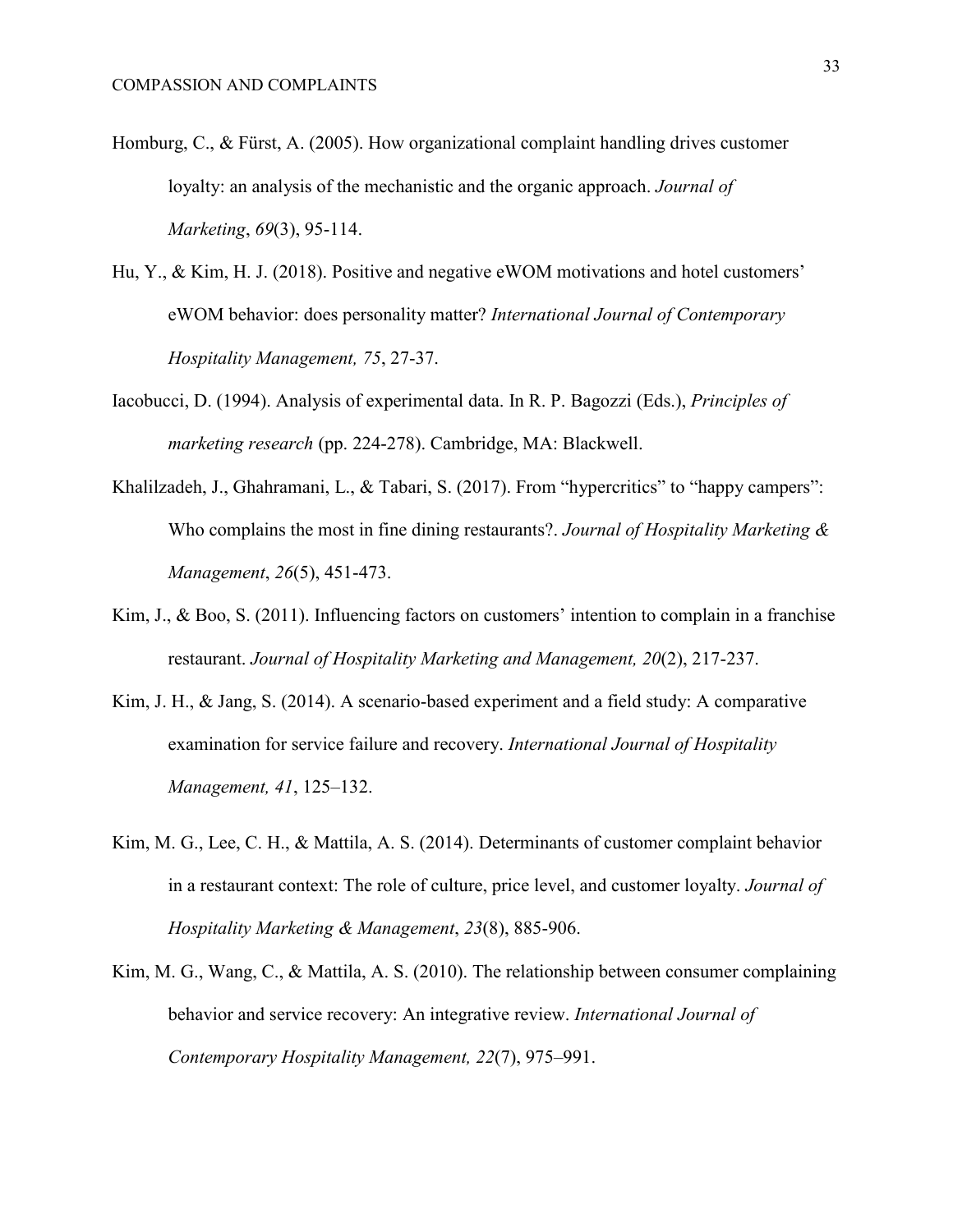- Koc, E. (2019). Service failures and recovery in hospitality and tourism: a review of literature and recommendations for future research. *Journal of Hospitality Marketing & Management*, *28*(5), 513-537.
- Kowalski, R. M. (1996). Complaints and complaining: Functions, antecedents, and consequences. *Psychological Bulletin, 119*, 179–196.
- Lama, D., & Ekman, P. (2008). *Emotional awareness: overcoming the obstacles to psychological balance and compassion*. New York: Holt Paperbacks.
- Lang, P. J., Bradley, M. M., & Cuthbert, B. N. (1999). *International affective picture system (IAPS): Instruction manual and affective ratings*. Gainesville, FL: The Center for Research in Psychophysiology, University of Florida.

Lazarus, R. S. (1991). *Emotion and adaptation*. Oxford, England: Oxford University Press.

- Lee, S., & Cude, B. J. (2012). Consumer complaint channel choice in online and offline purchases. *International Journal of Consumer Studies*, *36*(1), 90-96.
- Lerner, M. J. (1975). The justice motive in social behavior: Introduction. *Journal of Social Issues*, *31*(3), 1-19.
- Levine, E. E., & Schweitzer, M. E. (2015). Prosocial lies: When deception breeds trust. *Organizational Behavior and Human Decision Processes*, *126*, 88-106.
- Loo, P. T., Boo, H. C., & Khoo-Lattimore, C. (2013). Profiling service failure and customer online complaint motives in the case of single failure and double deviation. *Journal of Hospitality Marketing and Management, 22*(7), 728–751.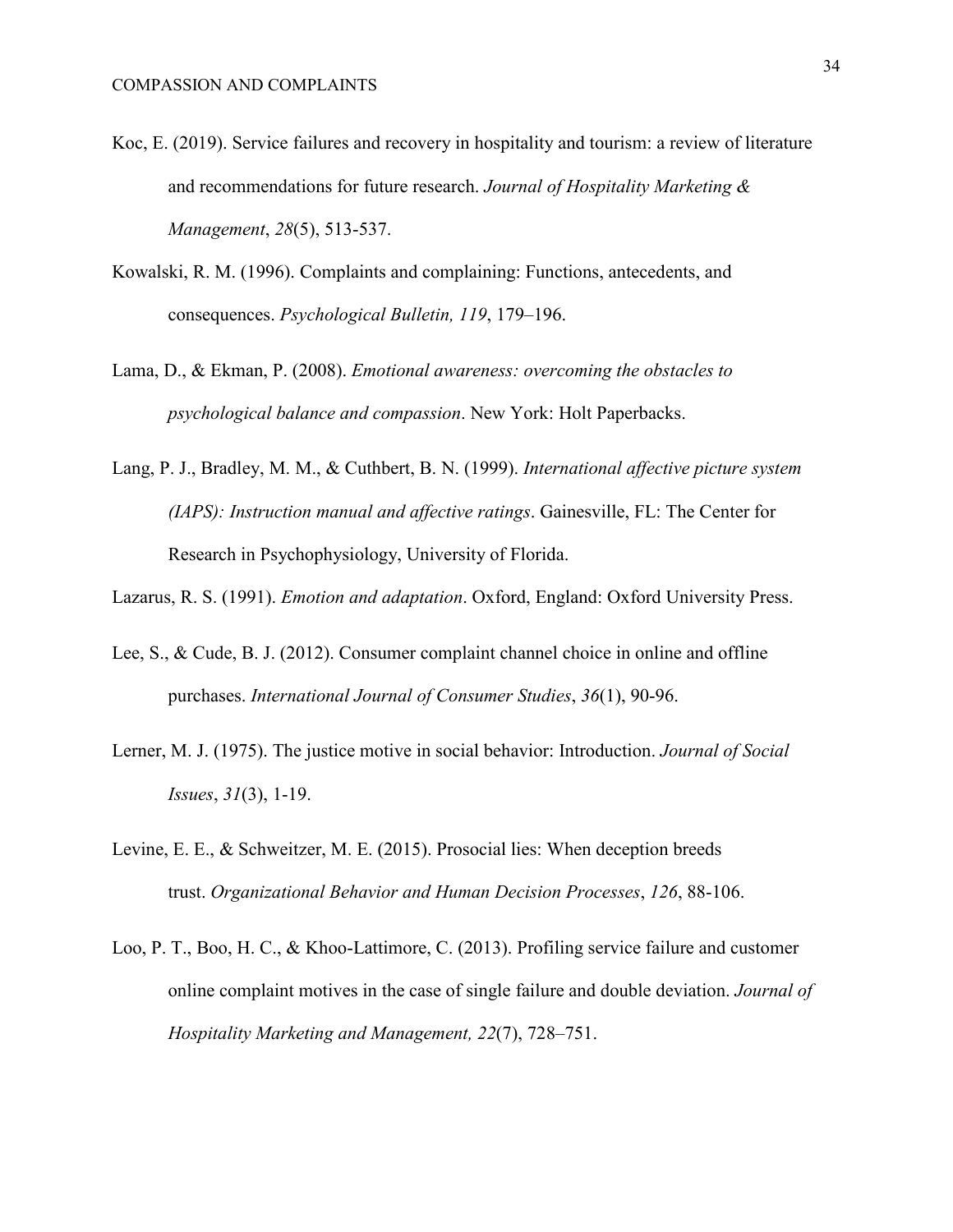- Lupoli, M. J., Jampol, L., & Oveis, C. (2017). Lying because we care: compassion increases prosocial lying. *Journal of Experimental Psychology: General, 146*(7), 1026-1042.
- Manczak, E. M., DeLongis, A., & Chen, E. (2016). Does empathy have a cost? Diverging psychological and physiological effects within families. *Health Psychology*, *35*(3), 211.
- Markidan, L. (February 14, 2017). 22 Customer Support Statistics That You Absolutely Need to Know. Retrieved from http://groovehq.com.
- Mason, W., & Suri, S. (2012). Conducting behavioral research on Amazon's Mechanical Turk. *Behavior Research Methods, 44*(1), 1-23.
- Mattila, A. S., & Wirtz, J. (2004). Consumer complaining to firms: the determinants of channel choice. *Journal of Services Marketing*, *18*(2), 147-155.
- McCollough, M. A., Berry, L. L., & Yadav, M. S. (2000). An empirical investigation of customer satisfaction after service failure and recovery. *Journal of Service Research*, *3*(2), 121-137.
- McQuilken, L., & Robertson, N. (2011). The influence of guarantees, active requests to voice and failure severity on customer complaint behavior. *International Journal of Hospitality Management, 30*(4), 953-962.
- Min, H. K., & Kim, H. J. (2019). When service failure is interpreted as discrimination: Emotion, power, and voice. *International Journal of Hospitality Management*, *82*, 59-67.
- Mittal, V., Huppertz, J. W., & Khare, A. (2008). Customer complaining: the role of tie strength and information control. *Journal of retailing*, *84*(2), 195-204.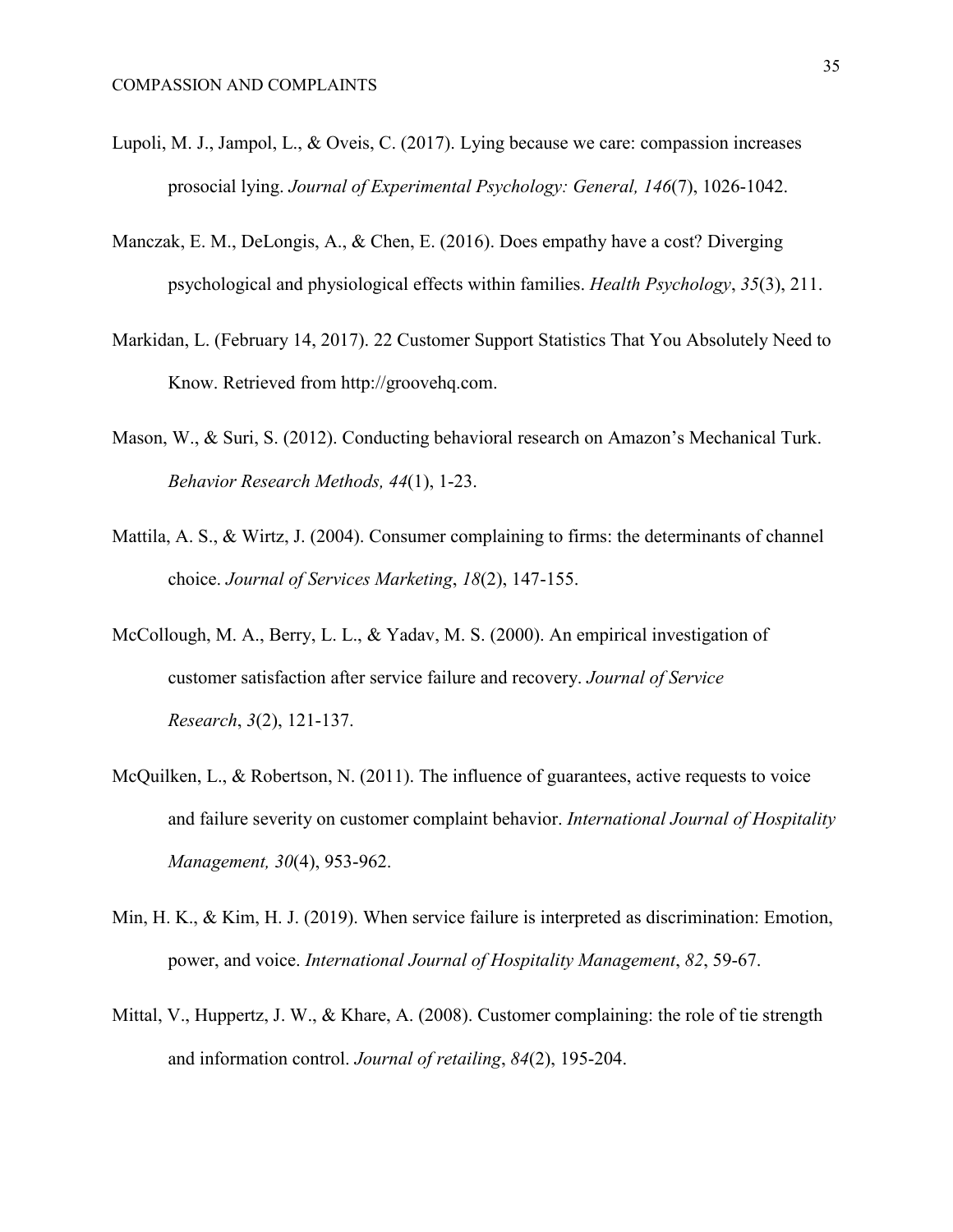- Oliver, R. L. (1997). *Satisfaction: A behavioral perspective on the consumer*. New York, NY: McGraw Hill.
- Oveis, C., Horberg, E. J., & Keltner, D. (2010). Compassion, pride, and social intuitions of selfother similarity. *Journal of Personality and Social Psychology*, *98*(4), 618-630.
- Paolacci, G., Chandler, J., & Ipeirotis, P. G. (2010). Running experiments on Amazon Mechanical Turk. *Judgment and Decision Making, 5*(5), 411-419.
- Peer, E., Vosgerau, J., & Acquisti, A. (2014). Reputation as a sufficient condition for data quality on Amazon Mechanical Turk. *Behavior Research Methods, 46*(4), 1023-1031.
- Rafaeli, A., Erez, A., Ravid, S., Derfler-Rozin, R., Treister, D. E., & Scheyer, R. (2012). When customers exhibit verbal aggression, employees pay cognitive costs. *Journal of Applied Psychology*, *97*(5), 931-950.
- Richins, M. L. (1983). Negative word-of-mouth by dissatisfied consumers: A pilot study. *Journal of Marketing*, *47*, 68-78.
- Ro, H. (2015). Customer dissatisfaction responses to restaurant service failures: Insights into noncomplainers from a relational perspective. *Journal of Hospitality Marketing & Management*, *24*(4), 435-456.
- Robertson, N. (2012). Self-service technology complaint channel choice: Exploring consumers' motives. *Managing Service Quality: An International Journal*, *22*(2), 145-164.
- Rusbult, C. E., Zembradt, I. M., & Gunn, L. K. (1982). Exit, voice, loyalty, and neglect: Responses to dissatisfaction in romantic involvements. *Journal of Personality and Social Psychology, 43*(6), 1230–1242.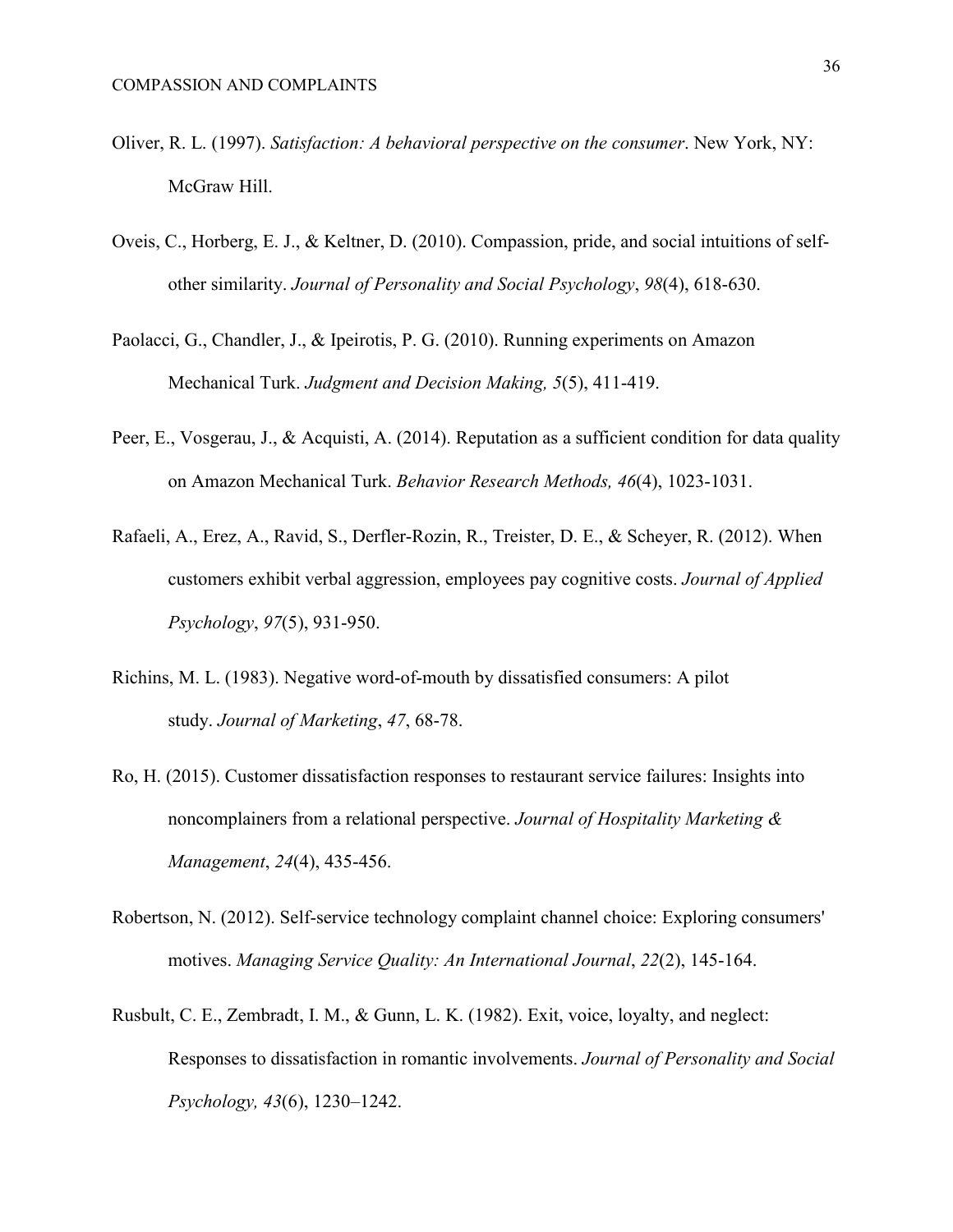- Schmader, T., & Lickel, B. (2006). The approach and avoidance function of guilt and shame emotions: Comparing reactions to self-caused and other-caused wrongdoing. *Motivation and Emotion, 30*(1), 42-55.
- Singh, J. (1988). Consumer complaint intentions and behavior: Definitional and taxonomical issues. *Journal of Marketing, 52*(1), 93-107.
- Singh, J., & Wilkes, R. E. (1996). When consumers complain: a path analysis of the key antecedents of consumer complaint response estimates. *Journal of the Academy of Marketing science*, *24*(4), 350-365.
- Skitka, L. J., & Wisneski, D. C. (2012). Justice theory and research: a social functionalist perspective. In J. Suls & H. Tennen (Eds.), *The handbook of psychology* (pp.674-715). Hoboken, NJ: John Wiley & Sons.
- Smith, A. K., Bolton, R. N., & Wagner, J. (1999). A model of customer satisfaction with service encounters involving failure and recovery. *Journal of Marketing Research*, 356-372.
- Song, J., & Qu, H. (2017). The mediating role of consumption emotions. *International Journal of Hospitality Management*, *66*, 66-76.
- Sparks, B. A., & Bradley, G. L. (2017). A "Triple A" typology of responding to negative consumer-generated online reviews. *Journal of Hospitality & Tourism Research*, *41*(6), 719-745.
- Sparks, B. A., & Browning, V. (2010). Complaining in cyberspace: The motives and forms of hotel guests' complaints online. *Journal of Hospitality Marketing & Management*, *19*(7), 797-818.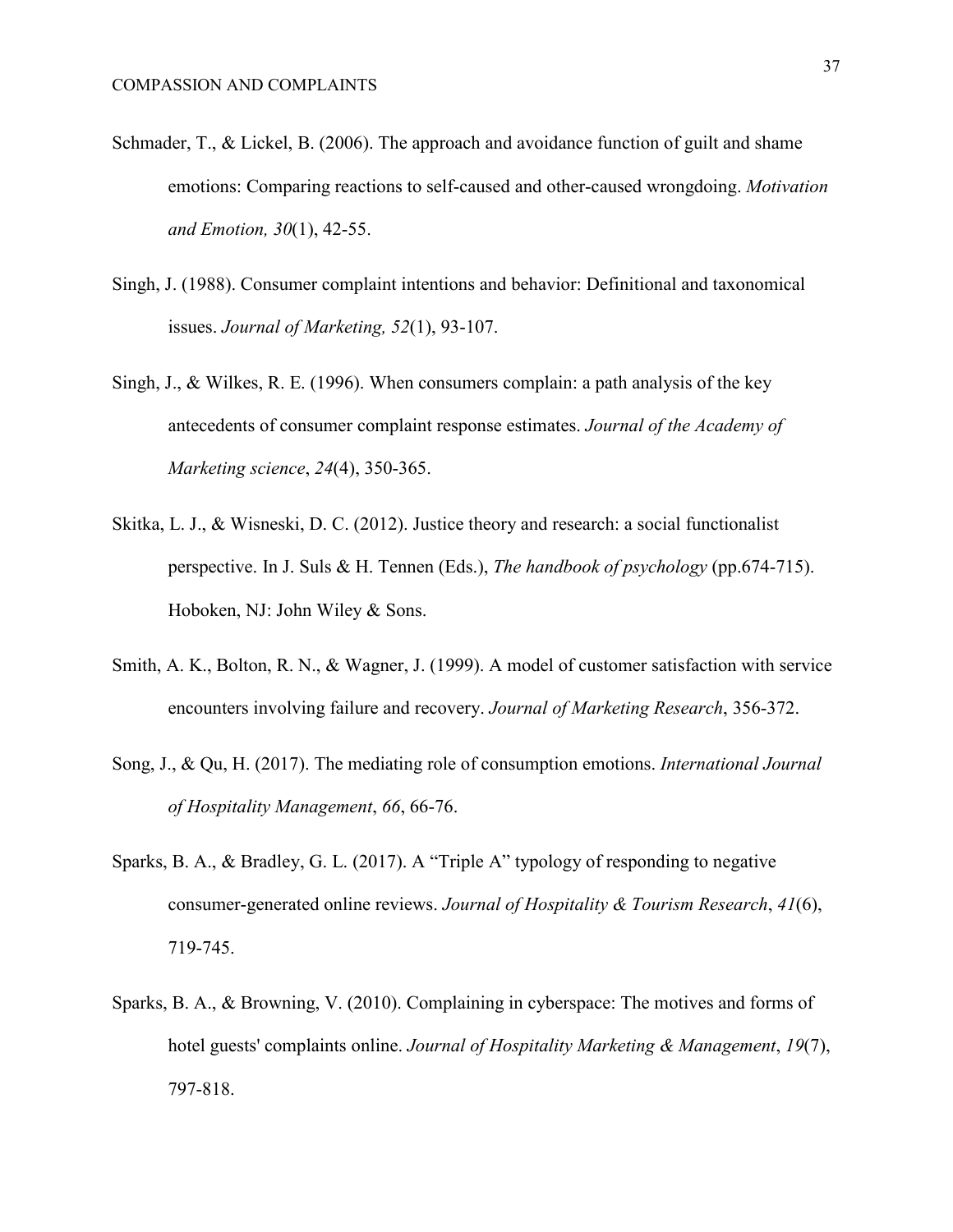- Sprecher, S., & Fehr, B. (2005). Compassionate love for close others and humanity. *Journal of Social and Personal Relationships*, *22*(5), 629-651.
- Suler, J. (2004). The online disinhibition effect. *Cyber Psychology & Behavior, 1*(3), 321-326.
- Tax, S. S., Brown, S. W., & Chandrashekaran, M. (1998). Customer evaluations of service complaint experiences: implications for relationship marketing. *Journal of Marketing*, *62*(2), 60-76.
- TripAdvisor (2013). Eighty percent of TripAdvisor users read at least six to 12 reviews before choosing a hotel. Media Center. Retrieved from https://tripadvisor.mediaroom.com/
- Tripp, T. M., & Grégoire, Y. (2011). When unhappy customers strike back on the Internet. *MIT Sloan Management Review*, *52*(3), 37-44.
- Trochim, W. & Donnelly, J. (2008). *The Research Methods Knowledge Base,* Third Edition, Cornell University.
- Umashankar, N., Ward, M. K., & Dahl, D. W. (2017). The benefit of becoming friends: complaining after service failures leads customers with strong ties to increase loyalty. *Journal of Marketing*, *81*(6), 79-98.
- Voorhees, C. M., Brady, M. K., & Horowitz, D. M. (2006). A voice from the silent masses: an exploratory and comparative analysis of noncomplainers. *Journal of the Academy of Marketing Science*, *34*(4), 514-527.
- Wang, Y., & Chaudhry, A. (2018). When and how managers' responses to online reviews affect subsequent reviews. *Journal of Marketing Research*, *55*(2), 163-177.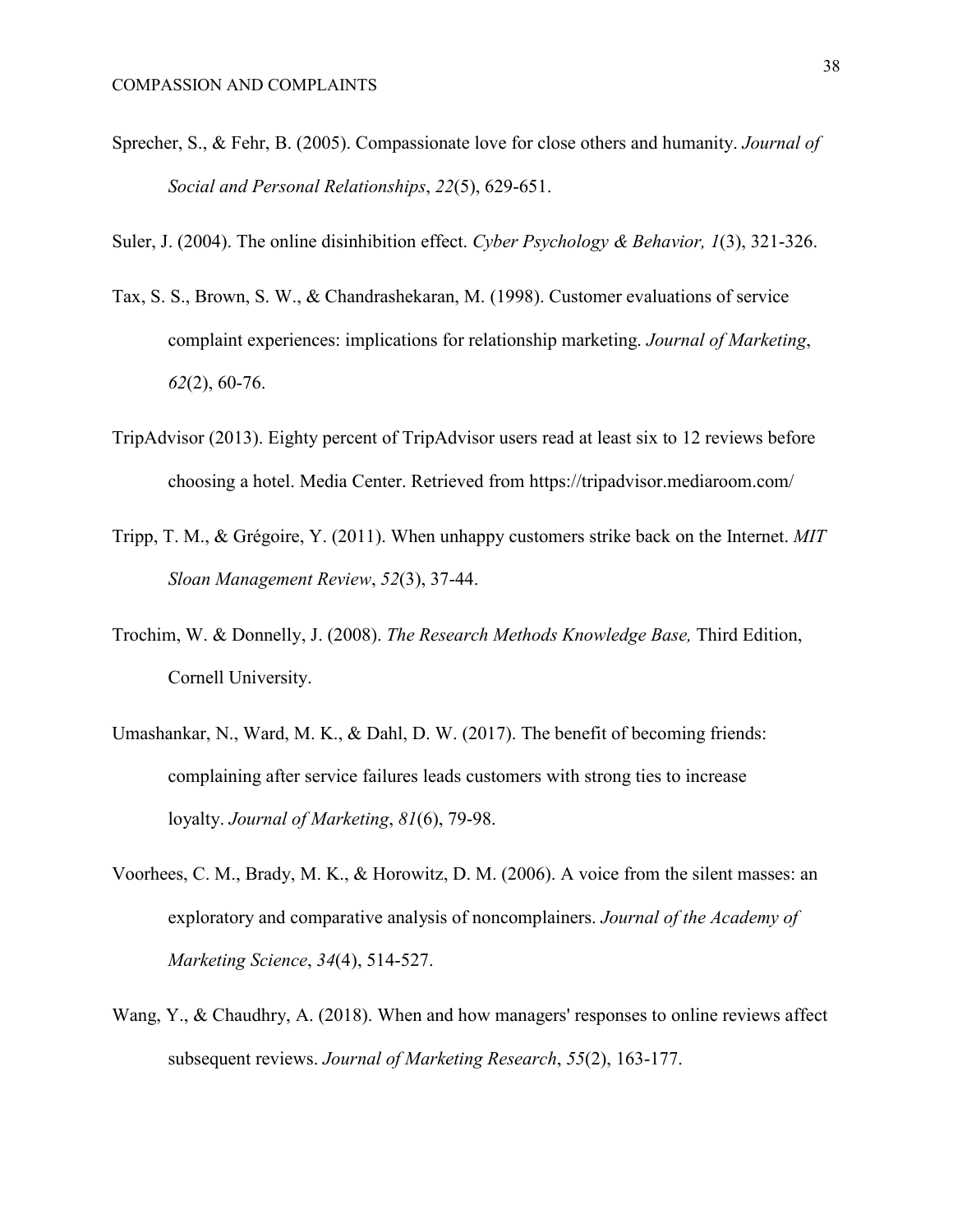- Ward, J. C., & Ostrom, A. L. (2006). Complaining to the masses: The role of protest framing in customer-created complaint web sites. *Journal of Consumer Research*, *33*(2), 220-230.
- Watson, D., Clark, L. A., & Tellegen, A. (1988). Development and validation of brief measures of positive and negative affect: the PANAS scales. *Journal of Personality and Social Psychology*, *54*(6), 1063-1070.
- Westbrook, R. A. (1987). Product/consumption-based affective responses and postpurchase processes. *Journal of Marketing Research*, 258-270.
- Wirtz, J., & Mattila, A. S. (2004). Consumer responses to compensation, speed of recovery and apology after a service failure. *International Journal of Service Industry Management*, *15*(2), 150-166.
- Wondra, J. D., & Ellsworth, P. C. (2015). An appraisal theory of empathy and other vicarious emotional experiences. *Psychological Review, 122*, 411-428.
- Wu, L., Mattila, A. S., & Hanks, L. (2015). Investigating the impact of surprise rewards on consumer responses. *International Journal of Hospitality Management*, *50*, 27-35.
- Wu, L., Mattila, A. S., Wang, C. Y., & Hanks, L. (2016). The impact of power on service customers' willingness to post online reviews. *Journal of Service Research*, *19*(2), 224- 238.
- Zaki, J. (2014). Empathy: A motivated account. *Psychological Bulletin, 140,* 1608-1647.
- Zeithaml, V. A., Bitner, M. J., & Gremler, D. D. (2017). *Services marketing: Integrating customer focus across the firm*. McGraw Hill: United Kingdom.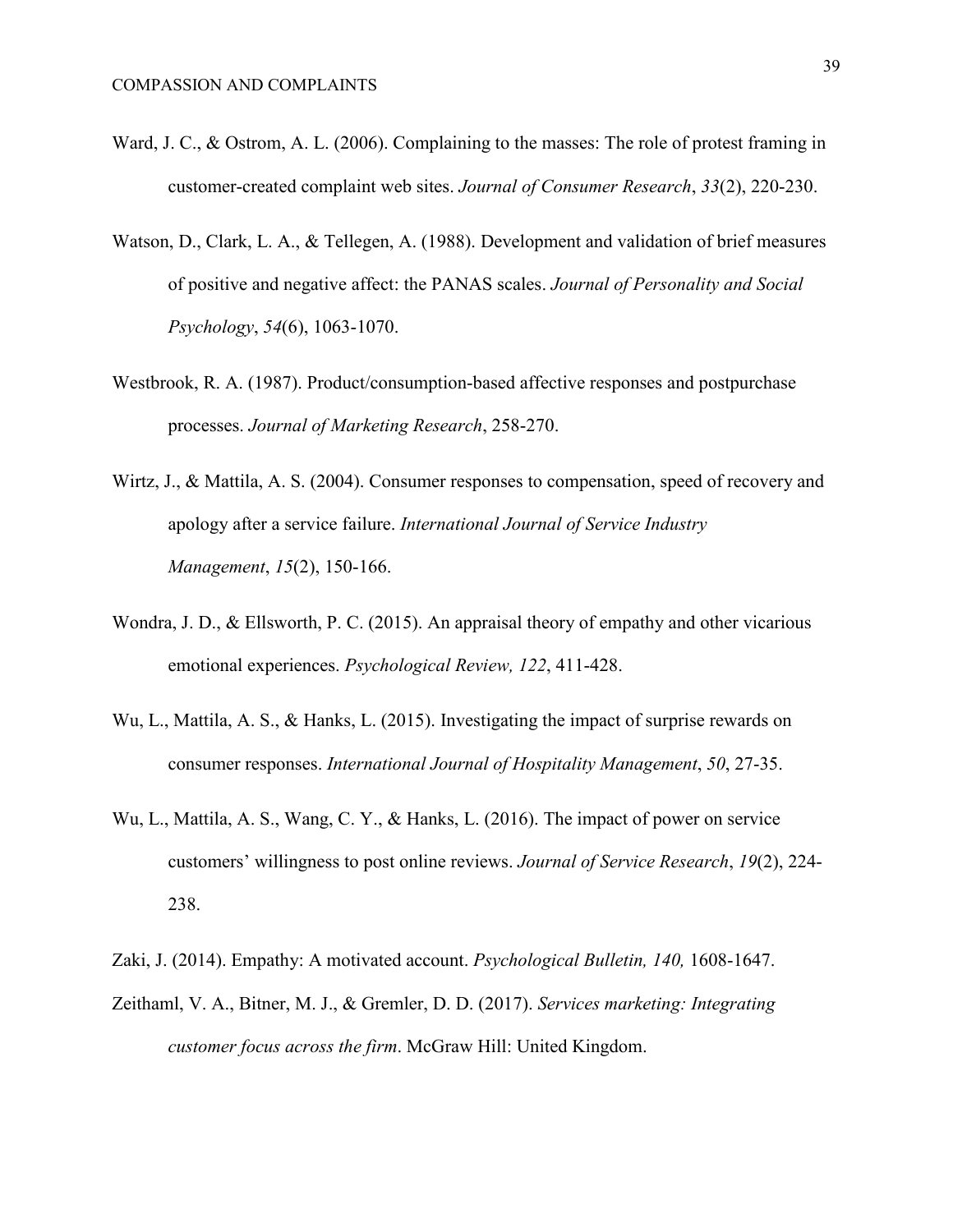Zhang, Y., Feick, L., & Mittal, V. (2014). How males and females differ in their likelihood of transmitting negative word of mouth. *Journal of Consumer Research*, *40*(6), 1097-1108.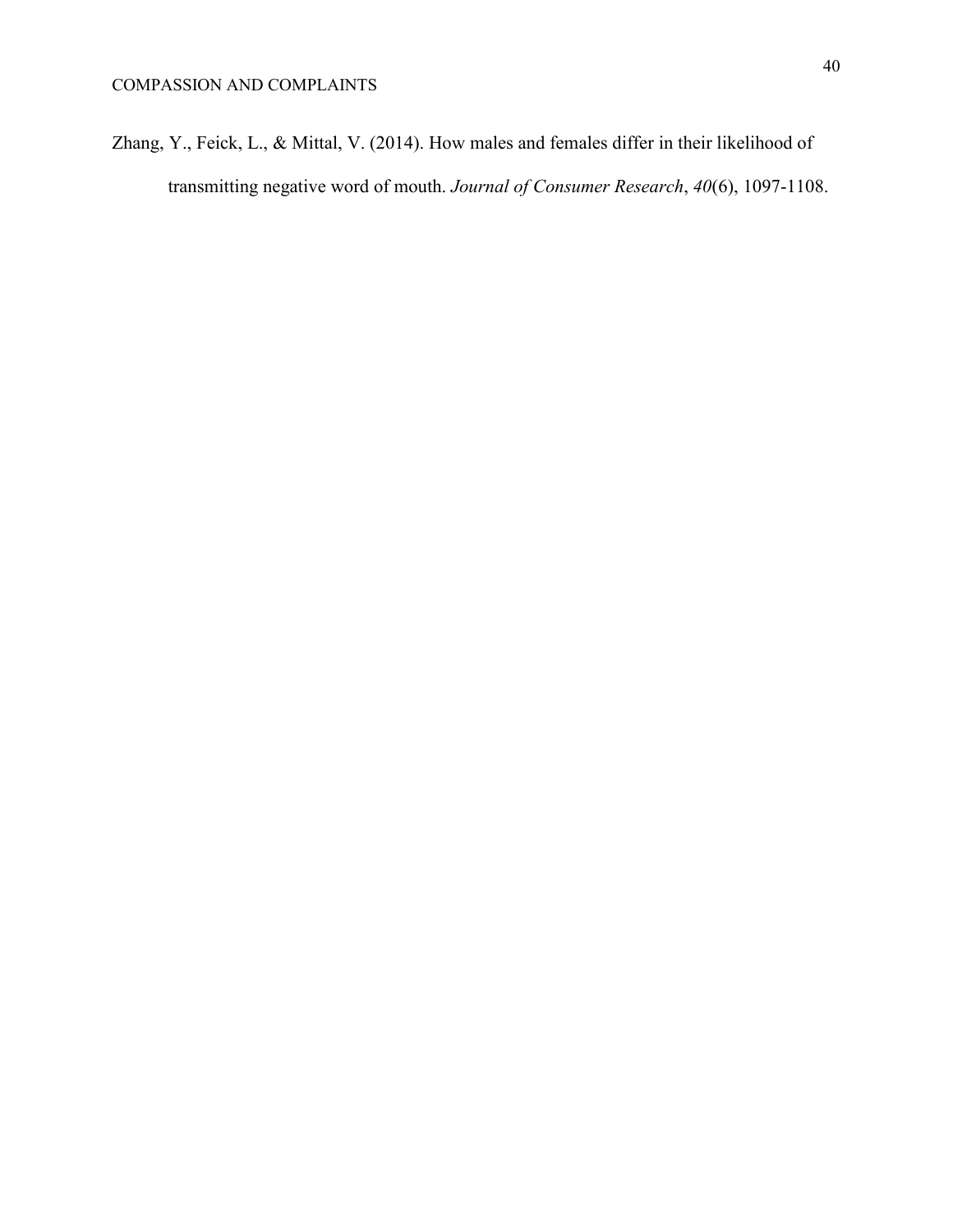# **Appendices**

**Appendix A**. Compassion and neutral emotion manipulation

Visual perception and memory

For this study, we are investigating how different visual stimuli affect memory. You will view a series of photos and a short movie. You will later be asked to recall aspects of the photos and movie, so please pay close attention.

An example of neutral emotion photos



An example of compassion emotion photos

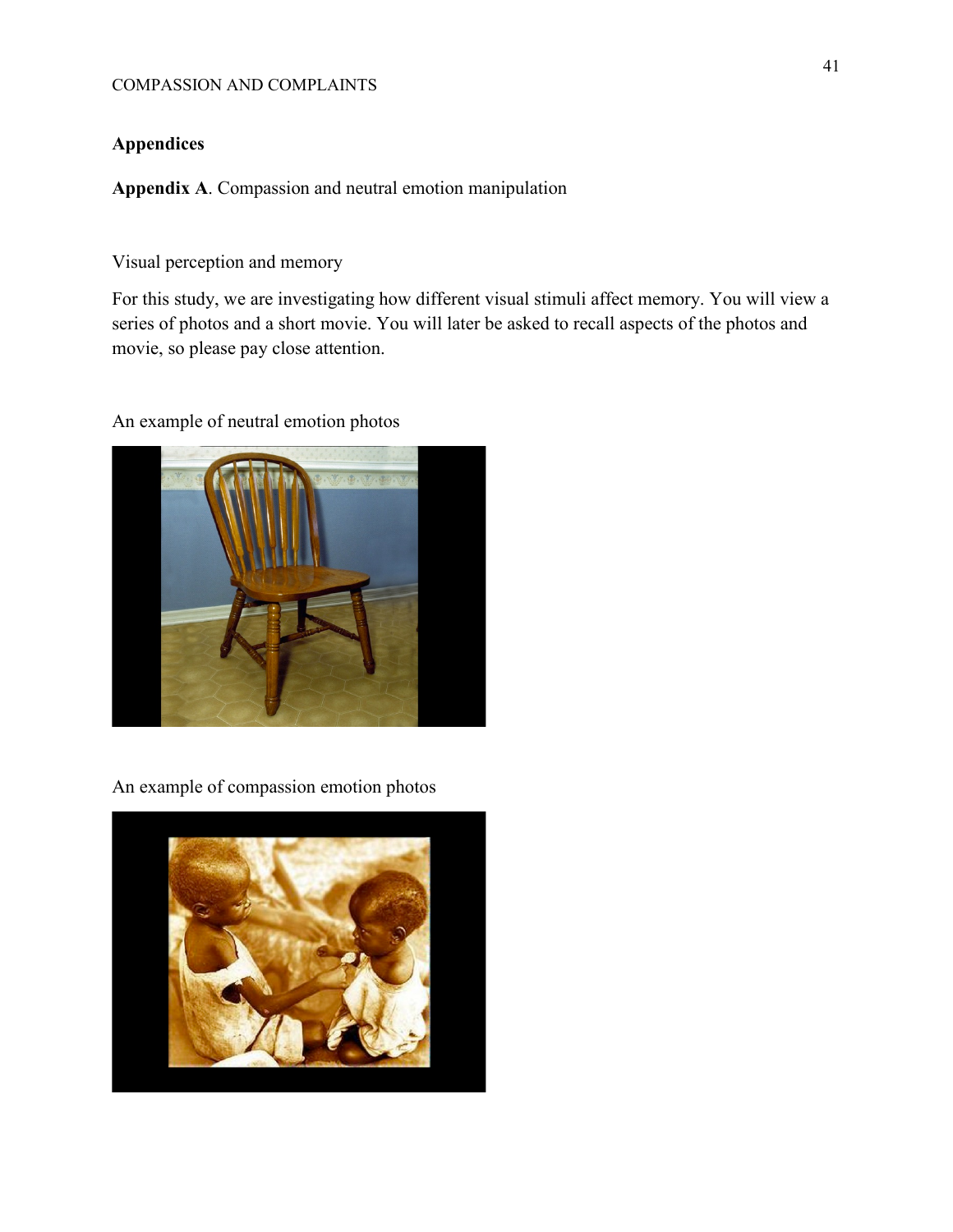## COMPASSION AND COMPLAINTS

Video clips are in the following link:

http://supp.apa.org/psycarticles/supplemental/xge0000315/xge0000315\_supp.html

What was the most memorable picture and/or scene? And why?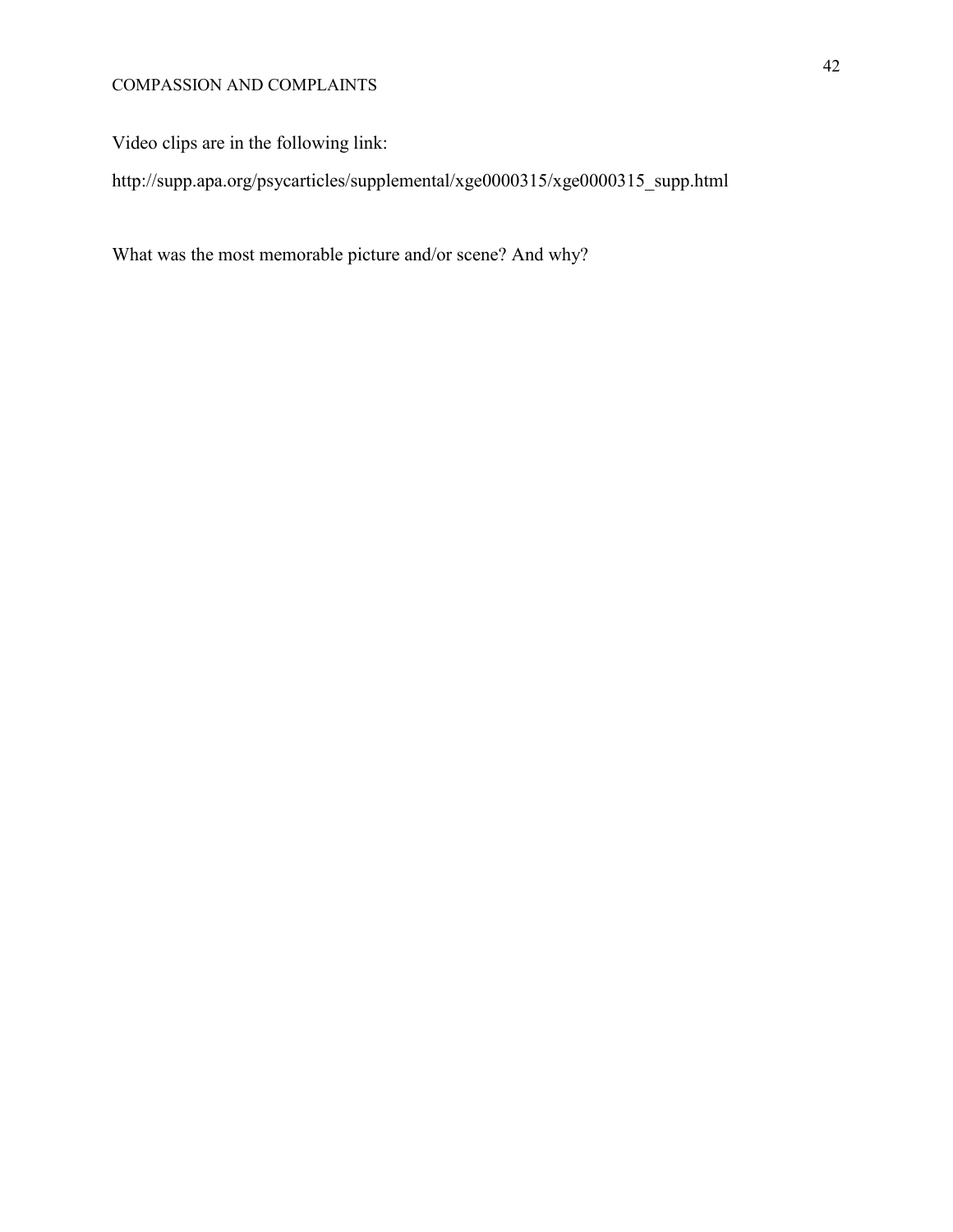#### **Appendix B**. Service Failure Scenario Used for Study 1

You and your friends decided to go to a new restaurant in town for dinner on a Friday night. As soon as you enter the restaurant, you notice that about five people are waiting in the lobby area. After 15 minutes of waiting, you and your friends are finally seated at a table. On the way to your table, you notice that the dining area is packed. Bussers are busy cleaning the tables and servers are rushing to keep up with the orders.

The server comes to take your order and you decide to order a steak. "How would you like your steak?" says the server. "Medium rare, please" you reply. After 30 minutes, the server delivers your orders. However, when you cut into your steak, you realize that the meat is overcooked. You ask your friends to go ahead with their dishes while you notify the server of the problem. The server comes back in 20 minutes with the correct order.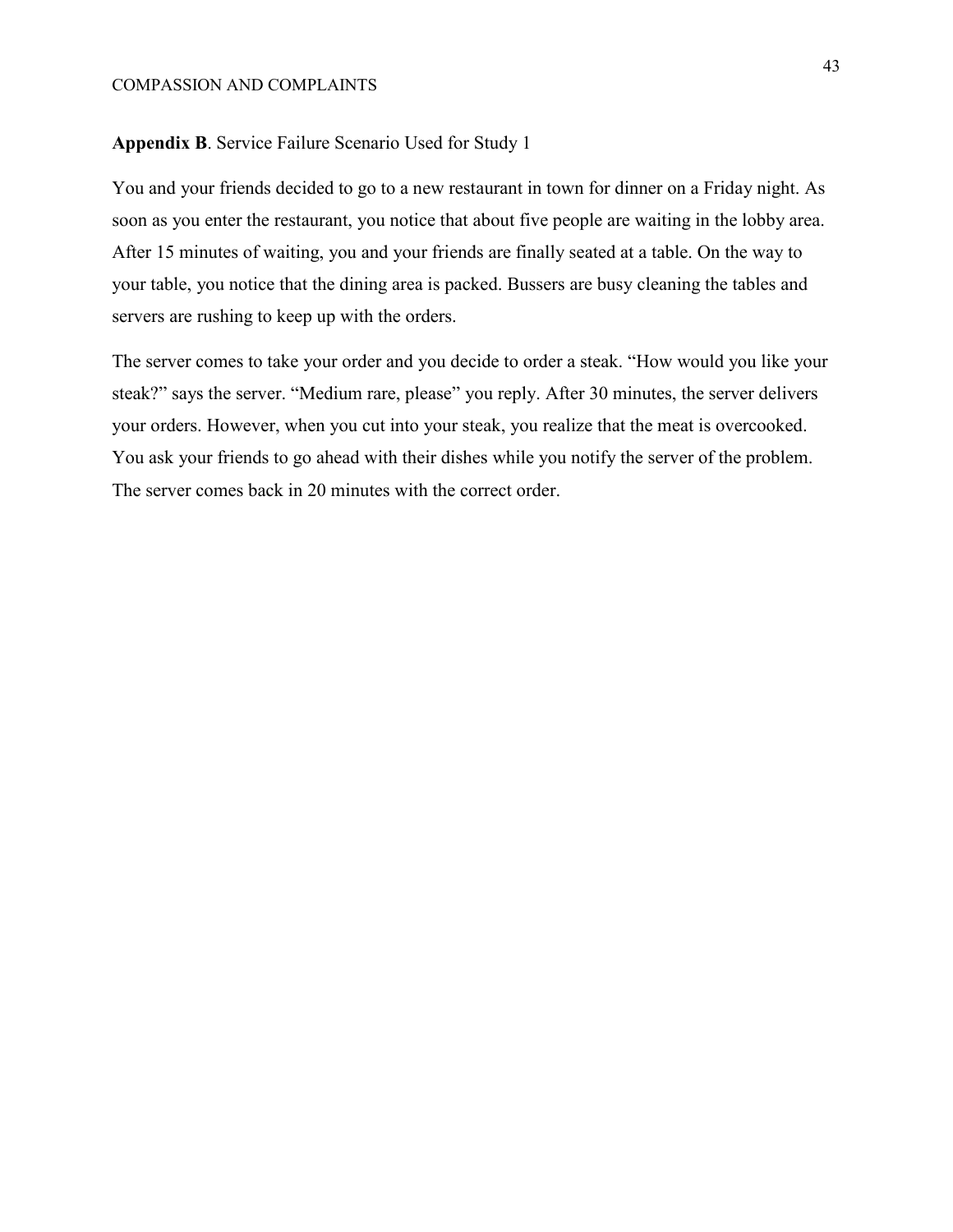#### **Appendix C**. Service Failure Scenario Used for Study 2

Hotel XYZ is a mid-scale hotel chain with multiple locations in North America. The hotels are typically located in major cities or suburban areas, often near expressways or business areas, and convenient to shopping and attractions. The hotels feature medium-sized restaurants, fitness centers, and pools.

You are traveling on an important business trip. You arrive at the hotel and go to the front desk to check in. You notice that there is only one front desk agent rushing to check in guests in a timely manner. About ten people are waiting ahead of you and you are in line for about 15 minutes. When you get to the desk, the representative answers a telephone call. You get your room key and take an elevator. Then, you find that the room has not been cleaned. You call the front desk and ask to be reassigned to a clean room. The representative assigns you to another room.

You are finally in the clean room. You notice the following paper slip on the night stand, encouraging to write a review about your stay.

[Front] [Back]



o tripadvisor

**Review us on TripAdvisor!** Just visit tripadvisor.com/reviewit and look for: **Hotel XYZ** Thank you. We hope to see you again

**Contripadvisor**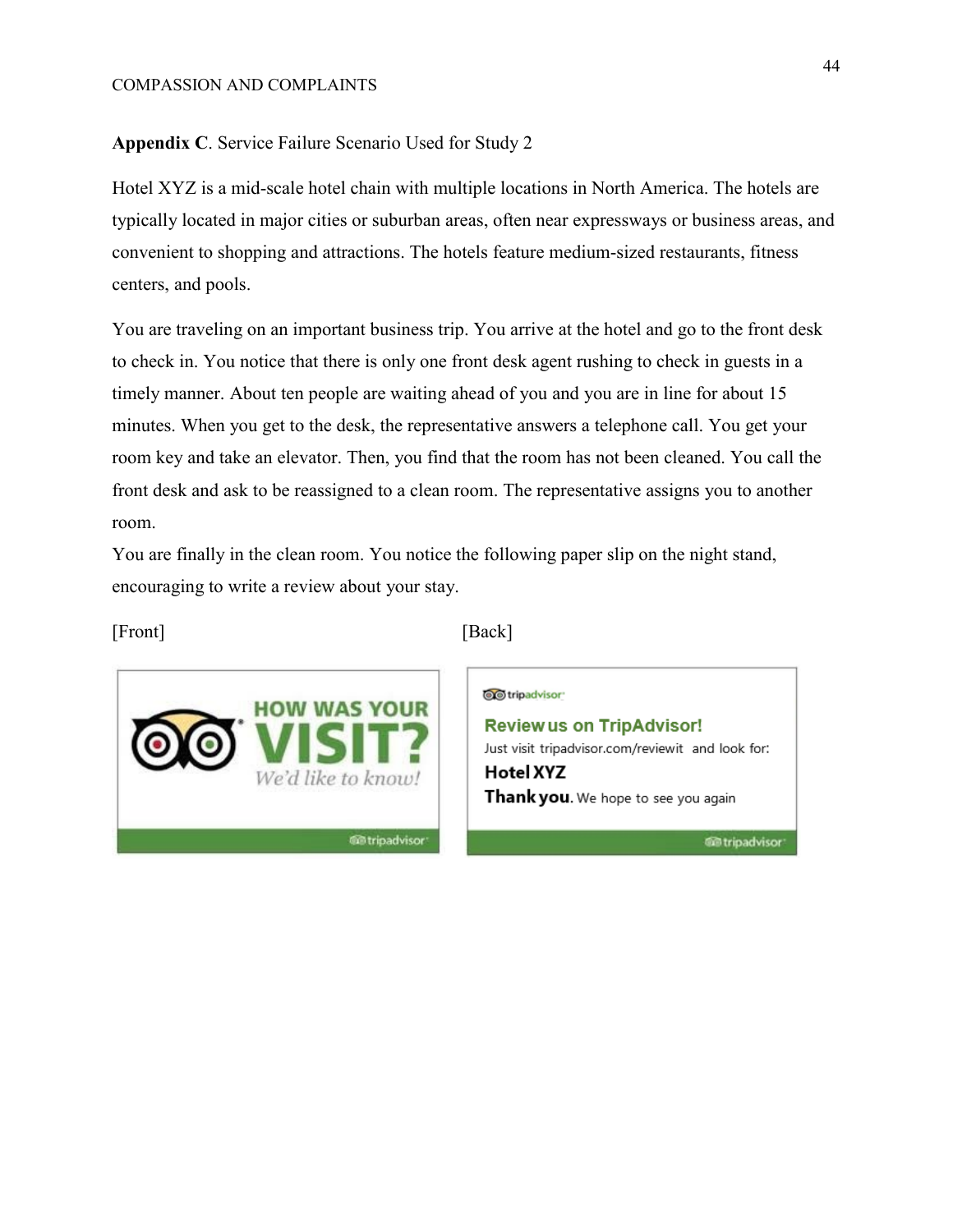# COMPASSION AND COMPLAINTS

|                         | <b>Categories</b>                    | <b>Study 1</b> | <b>Study 2</b> |
|-------------------------|--------------------------------------|----------------|----------------|
|                         |                                      | $n$ (%)        | $n$ (%)        |
| Gender                  | Male                                 | 61(54.5)       | 69(51.5)       |
|                         | Female                               | 51 $(45.5)$    | 65(48.5)       |
| Income                  | Less than \$20,000                   | 11(9.8)        | 13(9.7)        |
|                         | \$20,000-\$39,999                    | 28(25.0)       | 35(26.1)       |
|                         | \$40,000-\$59,999                    | 26(23.2)       | 36(26.9)       |
|                         | \$60,000-\$79,999                    | 19(17.0)       | 20(14.9)       |
|                         | \$80,000-\$99,999                    | 15(13.4)       | 13(9.7)        |
|                         | \$100,000-\$119,999                  | 8(7.1)         | 10(7.5)        |
|                         | \$120,000-\$149,999                  | 3(2.7)         | 4(3.0)         |
|                         | \$150,000 or above                   | 2(1.8)         | 3(2.2)         |
| Education               | High school or equivalent            | 15(13.4)       | 14(10.4)       |
|                         | Some college education               | 29(25.9)       | 35(26.1)       |
|                         | College degree<br>51(45.5)           |                | 69(51.5)       |
|                         | Graduate school/ professional degree | 17(15.2)       | 16(11.9)       |
| Hotel stay<br>frequency | 1-2 times a year                     |                | 62(46.3)       |
|                         | 3-5 times a year                     |                | 55 $(41.0)$    |
|                         | 6-9 times a year                     |                | 10(7.5)        |
|                         | 10 times or more a year              |                | 7(5.2)         |
|                         |                                      |                | Continued      |

# Table 1. Demographic profile of the participants in Study 1 and Study 2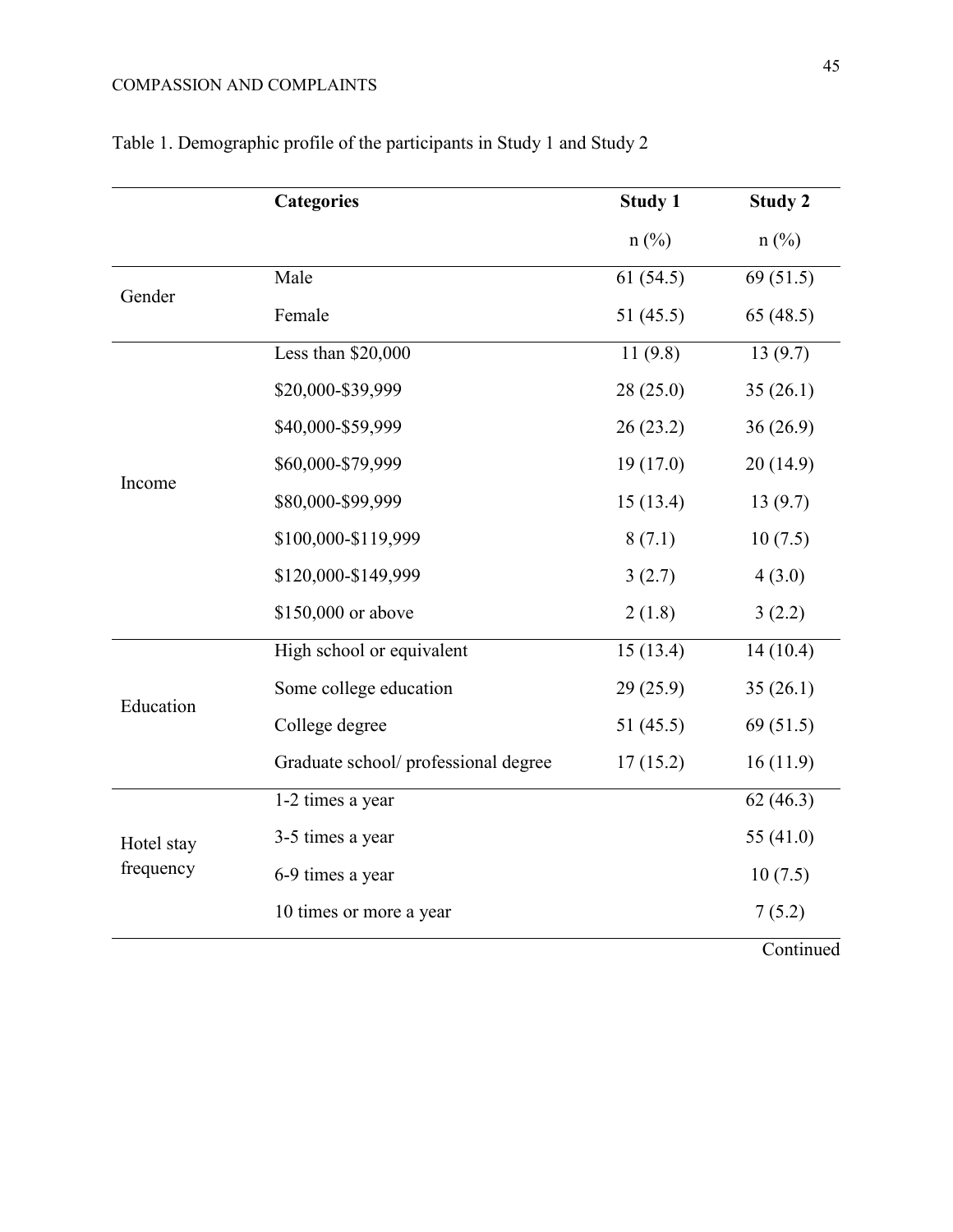Table 1 (Cont'd)

|                  | A few times a week            | 23(20.5)   |            |
|------------------|-------------------------------|------------|------------|
|                  | About once a week             | 28(25.0)   |            |
| Dining frequency | A few times a month           | 29(25.9)   |            |
|                  | About once a month            | 15(13.4)   |            |
|                  | About once every three months | 9(8.0)     |            |
|                  | Rarely                        | 8(7.1)     |            |
| Total            |                               | 112(100.0) | 134(100.0) |